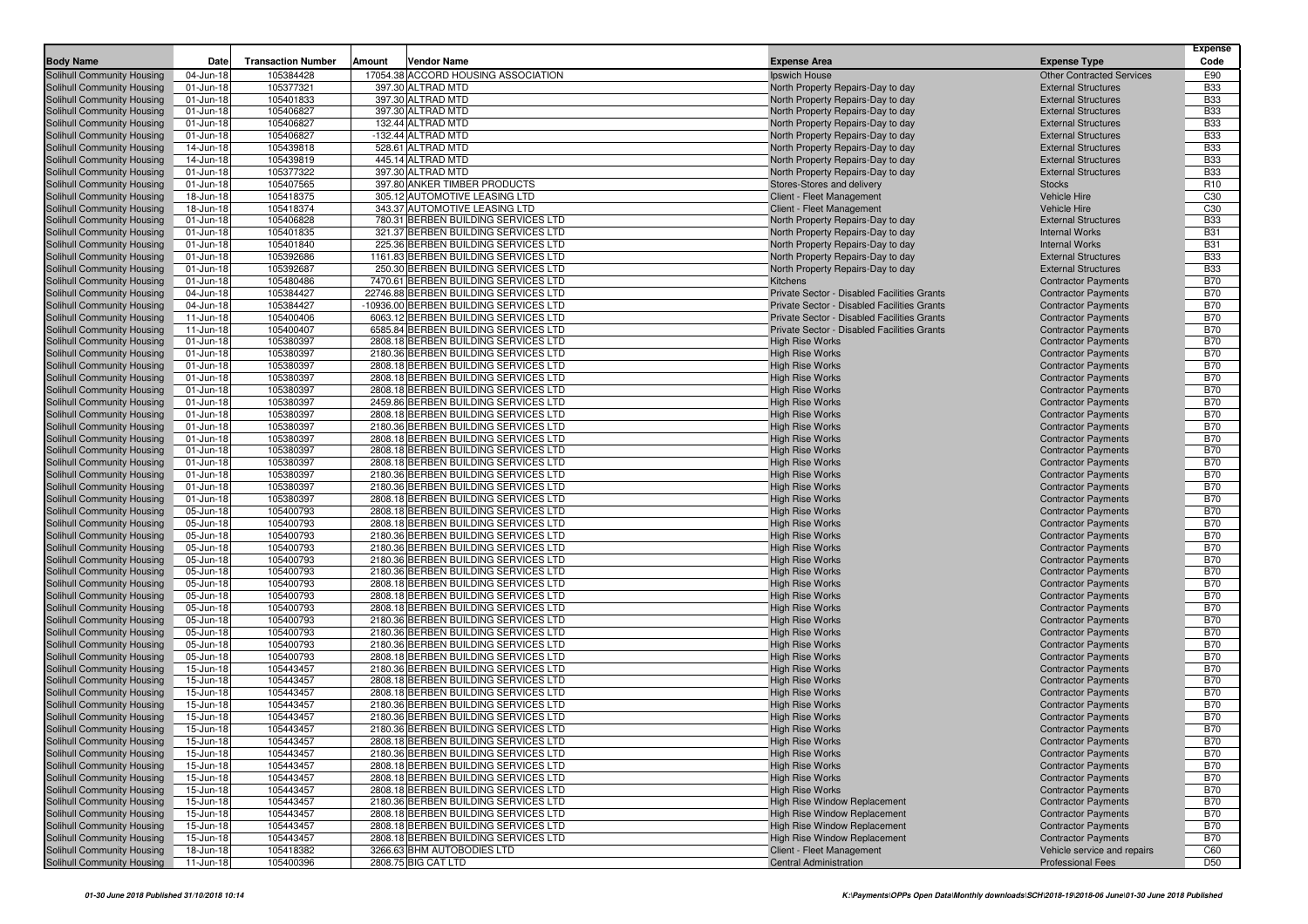| <b>Body Name</b>                                                | Date                   | <b>Transaction Number</b> | Amount<br>Vendor Name                                                        | <b>Expense Area</b>                                              |                                                                              | <b>Expense Type</b>                                         | Expense<br>Code          |
|-----------------------------------------------------------------|------------------------|---------------------------|------------------------------------------------------------------------------|------------------------------------------------------------------|------------------------------------------------------------------------------|-------------------------------------------------------------|--------------------------|
| <b>Solihull Community Housing</b>                               | 26-Jun-18              | 105451724                 | 407.00 BLUE ARROW                                                            | <b>Endeavour House</b>                                           |                                                                              | <b>Agency Staff</b>                                         | A60                      |
| Solihull Community Housing                                      | 25-Jun-18              | 105443381                 | 571.97 BROPHY RIAZ AND PARTNERS CHARTERED ARCHITECTS                         |                                                                  | Private Sector - Disabled Facilities Grants                                  | <b>Contractor Payments</b>                                  | <b>B70</b>               |
| Solihull Community Housing                                      | 25-Jun-18              | 105443376                 | 721.35 BROPHY RIAZ AND PARTNERS CHARTERED ARCHITECTS                         | <b>Public Sector - Major Adaptations</b>                         |                                                                              | <b>Contractor Payments</b>                                  | <b>B70</b>               |
| Solihull Community Housing                                      | 25-Jun-18              | 105443374                 | 233.08 BROPHY RIAZ AND PARTNERS CHARTERED ARCHITECTS                         | <b>Public Sector - Major Adaptations</b>                         |                                                                              | <b>Contractor Payments</b>                                  | <b>B70</b>               |
| Solihull Community Housing                                      | 25-Jun-18              | 105443379                 | 932.32 BROPHY RIAZ AND PARTNERS CHARTERED ARCHITECTS                         |                                                                  | Private Sector - Disabled Facilities Grants                                  | <b>Contractor Payments</b>                                  | <b>B70</b>               |
| Solihull Community Housing                                      | 25-Jun-18              | 105443372                 | 958.21 BROPHY RIAZ AND PARTNERS CHARTERED ARCHITECTS                         | Public Sector - Major Adaptations                                |                                                                              | <b>Contractor Payments</b>                                  | <b>B70</b>               |
| Solihull Community Housing                                      | 25-Jun-18              | 105443377                 | 828.73 BROPHY RIAZ AND PARTNERS CHARTERED ARCHITECTS                         | Public Sector - Major Adaptations                                |                                                                              | <b>Contractor Payments</b>                                  | <b>B70</b>               |
| Solihull Community Housing                                      | 25-Jun-18              | 105443371                 | 310.77 BROPHY RIAZ AND PARTNERS CHARTERED ARCHITECTS                         | Public Sector - Major Adaptations                                |                                                                              | <b>Contractor Payments</b>                                  | <b>B70</b>               |
| Solihull Community Housing                                      | 25-Jun-18              | 105443378                 | 776.93 BROPHY RIAZ AND PARTNERS CHARTERED ARCHITECTS                         | Public Sector - Major Adaptations                                |                                                                              | <b>Contractor Payments</b>                                  | <b>B70</b>               |
| Solihull Community Housing                                      | 27-Jun-18              | 105477442                 | 1635.48 BROPHY RIAZ AND PARTNERS CHARTERED ARCHITECTS                        |                                                                  | Private Sector - Disabled Facilities Grants                                  | <b>Contractor Payments</b>                                  | <b>B70</b>               |
| Solihull Community Housing<br>Solihull Community Housing        | 25-Jun-18<br>14-Jun-18 | 105443366<br>105407441    | 975.00 CAPITA BUSINESS SERVICES LTD.<br>975.00 CAPITA BUSINESS SERVICES LTD. | <b>IT Strategy</b>                                               |                                                                              | <b>ICT General</b><br><b>ICT Services &amp; Consultancy</b> | D30<br>D38               |
| Solihull Community Housing                                      | 18-Jun-18              | 105418372                 | 630.00 CENTRAL CONSULTANCY & TRAINING LTD                                    | <b>IT Strategy</b><br><b>Central Administration</b>              |                                                                              | Training                                                    | A80                      |
| Solihull Community Housing                                      | 18-Jun-18              | 105418389                 | 1392.30 CHAPMANS ELECTRICAL                                                  | <b>Mechanical &amp; Electrical</b>                               |                                                                              | <b>Utility Related Works</b>                                | <b>B34</b>               |
| Solihull Community Housing                                      | 18-Jun-18              | 105418387                 | 1392.30 CHAPMANS ELECTRICAL                                                  | <b>Mechanical &amp; Electrical</b>                               |                                                                              | <b>Utility Related Works</b>                                | <b>B34</b>               |
| Solihull Community Housing                                      | 05-Jun-18              | 105387415                 | 516.00 CHARTER OFFICE EQUIPMENT LTD                                          | <b>Endeavour House</b>                                           |                                                                              | Furniture                                                   | D11                      |
| Solihull Community Housing                                      | 05-Jun-18              | 105387421                 | 420.00 CHARTER OFFICE EQUIPMENT LTD                                          | <b>Endeavour House</b>                                           |                                                                              | Furniture                                                   | D11                      |
| Solihull Community Housing                                      | 12-Jun-18              | 105401949                 | 395.00 CHARTERED INSTITUTE OF HOUSING                                        | <b>Central Administration</b>                                    |                                                                              | Training                                                    | A80                      |
| Solihull Community Housing                                      | 12-Jun-18              | 105402700                 | 265.50 CHARTERED INSTITUTE OF HOUSING                                        | <b>Central Administration</b>                                    |                                                                              | <b>Conference Costs</b>                                     | D <sub>56</sub>          |
| Solihull Community Housing                                      | 12-Jun-18              | 105402701                 | 265.50 CHARTERED INSTITUTE OF HOUSING                                        | <b>Central Administration</b>                                    |                                                                              | <b>Conference Costs</b>                                     | D <sub>56</sub>          |
| Solihull Community Housing                                      | 19-Jun-18              | 105428355                 | 695.12 CHILD MAINTENANCE SERVICE                                             | <b>Payroll Deductions</b>                                        |                                                                              | <b>General Creditors</b>                                    | S01                      |
| Solihull Community Housing                                      | 12-Jun-18              | 105401024                 | 1484.18 CHUBB ELECTRONIC SECURITY SYSTEMS LTD                                | <b>Frontline Offices</b>                                         |                                                                              | Security                                                    | <b>B43</b>               |
| Solihull Community Housing                                      | 13-Jun-18              | 105404039<br>105392691    | 439.02 CIVICA UK LTD<br>750.00 CLEARWATER TECHNOLOGY LTD                     | <b>IT Services</b>                                               |                                                                              | <b>ICT Software</b>                                         | D31<br><b>B13</b>        |
| Solihull Community Housing<br>Solihull Community Housing        | 06-Jun-18<br>11-Jun-18 | 105400397                 | 884.84 CLEARWATER TECHNOLOGY LTD                                             | Client ¿ H & S Water Risk<br>Client $\lambda$ , H & S Water Risk |                                                                              | <b>Water risks</b><br>Water risks                           | <b>B13</b>               |
| Solihull Community Housing                                      | 01-Jun-18              | 105384413                 | 1100.00 CONTOUR SHOWERS LTD                                                  | Stores-Stores and delivery                                       |                                                                              | <b>Stocks</b>                                               | R <sub>10</sub>          |
| Solihull Community Housing                                      | 01-Jun-18              | 105377140                 | 225.00 DMW ENVIRONMENTAL                                                     | North Property Repairs-Day to day                                |                                                                              | <b>Internal Works</b>                                       | <b>B31</b>               |
| Solihull Community Housing                                      | 01-Jun-18              | 105377141                 | 225.00 DMW ENVIRONMENTAL                                                     | North Property Repairs-Day to day                                |                                                                              | <b>Internal Works</b>                                       | <b>B31</b>               |
| Solihull Community Housing                                      | 01-Jun-18              | 105377156                 | 225.00 DMW ENVIRONMENTAL                                                     |                                                                  | Gas Warm Air/B'boiler/Storage Heater                                         | <b>Contractor Payments</b>                                  | <b>B70</b>               |
| Solihull Community Housing                                      | 01-Jun-18              | 105377157                 | 225.00 DMW ENVIRONMENTAL                                                     | Low Rise - Envelope Programme                                    |                                                                              | <b>Contractor Payments</b>                                  | <b>B70</b>               |
| Solihull Community Housing                                      | 01-Jun-18              | 105377199                 | 225.00 DMW ENVIRONMENTAL                                                     | North Property Repairs-Day to day                                |                                                                              | <b>Internal Works</b>                                       | <b>B31</b>               |
| Solihull Community Housing                                      | 01-Jun-18              | 105406381                 | 367.66 DODD GROUP                                                            | Public Sector - Major Adaptations                                |                                                                              | <b>Contractor Payments</b>                                  | <b>B70</b>               |
| Solihull Community Housing                                      | 01-Jun-18              | 105390020                 | 3331.35 DODD GROUP                                                           |                                                                  | Gas Warm Air/B'boiler/Storage Heater                                         | <b>Contractor Payments</b>                                  | <b>B70</b>               |
| Solihull Community Housing                                      | 01-Jun-18              | 105390024                 | 3331.35 DODD GROUP                                                           |                                                                  | Gas Warm Air/B'boiler/Storage Heater                                         | <b>Contractor Payments</b>                                  | <b>B70</b>               |
| Solihull Community Housing                                      | 01-Jun-18              | 105390026                 | 1966.98 DODD GROUP<br>3331.35 DODD GROUP                                     |                                                                  | Gas Warm Air/B'boiler/Storage Heater                                         | <b>Contractor Payments</b>                                  | <b>B70</b><br><b>B70</b> |
| Solihull Community Housing<br>Solihull Community Housing        | 01-Jun-18<br>01-Jun-18 | 105390029<br>105390031    | 3331.35 DODD GROUP                                                           |                                                                  | Gas Warm Air/B'boiler/Storage Heater<br>Gas Warm Air/B'boiler/Storage Heater | <b>Contractor Payments</b><br><b>Contractor Payments</b>    | <b>B70</b>               |
| Solihull Community Housing                                      | 01-Jun-18              | 105390033                 | 3331.35 DODD GROUP                                                           |                                                                  | Gas Warm Air/B'boiler/Storage Heater                                         | <b>Contractor Payments</b>                                  | <b>B70</b>               |
| Solihull Community Housing                                      | 01-Jun-18              | 105390035                 | 3331.35 DODD GROUP                                                           |                                                                  | Gas Warm Air/B'boiler/Storage Heater                                         | <b>Contractor Payments</b>                                  | <b>B70</b>               |
| Solihull Community Housing                                      | 01-Jun-18              | 105390037                 | 3331.35 DODD GROUP                                                           |                                                                  | Gas Warm Air/B'boiler/Storage Heater                                         | <b>Contractor Payments</b>                                  | <b>B70</b>               |
| Solihull Community Housing                                      | 01-Jun-18              | 105390039                 | 3331.35 DODD GROUP                                                           |                                                                  | Gas Warm Air/B'boiler/Storage Heater                                         | <b>Contractor Payments</b>                                  | <b>B70</b>               |
| Solihull Community Housing                                      | 01-Jun-18              | 105390041                 | 3331.35 DODD GROUP                                                           |                                                                  | Gas Warm Air/B'boiler/Storage Heater                                         | <b>Contractor Payments</b>                                  | <b>B70</b>               |
| Solihull Community Housing                                      | 01-Jun-18              | 105390043                 | 3331.35 DODD GROUP                                                           |                                                                  | Gas Warm Air/B'boiler/Storage Heater                                         | <b>Contractor Payments</b>                                  | <b>B70</b>               |
| Solihull Community Housing                                      | 01-Jun-18              | 105390045                 | 3331.35 DODD GROUP                                                           |                                                                  | Gas Warm Air/B'boiler/Storage Heater                                         | <b>Contractor Payments</b>                                  | <b>B70</b>               |
| Solihull Community Housing                                      | 01-Jun-18              | 105390047                 | 3331.35 DODD GROUP                                                           |                                                                  | Gas Warm Air/B'boiler/Storage Heater                                         | <b>Contractor Payments</b>                                  | <b>B70</b>               |
| Solihull Community Housing                                      | 01-Jun-18              | 105390049                 | 3331.35 DODD GROUP                                                           |                                                                  | Gas Warm Air/B'boiler/Storage Heater                                         | <b>Contractor Payments</b>                                  | <b>B70</b>               |
| Solihull Community Housing                                      | 01-Jun-18<br>01-Jun-18 | 105390051<br>105390053    | 3331.35 DODD GROUP<br>3331.35 DODD GROUP                                     |                                                                  | Gas Warm Air/B'boiler/Storage Heater                                         | <b>Contractor Payments</b><br><b>Contractor Payments</b>    | <b>B70</b><br><b>B70</b> |
| Solihull Community Housing<br>Solihull Community Housing        | 01-Jun-18              | 105390055                 | 3331.35 DODD GROUP                                                           |                                                                  | Gas Warm Air/B'boiler/Storage Heater<br>Gas Warm Air/B'boiler/Storage Heater | <b>Contractor Payments</b>                                  | <b>B70</b>               |
| Solihull Community Housing                                      | 01-Jun-18              | 105390057                 | 3331.35 DODD GROUP                                                           |                                                                  | Gas Warm Air/B'boiler/Storage Heater                                         | <b>Contractor Payments</b>                                  | <b>B70</b>               |
| Solihull Community Housing                                      | 01-Jun-18              | 105390060                 | 3331.35 DODD GROUP                                                           |                                                                  | Gas Warm Air/B'boiler/Storage Heater                                         | <b>Contractor Payments</b>                                  | <b>B70</b>               |
| Solihull Community Housing                                      | 01-Jun-18              | 105390062                 | 3331.35 DODD GROUP                                                           |                                                                  | Gas Warm Air/B'boiler/Storage Heater                                         | <b>Contractor Payments</b>                                  | <b>B70</b>               |
| Solihull Community Housing                                      | 01-Jun-18              | 105390064                 | 3331.35 DODD GROUP                                                           |                                                                  | Gas Warm Air/B'boiler/Storage Heater                                         | <b>Contractor Payments</b>                                  | <b>B70</b>               |
| Solihull Community Housing                                      | 01-Jun-18              | 105390066                 | 3331.35 DODD GROUP                                                           |                                                                  | Gas Warm Air/B'boiler/Storage Heater                                         | <b>Contractor Payments</b>                                  | <b>B70</b>               |
| Solihull Community Housing                                      | 01-Jun-18              | 105390068                 | 1966.98 DODD GROUP                                                           |                                                                  | Gas Warm Air/B'boiler/Storage Heater                                         | <b>Contractor Payments</b>                                  | <b>B70</b>               |
| Solihull Community Housing                                      | 01-Jun-18              | 105390070                 | 3331.35 DODD GROUP                                                           |                                                                  | Gas Warm Air/B'boiler/Storage Heater                                         | <b>Contractor Payments</b>                                  | B70                      |
| <b>Solihull Community Housing</b>                               | 01-Jun-18              | 105390072                 | 3331.35 DODD GROUP                                                           |                                                                  | Gas Warm Air/B'boiler/Storage Heater                                         | <b>Contractor Payments</b>                                  | <b>B70</b>               |
| <b>Solihull Community Housing</b>                               | $01$ -Jun-18           | 105390075                 | 3331.35 DODD GROUP                                                           |                                                                  | Gas Warm Air/B'boiler/Storage Heater                                         | <b>Contractor Payments</b>                                  | <b>B70</b>               |
| Solihull Community Housing                                      | 01-Jun-18              | 105390077                 | 3331.35 DODD GROUP<br>3331.35 DODD GROUP                                     |                                                                  | Gas Warm Air/B'boiler/Storage Heater                                         | <b>Contractor Payments</b>                                  | <b>B70</b>               |
| <b>Solihull Community Housing</b><br>Solihull Community Housing | 01-Jun-18<br>01-Jun-18 | 105390079<br>105390081    | 3331.35 DODD GROUP                                                           |                                                                  | Gas Warm Air/B'boiler/Storage Heater<br>Gas Warm Air/B'boiler/Storage Heater | <b>Contractor Payments</b><br><b>Contractor Payments</b>    | <b>B70</b><br><b>B70</b> |
| <b>Solihull Community Housing</b>                               | 01-Jun-18              | 105390083                 | 3331.35 DODD GROUP                                                           |                                                                  | Gas Warm Air/B'boiler/Storage Heater                                         | <b>Contractor Payments</b>                                  | <b>B70</b>               |
| <b>Solihull Community Housing</b>                               | 01-Jun-18              | 105390085                 | 3331.35 DODD GROUP                                                           |                                                                  | Gas Warm Air/B'boiler/Storage Heater                                         | <b>Contractor Payments</b>                                  | <b>B70</b>               |
| Solihull Community Housing                                      | 01-Jun-18              | 105390087                 | 3331.35 DODD GROUP                                                           |                                                                  | Gas Warm Air/B'boiler/Storage Heater                                         | <b>Contractor Payments</b>                                  | <b>B70</b>               |
| Solihull Community Housing                                      | $01$ -Jun-18           | 105390089                 | 3331.35 DODD GROUP                                                           |                                                                  | Gas Warm Air/B'boiler/Storage Heater                                         | <b>Contractor Payments</b>                                  | <b>B70</b>               |
| Solihull Community Housing                                      | 01-Jun-18              | 105390091                 | 3331.35 DODD GROUP                                                           |                                                                  | Gas Warm Air/B'boiler/Storage Heater                                         | <b>Contractor Payments</b>                                  | <b>B70</b>               |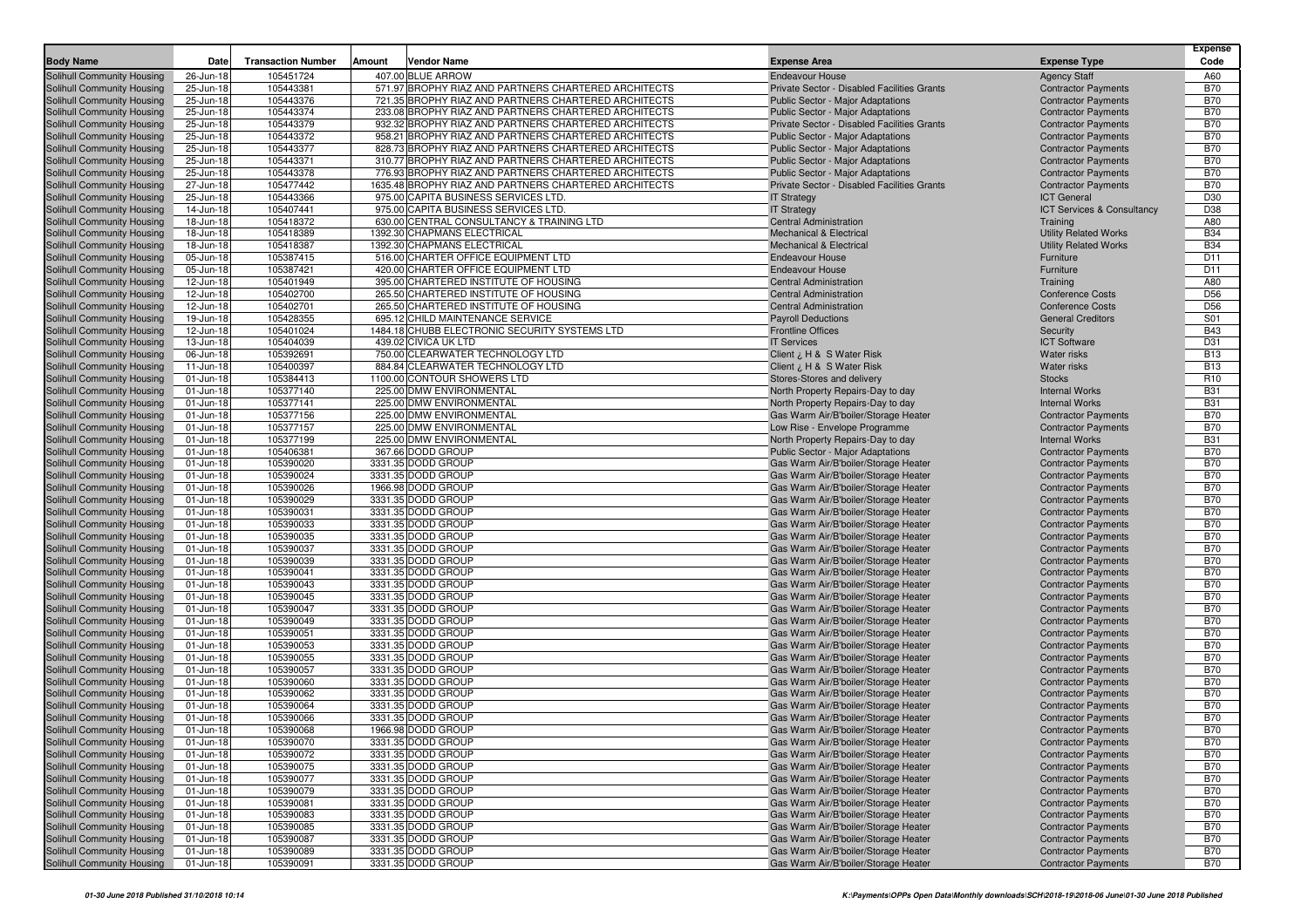| <b>Body Name</b>                                         | Date                    | <b>Transaction Number</b> | Amount<br><b>Vendor Name</b>           | <b>Expense Area</b>                                                      | <b>Expense Type</b>                                          | <b>Expense</b><br>Code   |
|----------------------------------------------------------|-------------------------|---------------------------|----------------------------------------|--------------------------------------------------------------------------|--------------------------------------------------------------|--------------------------|
| <b>Solihull Community Housing</b>                        | 01-Jun-18               | 105390093                 | 221.66 DODD GROUP                      | <b>Mechanical &amp; Electrical</b>                                       | <b>Utility Related Works</b>                                 | <b>B34</b>               |
| Solihull Community Housing                               | 01-Jun-18               | 105390096                 | 612.54 DODD GROUP                      | <b>Mechanical &amp; Electrical</b>                                       | <b>Utility Related Works</b>                                 | <b>B34</b>               |
| Solihull Community Housing                               | 01-Jun-18               | 105390098                 | 725.41 DODD GROUP                      | Mechanical & Electrical                                                  | <b>Utility Related Works</b>                                 | <b>B34</b>               |
| Solihull Community Housing                               | 01-Jun-18               | 105390100                 | 604.80 DODD GROUP                      | <b>Mechanical &amp; Electrical</b>                                       | <b>Utility Related Works</b>                                 | <b>B34</b>               |
| Solihull Community Housing                               | 01-Jun-18               | 105390102                 | 239.43 DODD GROUP                      | <b>Mechanical &amp; Electrical</b>                                       | <b>Utility Related Works</b>                                 | <b>B34</b>               |
| Solihull Community Housing                               | 01-Jun-18               | 105390104                 | 228.46 DODD GROUP                      | <b>Mechanical &amp; Electrical</b>                                       | <b>Utility Related Works</b>                                 | <b>B34</b>               |
| Solihull Community Housing                               | 01-Jun-18               | 105390106                 | 305.76 DODD GROUP                      | <b>Mechanical &amp; Electrical</b>                                       | <b>Utility Related Works</b>                                 | <b>B34</b>               |
| Solihull Community Housing                               | 01-Jun-18               | 105390108                 | 689.95 DODD GROUP                      | Mechanical & Electrical                                                  | <b>Utility Related Works</b>                                 | <b>B34</b>               |
| Solihull Community Housing                               | 01-Jun-18               | 105390110                 | 214.84 DODD GROUP                      | <b>Mechanical &amp; Electrical</b>                                       | <b>Utility Related Works</b>                                 | <b>B34</b>               |
| Solihull Community Housing                               | 01-Jun-18               | 105390112                 | 315.75 DODD GROUP                      | <b>Mechanical &amp; Electrical</b>                                       | <b>Utility Related Works</b>                                 | <b>B34</b>               |
| Solihull Community Housing                               | 01-Jun-18               | 105390119                 | 334.05 DODD GROUP                      | <b>Mechanical &amp; Electrical</b>                                       | <b>Utility Related Works</b>                                 | <b>B34</b>               |
| Solihull Community Housing                               | 01-Jun-18               | 105390121                 | 362.99 DODD GROUP                      | <b>Mechanical &amp; Electrical</b>                                       | <b>Utility Related Works</b>                                 | <b>B34</b>               |
| Solihull Community Housing                               | 01-Jun-18               | 105390123                 | 270.70 DODD GROUP                      | Mechanical & Electrical                                                  | <b>Utility Related Works</b>                                 | <b>B34</b>               |
| Solihull Community Housing                               | 01-Jun-18               | 105390125                 | 445.66 DODD GROUP                      | <b>Mechanical &amp; Electrical</b>                                       | <b>Utility Related Works</b>                                 | <b>B34</b>               |
| Solihull Community Housing                               | 01-Jun-18               | 105390127                 | 530.12 DODD GROUP                      | <b>Mechanical &amp; Electrical</b>                                       | <b>Utility Related Works</b>                                 | <b>B34</b>               |
| Solihull Community Housing                               | 01-Jun-18               | 105390131                 | 221.66 DODD GROUP                      | <b>Mechanical &amp; Electrical</b>                                       | <b>Utility Related Works</b>                                 | <b>B34</b>               |
| Solihull Community Housing                               | 01-Jun-18               | 105390133                 | 256.53 DODD GROUP                      | <b>Mechanical &amp; Electrical</b>                                       | <b>Utility Related Works</b>                                 | <b>B34</b>               |
| Solihull Community Housing                               | 01-Jun-18               | 105390135<br>105390137    | 864.46 DODD GROUP<br>401.16 DODD GROUP | <b>Mechanical &amp; Electrical</b><br><b>Mechanical &amp; Electrical</b> | <b>Utility Related Works</b>                                 | <b>B34</b><br><b>B34</b> |
| Solihull Community Housing                               | 01-Jun-18               | 105390139                 | 373.87 DODD GROUP                      | <b>Mechanical &amp; Electrical</b>                                       | <b>Utility Related Works</b><br><b>Utility Related Works</b> | <b>B34</b>               |
| Solihull Community Housing<br>Solihull Community Housing | 01-Jun-18<br>01-Jun-18  | 105390142                 | 400.07 DODD GROUP                      | <b>Mechanical &amp; Electrical</b>                                       | <b>Utility Related Works</b>                                 | <b>B34</b>               |
| Solihull Community Housing                               | 01-Jun-18               | 105390144                 | 275.75 DODD GROUP                      | <b>Mechanical &amp; Electrical</b>                                       | <b>Utility Related Works</b>                                 | <b>B34</b>               |
| Solihull Community Housing                               | 01-Jun-18               | 105390146                 | 622.51 DODD GROUP                      | North Property Repairs-Voids                                             | Voids                                                        | <b>B38</b>               |
| Solihull Community Housing                               | 01-Jun-18               | 105390148                 | 478.86 DODD GROUP                      | North Property Repairs-Voids                                             | Voids                                                        | <b>B38</b>               |
| Solihull Community Housing                               | 01-Jun-18               | 105390150                 | 794.31 DODD GROUP                      | North Property Repairs-Voids                                             | <b>Voids</b>                                                 | <b>B38</b>               |
| Solihull Community Housing                               | 01-Jun-18               | 105390156                 | 280.52 DODD GROUP                      | <b>Mechanical &amp; Electrical</b>                                       | <b>Utility Related Works</b>                                 | <b>B34</b>               |
| Solihull Community Housing                               | 01-Jun-18               | 105390159                 | 20118.20 DODD GROUP                    | Gas Warm Air/B'boiler/Storage Heater                                     | <b>Contractor Payments</b>                                   | <b>B70</b>               |
| Solihull Community Housing                               | 01-Jun-18               | 105390161                 | 273.28 DODD GROUP                      | Direct-Standby                                                           | <b>Other Building Costs</b>                                  | <b>B39</b>               |
| <b>Solihull Community Housing</b>                        | 01-Jun-18               | 105390163                 | 240.44 DODD GROUP                      | <b>Electrical Improvement Works</b>                                      | <b>Contractor Payments</b>                                   | <b>B70</b>               |
| Solihull Community Housing                               | 01-Jun-18               | 105390167                 | 697.06 DODD GROUP                      | <b>Mechanical &amp; Electrical</b>                                       | <b>Utility Related Works</b>                                 | <b>B34</b>               |
| Solihull Community Housing                               | 01-Jun-18               | 105390171                 | 242.64 DODD GROUP                      | <b>Mechanical &amp; Electrical</b>                                       | <b>Utility Related Works</b>                                 | <b>B34</b>               |
| Solihull Community Housing                               | 01-Jun-18               | 105390174                 | 397.00 DODD GROUP                      | <b>Mechanical &amp; Electrical</b>                                       | <b>Utility Related Works</b>                                 | <b>B34</b>               |
| Solihull Community Housing                               | 01-Jun-18               | 105390178                 | 245.44 DODD GROUP                      | <b>Mechanical &amp; Electrical</b>                                       | <b>Utility Related Works</b>                                 | <b>B34</b>               |
| Solihull Community Housing                               | 01-Jun-18               | 105390180                 | 211.66 DODD GROUP                      | <b>Mechanical &amp; Electrical</b>                                       | <b>Utility Related Works</b>                                 | <b>B34</b>               |
| Solihull Community Housing                               | 01-Jun-18               | 105390182                 | 732.71 DODD GROUP                      | <b>Mechanical &amp; Electrical</b>                                       | <b>Utility Related Works</b>                                 | <b>B34</b>               |
| Solihull Community Housing                               | 01-Jun-18               | 105390184                 | 265.90 DODD GROUP                      | <b>Mechanical &amp; Electrical</b>                                       | <b>Utility Related Works</b>                                 | <b>B34</b>               |
| Solihull Community Housing                               | 01-Jun-18               | 105390187                 | 331.57 DODD GROUP                      | <b>Mechanical &amp; Electrical</b>                                       | <b>Utility Related Works</b>                                 | <b>B34</b>               |
| Solihull Community Housing                               | 01-Jun-18               | 105390189                 | 386.11 DODD GROUP                      | Mechanical & Electrical                                                  | <b>Utility Related Works</b>                                 | <b>B34</b>               |
| Solihull Community Housing                               | 01-Jun-18               | 105390191                 | 745.86 DODD GROUP                      | <b>Mechanical &amp; Electrical</b>                                       | <b>Utility Related Works</b>                                 | <b>B34</b>               |
| Solihull Community Housing                               | 01-Jun-18               | 105390193                 | 440.20 DODD GROUP                      | <b>Mechanical &amp; Electrical</b>                                       | <b>Utility Related Works</b>                                 | <b>B34</b><br><b>B34</b> |
| Solihull Community Housing<br>Solihull Community Housing | 01-Jun-18<br>01-Jun-18  | 105390195<br>105390197    | 603.96 DODD GROUP<br>319.84 DODD GROUP | <b>Mechanical &amp; Electrical</b><br><b>Mechanical &amp; Electrical</b> | <b>Utility Related Works</b><br><b>Utility Related Works</b> | <b>B34</b>               |
| Solihull Community Housing                               | 01-Jun-18               | 105390199                 | 229.26 DODD GROUP                      | <b>Mechanical &amp; Electrical</b>                                       | <b>Utility Related Works</b>                                 | <b>B34</b>               |
| Solihull Community Housing                               | 01-Jun-18               | 105390204                 | 415.11 DODD GROUP                      | <b>Mechanical &amp; Electrical</b>                                       | <b>Utility Related Works</b>                                 | <b>B34</b>               |
| Solihull Community Housing                               | 01-Jun-18               | 105390206                 | 394.07 DODD GROUP                      | <b>Mechanical &amp; Electrical</b>                                       | <b>Utility Related Works</b>                                 | <b>B34</b>               |
| Solihull Community Housing                               | 01-Jun-18               | 105390208                 | 410.77 DODD GROUP                      | <b>Mechanical &amp; Electrical</b>                                       | <b>Utility Related Works</b>                                 | <b>B34</b>               |
| Solihull Community Housing                               | 01-Jun-18               | 105390210                 | 773.42 DODD GROUP                      | <b>Mechanical &amp; Electrical</b>                                       | <b>Utility Related Works</b>                                 | <b>B34</b>               |
| Solihull Community Housing                               | 01-Jun-18               | 105390212                 | 671.12 DODD GROUP                      | Mechanical & Electrical                                                  | <b>Utility Related Works</b>                                 | <b>B34</b>               |
| <b>Solihull Community Housing</b>                        | 01-Jun-18               | 105390214                 | 215.26 DODD GROUP                      | <b>Mechanical &amp; Electrical</b>                                       | <b>Utility Related Works</b>                                 | <b>B34</b>               |
| Solihull Community Housing                               | 01-Jun-18               | 105390219                 | 465.12 DODD GROUP                      | North Property Repairs-Voids                                             | Voids                                                        | <b>B38</b>               |
| Solihull Community Housing                               | 01-Jun-18               | 105390221                 | 491.55 DODD GROUP                      | <b>North Property Repairs-Voids</b>                                      | Voids                                                        | <b>B38</b>               |
| Solihull Community Housing                               | 01-Jun-18               | 105390223                 | 863.84 DODD GROUP                      | North Property Repairs-Voids                                             | Voids                                                        | <b>B38</b>               |
| Solihull Community Housing                               | 01-Jun-18               | 105390225                 | 825.76 DODD GROUP                      | North Property Repairs-Voids                                             | Voids                                                        | <b>B38</b>               |
| Solihull Community Housing                               | 01-Jun-18               | 105390227                 | 1618.24 DODD GROUP                     | North Property Repairs-Voids                                             | Voids                                                        | <b>B38</b>               |
| Solihull Community Housing                               | 01-Jun-18               | 105390229                 | 242.64 DODD GROUP                      | <b>Mechanical &amp; Electrical</b>                                       | <b>Utility Related Works</b>                                 | <b>B34</b>               |
| Solihull Community Housing                               | 01-Jun-18               | 105390232                 | 1206.44 DODD GROUP                     | North Property Repairs-Voids                                             | Voids                                                        | <b>B38</b>               |
| Solihull Community Housing                               | 01-Jun-18               | 105390234                 | 531.63 DODD GROUP                      | <b>North Property Repairs-Voids</b>                                      | Voids                                                        | <b>B38</b>               |
| Solihull Community Housing                               | 01-Jun-18               | 105390237                 | 635.17 DODD GROUP                      | <b>North Property Repairs-Voids</b>                                      | Voids                                                        | <b>B38</b>               |
| Solihull Community Housing                               | 01-Jun-18               | 105390239                 | 832.40 DODD GROUP                      | North Property Repairs-Voids                                             | Voids                                                        | <b>B38</b>               |
| Solihull Community Housing                               | 01-Jun-18               | 105390241                 | 406.47 DODD GROUP                      | Mechanical & Electrical                                                  | <b>Utility Related Works</b>                                 | <b>B34</b>               |
| Solihull Community Housing                               | 01-Jun-18               | 105390243<br>105390246    | 437.61 DODD GROUP<br>305.71 DODD GROUP | Mechanical & Electrical                                                  | <b>Utility Related Works</b>                                 | <b>B34</b><br><b>B34</b> |
| Solihull Community Housing<br>Solihull Community Housing | 01-Jun-18<br>01-Jun-18  | 105390252                 | 413.44 DODD GROUP                      | Mechanical & Electrical<br><b>Mechanical &amp; Electrical</b>            | <b>Utility Related Works</b><br><b>Utility Related Works</b> | <b>B34</b>               |
| Solihull Community Housing                               | $\overline{0}$ 1-Jun-18 | 105390254                 | 819.01 DODD GROUP                      | North Property Repairs-Voids                                             | Voids                                                        | <b>B38</b>               |
| Solihull Community Housing                               | $01$ -Jun-18            | 105390256                 | 500.74 DODD GROUP                      | North Property Repairs-Voids                                             | Voids                                                        | <b>B38</b>               |
| Solihull Community Housing                               | 01-Jun-18               | 105390259                 | 265.60 DODD GROUP                      | North Property Repairs-Voids                                             | Voids                                                        | <b>B38</b>               |
|                                                          |                         |                           |                                        |                                                                          |                                                              |                          |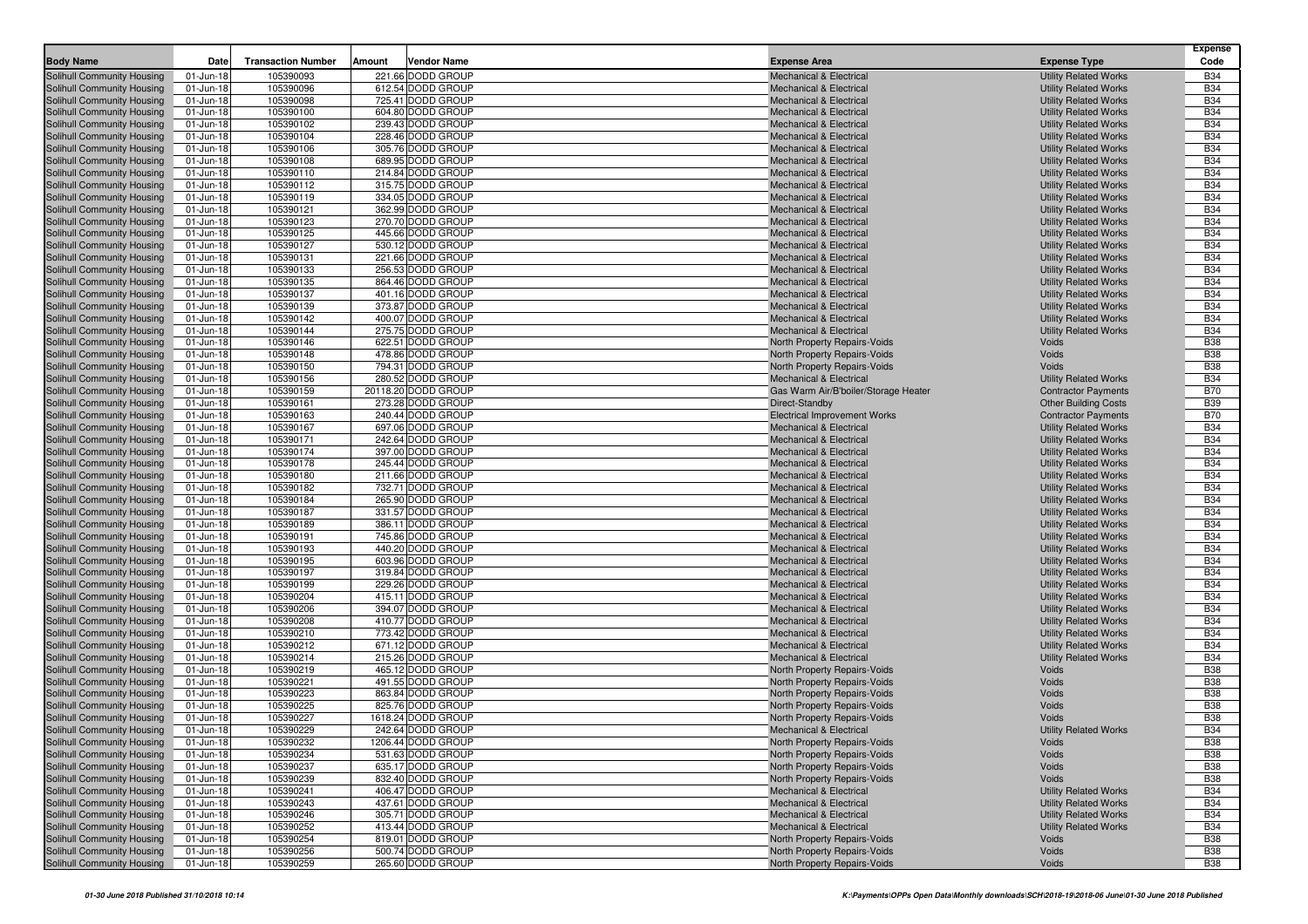|                                                          | Date                   | <b>Transaction Number</b> | Amount | Vendor Name                            | <b>Expense Area</b>                                                |                                                              | <b>Expense</b><br>Code   |
|----------------------------------------------------------|------------------------|---------------------------|--------|----------------------------------------|--------------------------------------------------------------------|--------------------------------------------------------------|--------------------------|
| <b>Body Name</b>                                         |                        |                           |        |                                        |                                                                    | <b>Expense Type</b>                                          |                          |
| Solihull Community Housing                               | 01-Jun-18              | 105390261                 |        | 305.20 DODD GROUP                      | North Property Repairs-Voids                                       | Voids                                                        | <b>B38</b>               |
| Solihull Community Housing                               | 01-Jun-18              | 105390263<br>105390265    |        | 667.18 DODD GROUP<br>646.07 DODD GROUP | North Property Repairs-Voids<br>North Property Repairs-Voids       | Voids<br>Voids                                               | <b>B38</b><br><b>B38</b> |
| Solihull Community Housing<br>Solihull Community Housing | 01-Jun-18<br>01-Jun-18 | 105390267                 |        | 2668.95 DODD GROUP                     | North Property Repairs-Voids                                       | Voids                                                        | <b>B38</b>               |
| Solihull Community Housing                               | 01-Jun-18              | 105390269                 |        | 250.03 DODD GROUP                      | <b>Mechanical &amp; Electrical</b>                                 | <b>Utility Related Works</b>                                 | <b>B34</b>               |
| Solihull Community Housing                               | 01-Jun-18              | 105390274                 |        | 317.15 DODD GROUP                      | <b>Mechanical &amp; Electrical</b>                                 | <b>Utility Related Works</b>                                 | <b>B34</b>               |
| Solihull Community Housing                               | 01-Jun-18              | 105390276                 |        | 5147.18 DODD GROUP                     | Gas Warm Air/B'boiler/Storage Heater                               | <b>Contractor Payments</b>                                   | <b>B70</b>               |
| Solihull Community Housing                               | 01-Jun-18              | 105390278                 |        | 221.66 DODD GROUP                      | <b>Mechanical &amp; Electrical</b>                                 | <b>Utility Related Works</b>                                 | <b>B34</b>               |
| Solihull Community Housing                               | 12-Jun-18              | 105406382                 |        | 774.37 DODD GROUP                      | <b>Mechanical &amp; Electrical</b>                                 | <b>Utility Related Works</b>                                 | <b>B34</b>               |
| Solihull Community Housing                               | 12-Jun-18              | 105403506                 |        | 218.30 DODD GROUP                      | Public Sector - Major Adaptations                                  | <b>Contractor Payments</b>                                   | <b>B70</b>               |
| Solihull Community Housing                               | 12-Jun-18              | 105406383                 |        | 834.93 DODD GROUP                      | Kitchens                                                           | <b>Contractor Payments</b>                                   | <b>B70</b>               |
| <b>Solihull Community Housing</b>                        | 12-Jun-18              | 105406384                 |        | 650.21 DODD GROUP                      | Public Sector - Major Adaptations                                  | <b>Contractor Payments</b>                                   | <b>B70</b>               |
| Solihull Community Housing                               | 12-Jun-18              | 105406385                 |        | 669.97 DODD GROUP                      | Public Sector - Major Adaptations                                  | <b>Contractor Payments</b>                                   | <b>B70</b>               |
| Solihull Community Housing                               | 12-Jun-18              | 105406386                 |        | 771.40 DODD GROUP                      | Private Sector - Disabled Facilities Grants                        | <b>Contractor Payments</b>                                   | <b>B70</b>               |
| Solihull Community Housing                               | 12-Jun-18              | 105406387                 |        | 813.80 DODD GROUP                      | Private Sector - Disabled Facilities Grants                        | <b>Contractor Payments</b>                                   | <b>B70</b>               |
| Solihull Community Housing                               | 12-Jun-18              | 105406388                 |        | 1085.39 DODD GROUP                     | Private Sector - Disabled Facilities Grants                        | <b>Contractor Payments</b>                                   | <b>B70</b>               |
| Solihull Community Housing                               | 12-Jun-18              | 105406389                 |        | 610.83 DODD GROUP                      | <b>Kitchens</b>                                                    | <b>Contractor Payments</b>                                   | <b>B70</b>               |
| Solihull Community Housing                               | 12-Jun-18              | 105406390                 |        | 1085.51 DODD GROUP                     | Public Sector - Major Adaptations                                  | <b>Contractor Payments</b>                                   | <b>B70</b>               |
| Solihull Community Housing                               | 12-Jun-18              | 105406391                 |        | 1068.84 DODD GROUP                     | Private Sector - Disabled Facilities Grants                        | <b>Contractor Payments</b>                                   | <b>B70</b>               |
| Solihull Community Housing                               | 12-Jun-18              | 105403508                 |        | 338.49 DODD GROUP                      | North Property Repairs-Voids                                       | Voids                                                        | <b>B38</b>               |
| Solihull Community Housing                               | 12-Jun-18              | 105403509                 |        | 339.41 DODD GROUP                      | North Property Repairs-Voids                                       | Voids                                                        | <b>B38</b>               |
| Solihull Community Housing                               | 12-Jun-18              | 105406392                 |        | 580.76 DODD GROUP                      | North Property Repairs-Voids                                       | Voids                                                        | <b>B38</b>               |
| Solihull Community Housing                               | 12-Jun-18              | 105406393                 |        | 719.90 DODD GROUP                      | North Property Repairs-Voids                                       | Voids                                                        | <b>B38</b>               |
| Solihull Community Housing                               | 12-Jun-18              | 105406394                 |        | 400.77 DODD GROUP                      | Public Sector - Minor Works                                        | <b>Contractor Payments</b>                                   | <b>B70</b>               |
| Solihull Community Housing                               | 12-Jun-18              | 105406395                 |        | 979.50 DODD GROUP                      | North Property Repairs-Voids                                       | Voids                                                        | <b>B38</b>               |
| Solihull Community Housing                               | 12-Jun-18              | 105406396                 |        | 1017.74 DODD GROUP                     | North Property Repairs-Voids                                       | Voids                                                        | <b>B38</b><br><b>B38</b> |
| Solihull Community Housing<br>Solihull Community Housing | 12-Jun-18<br>12-Jun-18 | 105406397<br>105403526    |        | 775.69 DODD GROUP<br>227.81 DODD GROUP | North Property Repairs-Voids<br>North Property Repairs-Voids       | Voids<br>Voids                                               | <b>B38</b>               |
| Solihull Community Housing                               | 12-Jun-18              | 105403532                 |        | 279.33 DODD GROUP                      | <b>North Property Repairs-Voids</b>                                | Voids                                                        | <b>B38</b>               |
| Solihull Community Housing                               | 12-Jun-18              | 105403534                 |        | 299.33 DODD GROUP                      | North Property Repairs-Voids                                       | Voids                                                        | <b>B38</b>               |
| Solihull Community Housing                               | 12-Jun-18              | 105406398                 |        | 1519.04 DODD GROUP                     | <b>Mechanical &amp; Electrical</b>                                 | <b>Utility Related Works</b>                                 | <b>B34</b>               |
| Solihull Community Housing                               | 12-Jun-18              | 105406399                 |        | 485.90 DODD GROUP                      | <b>North Property Repairs-Voids</b>                                | Voids                                                        | <b>B38</b>               |
| Solihull Community Housing                               | 12-Jun-18              | 105406400                 |        | 458.05 DODD GROUP                      | North Property Repairs-Voids                                       | Voids                                                        | <b>B38</b>               |
| Solihull Community Housing                               | 12-Jun-18              | 105406401                 |        | 586.72 DODD GROUP                      | North Property Repairs-Voids                                       | Voids                                                        | <b>B38</b>               |
| Solihull Community Housing                               | 12-Jun-18              | 105406402                 |        | 423.85 DODD GROUP                      | North Property Repairs-Voids                                       | Voids                                                        | <b>B38</b>               |
| Solihull Community Housing                               | 12-Jun-18              | 105403543                 |        | 317.80 DODD GROUP                      | North Property Repairs-Voids                                       | Voids                                                        | <b>B38</b>               |
| Solihull Community Housing                               | 12-Jun-18              | 105403545                 |        | 382.59 DODD GROUP                      | North Property Repairs-Voids                                       | Voids                                                        | <b>B38</b>               |
| Solihull Community Housing                               | 12-Jun-18              | 105406403                 |        | 927.11 DODD GROUP                      | North Property Repairs-Voids                                       | Voids                                                        | <b>B38</b>               |
| Solihull Community Housing                               | 12-Jun-18              | 105406404                 |        | 835.12 DODD GROUP                      | <b>North Property Repairs-Voids</b>                                | Voids                                                        | <b>B38</b>               |
| Solihull Community Housing                               | 12-Jun-18              | 105403549                 |        | 271.31 DODD GROUP                      | North Property Repairs-Voids                                       | Voids                                                        | <b>B38</b>               |
| Solihull Community Housing                               | 12-Jun-18              | 105403551                 |        | 257.36 DODD GROUP                      | North Property Repairs-Voids                                       | Voids                                                        | <b>B38</b>               |
| <b>Solihull Community Housing</b>                        | 12-Jun-18              | 105406405                 |        | 971.90 DODD GROUP                      | <b>North Property Repairs-Voids</b>                                | Voids                                                        | <b>B38</b>               |
| Solihull Community Housing                               | 12-Jun-18              | 105406406                 |        | 490.72 DODD GROUP                      | North Property Repairs-Voids                                       | Voids                                                        | <b>B38</b>               |
| Solihull Community Housing                               | 12-Jun-18              | 105406407                 |        | 816.03 DODD GROUP                      | North Property Repairs-Voids                                       | Voids                                                        | <b>B38</b>               |
| Solihull Community Housing                               | 12-Jun-18              | 105403557                 |        | 341.33 DODD GROUP                      | North Property Repairs-Voids                                       | Voids                                                        | <b>B38</b>               |
| Solihull Community Housing                               | 12-Jun-18              | 105406408                 |        | 738.89 DODD GROUP                      | <b>Mechanical &amp; Electrical</b>                                 | <b>Utility Related Works</b>                                 | <b>B34</b>               |
| Solihull Community Housing                               | 12-Jun-18              | 105406409<br>105406410    |        | 247.81 DODD GROUP                      | Private Sector - Minor Works<br><b>Mechanical &amp; Electrical</b> | <b>Contractor Payments</b>                                   | <b>B70</b><br><b>B34</b> |
| Solihull Community Housing                               | 12-Jun-18<br>12-Jun-18 | 105406411                 |        | 591.74 DODD GROUP<br>301.35 DODD GROUP | <b>Mechanical &amp; Electrical</b>                                 | <b>Utility Related Works</b><br><b>Utility Related Works</b> | <b>B34</b>               |
| Solihull Community Housing<br>Solihull Community Housing | 12-Jun-18              | 105406412                 |        | 420.00 DODD GROUP                      | <b>Mechanical &amp; Electrical</b>                                 | <b>Utility Related Works</b>                                 | <b>B34</b>               |
| Solihull Community Housing                               | 12-Jun-18              | 105406413                 |        | 221.66 DODD GROUP                      | <b>Mechanical &amp; Electrical</b>                                 | <b>Utility Related Works</b>                                 | <b>B34</b>               |
| Solihull Community Housing                               | 12-Jun-18              | 105406414                 |        | 289.13 DODD GROUP                      | <b>Mechanical &amp; Electrical</b>                                 | <b>Utility Related Works</b>                                 | <b>B34</b>               |
| Solihull Community Housing                               | 12-Jun-18              | 105406416                 |        | 221.66 DODD GROUP                      | <b>Mechanical &amp; Electrical</b>                                 | <b>Utility Related Works</b>                                 | <b>B34</b>               |
| Solihull Community Housing                               | 12-Jun-18              | 105406417                 |        | 212.64 DODD GROUP                      | <b>Mechanical &amp; Electrical</b>                                 | <b>Utility Related Works</b>                                 | <b>B34</b>               |
| <b>Solihull Community Housing</b>                        | 12-Jun-18              | 105406418                 |        | 314.94 DODD GROUP                      | <b>Mechanical &amp; Electrical</b>                                 | <b>Utility Related Works</b>                                 | <b>B34</b>               |
| Solihull Community Housing                               | 12-Jun-18              | 105403701                 |        | 365.14 DODD GROUP                      | <b>Electrical Improvement Works</b>                                | <b>Contractor Payments</b>                                   | <b>B70</b>               |
| Solihull Community Housing                               | 12-Jun-18              | 105481588                 |        | 226.61 DODD GROUP                      | Direct-Standby                                                     | <b>Other Building Costs</b>                                  | <b>B39</b>               |
| Solihull Community Housing                               | 12-Jun-18              | 105406419                 |        | 224.40 DODD GROUP                      | <b>Mechanical &amp; Electrical</b>                                 | <b>Utility Related Works</b>                                 | <b>B34</b>               |
| Solihull Community Housing                               | 12-Jun-18              | 105406420                 |        | 221.66 DODD GROUP                      | <b>Mechanical &amp; Electrical</b>                                 | <b>Utility Related Works</b>                                 | <b>B34</b>               |
| <b>Solihull Community Housing</b>                        | 12-Jun-18              | 105406421                 |        | 221.66 DODD GROUP                      | <b>Mechanical &amp; Electrical</b>                                 | <b>Utility Related Works</b>                                 | <b>B34</b>               |
| Solihull Community Housing                               | 12-Jun-18              | 105406422                 |        | 326.84 DODD GROUP                      | <b>Mechanical &amp; Electrical</b>                                 | <b>Utility Related Works</b>                                 | <b>B34</b>               |
| Solihull Community Housing                               | 12-Jun-18              | 105406423                 |        | 223.63 DODD GROUP                      | <b>Mechanical &amp; Electrical</b>                                 | <b>Utility Related Works</b>                                 | <b>B34</b>               |
| Solihull Community Housing                               | 12-Jun-18              | 105406424                 |        | 288.64 DODD GROUP                      | <b>Mechanical &amp; Electrical</b>                                 | <b>Utility Related Works</b>                                 | <b>B34</b>               |
| Solihull Community Housing                               | 12-Jun-18              | 105406425                 |        | 312.30 DODD GROUP                      | <b>Mechanical &amp; Electrical</b>                                 | <b>Utility Related Works</b>                                 | <b>B34</b>               |
| Solihull Community Housing                               | 12-Jun-18              | 105406426                 |        | 258.26 DODD GROUP                      | <b>Mechanical &amp; Electrical</b>                                 | <b>Utility Related Works</b>                                 | <b>B34</b>               |
| Solihull Community Housing                               | 12-Jun-18              | 105406428                 |        | 253.44 DODD GROUP                      | <b>Mechanical &amp; Electrical</b>                                 | <b>Utility Related Works</b>                                 | <b>B34</b>               |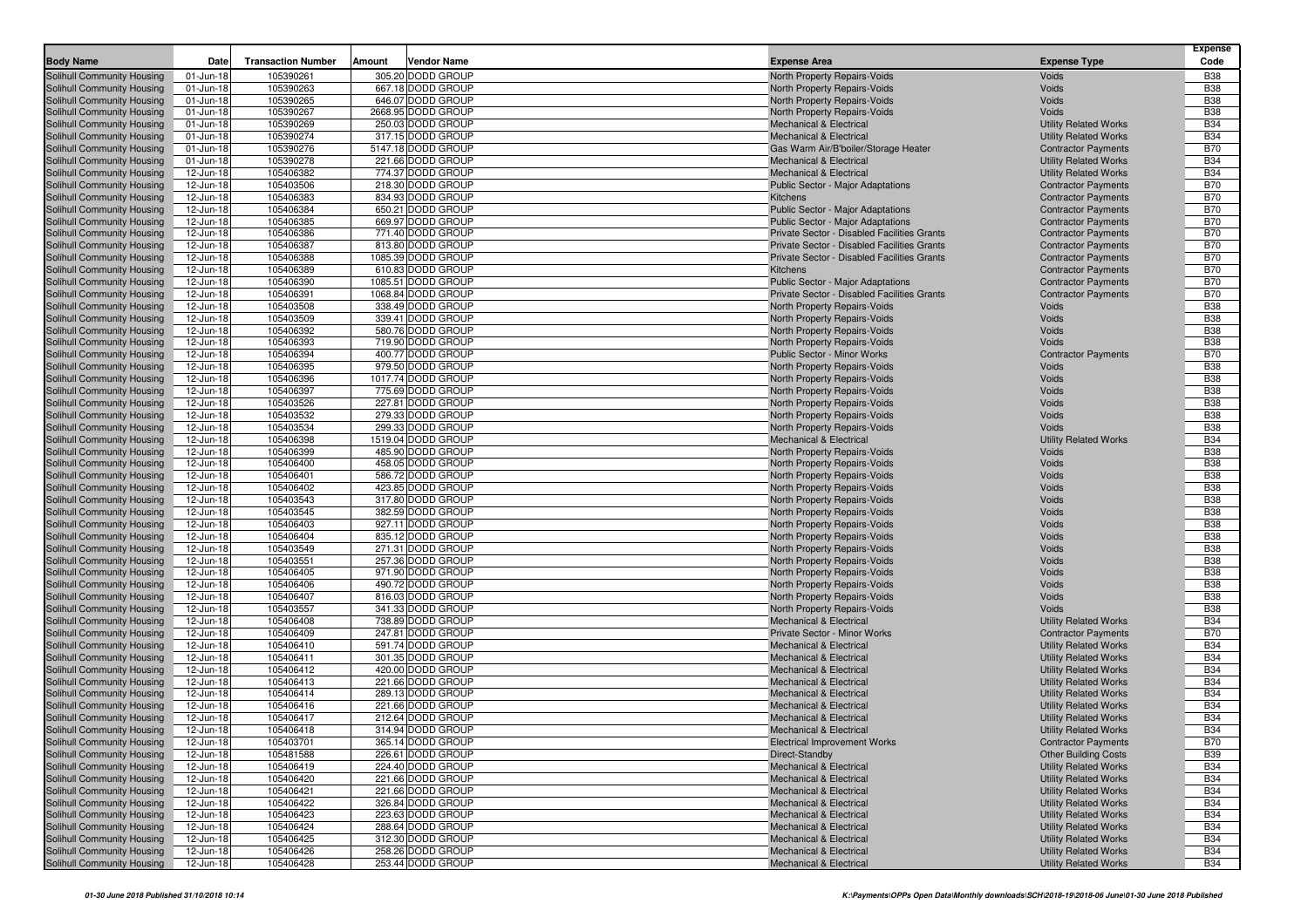| <b>Body Name</b>                                         | Date                   | <b>Transaction Number</b> | Amount | <b>Vendor Name</b>                     | <b>Expense Area</b>                                                      | <b>Expense Type</b>                                          | Expense<br>Code          |
|----------------------------------------------------------|------------------------|---------------------------|--------|----------------------------------------|--------------------------------------------------------------------------|--------------------------------------------------------------|--------------------------|
| <b>Solihull Community Housing</b>                        | 12-Jun-18              | 105406429                 |        | 221.66 DODD GROUP                      | <b>Mechanical &amp; Electrical</b>                                       | <b>Utility Related Works</b>                                 | <b>B34</b>               |
| Solihull Community Housing                               | 12-Jun-18              | 105406430                 |        | 378.15 DODD GROUP                      | <b>Mechanical &amp; Electrical</b>                                       | <b>Utility Related Works</b>                                 | <b>B34</b>               |
| Solihull Community Housing                               | 12-Jun-18              | 105406431                 |        | 231.83 DODD GROUP                      | Public Sector - Major Adaptations                                        | <b>Contractor Payments</b>                                   | <b>B70</b>               |
| Solihull Community Housing                               | 12-Jun-18              | 105406434                 |        | 826.50 DODD GROUP                      | <b>Mechanical &amp; Electrical</b>                                       | <b>Utility Related Works</b>                                 | <b>B34</b>               |
| Solihull Community Housing                               | 12-Jun-18              | 105406435                 |        | 257.34 DODD GROUP                      | <b>Mechanical &amp; Electrical</b>                                       | <b>Utility Related Works</b>                                 | <b>B34</b>               |
| Solihull Community Housing                               | 12-Jun-18              | 105406436                 |        | 393.80 DODD GROUP                      | <b>Mechanical &amp; Electrical</b>                                       | <b>Utility Related Works</b>                                 | <b>B34</b>               |
| Solihull Community Housing                               | 12-Jun-18              | 105406437                 |        | 526.75 DODD GROUP                      | <b>MST</b> -Structural Works                                             | <b>Contractor Payments</b>                                   | <b>B70</b>               |
| Solihull Community Housing                               | 12-Jun-18              | 105406438                 |        | 221.66 DODD GROUP                      | <b>Mechanical &amp; Electrical</b>                                       | <b>Utility Related Works</b>                                 | <b>B34</b>               |
| Solihull Community Housing                               | 12-Jun-18              | 105406439                 |        | 436.47 DODD GROUP                      | <b>Mechanical &amp; Electrical</b>                                       | <b>Utility Related Works</b>                                 | <b>B34</b>               |
| Solihull Community Housing                               | 15-Jun-18              | 105450353                 |        | 3331.35 DODD GROUP                     | Gas Warm Air/B'boiler/Storage Heater                                     | <b>Contractor Payments</b>                                   | <b>B70</b>               |
| Solihull Community Housing                               | 15-Jun-18              | 105450354                 |        | 3331.35 DODD GROUP                     | Gas Warm Air/B'boiler/Storage Heater                                     | <b>Contractor Payments</b>                                   | <b>B70</b>               |
| Solihull Community Housing                               | 15-Jun-18              | 105450355                 |        | 3331.35 DODD GROUP                     | Gas Warm Air/B'boiler/Storage Heater                                     | <b>Contractor Payments</b>                                   | <b>B70</b>               |
| Solihull Community Housing                               | 15-Jun-18              | 105450356                 |        | 1966.98 DODD GROUP                     | Gas Warm Air/B'boiler/Storage Heater                                     | <b>Contractor Payments</b>                                   | <b>B70</b>               |
| Solihull Community Housing                               | 15-Jun-18              | 105450357                 |        | 3331.35 DODD GROUP                     | Gas Warm Air/B'boiler/Storage Heater                                     | <b>Contractor Payments</b>                                   | <b>B70</b>               |
| Solihull Community Housing                               | 15-Jun-18              | 105450358                 |        | 3331.35 DODD GROUP                     | Gas Warm Air/B'boiler/Storage Heater                                     | <b>Contractor Payments</b>                                   | <b>B70</b>               |
| Solihull Community Housing                               | 15-Jun-18              | 105450359                 |        | 3331.35 DODD GROUP                     | Gas Warm Air/B'boiler/Storage Heater                                     | <b>Contractor Payments</b>                                   | <b>B70</b>               |
| Solihull Community Housing                               | 15-Jun-18              | 105450360                 |        | 3331.35 DODD GROUP                     | Gas Warm Air/B'boiler/Storage Heater                                     | <b>Contractor Payments</b>                                   | <b>B70</b>               |
| Solihull Community Housing                               | 15-Jun-18              | 105450361                 |        | 3331.35 DODD GROUP                     | Gas Warm Air/B'boiler/Storage Heater                                     | <b>Contractor Payments</b>                                   | <b>B70</b>               |
| Solihull Community Housing                               | 15-Jun-18              | 105450362                 |        | 3331.35 DODD GROUP                     | Gas Warm Air/B'boiler/Storage Heater                                     | <b>Contractor Payments</b>                                   | <b>B70</b>               |
| Solihull Community Housing                               | 15-Jun-18              | 105450363                 |        | 3331.35 DODD GROUP                     | Gas Warm Air/B'boiler/Storage Heater                                     | <b>Contractor Payments</b>                                   | <b>B70</b>               |
| Solihull Community Housing                               | 15-Jun-18              | 105450364                 |        | 3331.35 DODD GROUP                     | Gas Warm Air/B'boiler/Storage Heater                                     | <b>Contractor Payments</b>                                   | <b>B70</b>               |
| Solihull Community Housing                               | 15-Jun-18              | 105450365                 |        | 3331.35 DODD GROUP                     | Gas Warm Air/B'boiler/Storage Heater                                     | <b>Contractor Payments</b>                                   | <b>B70</b>               |
| Solihull Community Housing                               | 15-Jun-18              | 105450366                 |        | 1966.98 DODD GROUP                     | Gas Warm Air/B'boiler/Storage Heater                                     | <b>Contractor Payments</b>                                   | <b>B70</b>               |
| Solihull Community Housing                               | 15-Jun-18              | 105450367                 |        | 3331.35 DODD GROUP                     | Gas Warm Air/B'boiler/Storage Heater                                     | <b>Contractor Payments</b>                                   | <b>B70</b>               |
| Solihull Community Housing                               | 15-Jun-18              | 105450368                 |        | 3331.35 DODD GROUP                     | Gas Warm Air/B'boiler/Storage Heater                                     | <b>Contractor Payments</b>                                   | <b>B70</b>               |
| Solihull Community Housing                               | 15-Jun-18              | 105450369                 |        | 3331.35 DODD GROUP                     | Gas Warm Air/B'boiler/Storage Heater                                     | <b>Contractor Payments</b>                                   | <b>B70</b>               |
| Solihull Community Housing                               | 22-Jun-18              | 105481104                 |        | 268.73 DODD GROUP                      | <b>Electrical Improvement Works</b>                                      | <b>Contractor Payments</b>                                   | <b>B70</b>               |
| Solihull Community Housing                               | 22-Jun-18              | 105481114                 |        | 464.55 DODD GROUP                      | <b>Electrical Improvement Works</b>                                      | <b>Contractor Payments</b>                                   | <b>B70</b>               |
| Solihull Community Housing                               | 22-Jun-18              | 105481589                 |        | 228.04 DODD GROUP                      | <b>Electrical Improvement Works</b>                                      | <b>Contractor Payments</b>                                   | <b>B70</b>               |
| Solihull Community Housing                               | 22-Jun-18              | 105481137                 |        | 356.11 DODD GROUP                      | <b>Electrical Improvement Works</b>                                      | <b>Contractor Payments</b>                                   | <b>B70</b>               |
| Solihull Community Housing                               | 22-Jun-18              | 105481143                 |        | 496.29 DODD GROUP                      | <b>Electrical Improvement Works</b>                                      | <b>Contractor Payments</b>                                   | <b>B70</b>               |
| Solihull Community Housing                               | 22-Jun-18              | 105481144                 |        | 276.11 DODD GROUP                      | <b>Electrical Improvement Works</b>                                      | <b>Contractor Payments</b>                                   | <b>B70</b><br><b>B34</b> |
| Solihull Community Housing<br>Solihull Community Housing | 22-Jun-18<br>22-Jun-18 | 105481591<br>105481593    |        | 490.69 DODD GROUP<br>302.22 DODD GROUP | <b>Mechanical &amp; Electrical</b><br><b>Mechanical &amp; Electrical</b> | <b>Utility Related Works</b><br><b>Utility Related Works</b> | <b>B34</b>               |
| Solihull Community Housing                               | 22-Jun-18              | 105481594                 |        | 302.22 DODD GROUP                      | <b>Mechanical &amp; Electrical</b>                                       | <b>Utility Related Works</b>                                 | <b>B34</b>               |
| Solihull Community Housing                               | 22-Jun-18              | 105481595                 |        | 311.32 DODD GROUP                      | <b>Mechanical &amp; Electrical</b>                                       | <b>Utility Related Works</b>                                 | <b>B34</b>               |
| Solihull Community Housing                               | 22-Jun-18              | 105481597                 |        | 346.24 DODD GROUP                      | <b>Mechanical &amp; Electrical</b>                                       | <b>Utility Related Works</b>                                 | <b>B34</b>               |
| Solihull Community Housing                               | 22-Jun-18              | 105481598                 |        | 256.06 DODD GROUP                      | <b>Mechanical &amp; Electrical</b>                                       | <b>Utility Related Works</b>                                 | <b>B34</b>               |
| Solihull Community Housing                               | 22-Jun-18              | 105481599                 |        | 464.82 DODD GROUP                      | <b>Mechanical &amp; Electrical</b>                                       | <b>Utility Related Works</b>                                 | <b>B34</b>               |
| Solihull Community Housing                               | 22-Jun-18              | 105481600                 |        | 445.39 DODD GROUP                      | <b>Mechanical &amp; Electrical</b>                                       | <b>Utility Related Works</b>                                 | <b>B34</b>               |
| Solihull Community Housing                               | 22-Jun-18              | 105481601                 |        | 315.60 DODD GROUP                      | <b>Mechanical &amp; Electrical</b>                                       | <b>Utility Related Works</b>                                 | <b>B34</b>               |
| <b>Solihull Community Housing</b>                        | 22-Jun-18              | 105481602                 |        | 305.95 DODD GROUP                      | <b>MST</b> -Structural Works                                             | <b>Contractor Payments</b>                                   | <b>B70</b>               |
| Solihull Community Housing                               | 22-Jun-18              | 105481603                 |        | 273.64 DODD GROUP                      | <b>Mechanical &amp; Electrical</b>                                       | <b>Utility Related Works</b>                                 | <b>B34</b>               |
| Solihull Community Housing                               | 25-Jun-18              | 105481604                 |        | 252.01 DODD GROUP                      | North Property Repairs-Voids                                             | Voids                                                        | <b>B38</b>               |
| Solihull Community Housing                               | 25-Jun-18              | 105481607                 |        | 281.48 DODD GROUP                      | <b>Mechanical &amp; Electrical</b>                                       | <b>Utility Related Works</b>                                 | <b>B34</b>               |
| Solihull Community Housing                               | 25-Jun-18              | 105481608                 |        | 465.90 DODD GROUP                      | <b>Mechanical &amp; Electrical</b>                                       | <b>Utility Related Works</b>                                 | <b>B34</b>               |
| Solihull Community Housing                               | 25-Jun-18              | 105481609                 |        | 515.76 DODD GROUP                      | <b>Mechanical &amp; Electrical</b>                                       | <b>Utility Related Works</b>                                 | <b>B34</b>               |
| Solihull Community Housing                               | 25-Jun-18              | 105481610                 |        | 468.02 DODD GROUP                      | <b>Mechanical &amp; Electrical</b>                                       | <b>Utility Related Works</b>                                 | <b>B34</b>               |
| Solihull Community Housing                               | 25-Jun-18              | 105481396                 |        | 462.67 DODD GROUP                      | Kitchens                                                                 | <b>Contractor Payments</b>                                   | <b>B70</b>               |
| Solihull Community Housing                               | 25-Jun-18              | 105481400                 |        | 262.46 DODD GROUP                      | North Property Repairs-Voids                                             | Voids                                                        | <b>B38</b>               |
| Solihull Community Housing                               | 25-Jun-18              | 105481611                 |        | 213.57 DODD GROUP                      | Direct-Standby                                                           | <b>Other Building Costs</b>                                  | <b>B39</b>               |
| Solihull Community Housing                               | 25-Jun-18              | 105481612                 |        | 262.29 DODD GROUP                      | Direct-Standby                                                           | <b>Other Building Costs</b>                                  | <b>B39</b>               |
| Solihull Community Housing                               | 25-Jun-18              | 105481430                 |        | 252.78 DODD GROUP                      | North Property Repairs-Voids                                             | Voids                                                        | <b>B38</b>               |
| Solihull Community Housing                               | 25-Jun-18              | 105481614                 |        | 639.28 DODD GROUP                      | North Property Repairs-Voids                                             | Voids                                                        | <b>B38</b>               |
| Solihull Community Housing                               | 27-Jun-18              | 105481465                 |        | 289.70 DODD GROUP                      | North Property Repairs-Voids                                             | Voids                                                        | <b>B38</b>               |
| Solihull Community Housing                               | 28-Jun-18              | 105481615                 |        | 372.05 DODD GROUP                      | North Property Repairs-Voids                                             | Voids                                                        | B38                      |
| Solihull Community Housing                               | 28-Jun-18              | 105481616                 |        | 318.50 DODD GROUP                      | North Property Repairs-Voids                                             | Voids                                                        | <b>B38</b>               |
| Solihull Community Housing                               | 28-Jun-18              | 105481617                 |        | 247.48 DODD GROUP                      | North Property Repairs-Voids                                             | Voids                                                        | <b>B38</b>               |
| Solihull Community Housing                               | 28-Jun-18              | 105481618                 |        | 367.28 DODD GROUP                      | North Property Repairs-Voids                                             | Voids                                                        | <b>B38</b>               |
| Solihull Community Housing                               | 28-Jun-18              | 105481619                 |        | 351.67 DODD GROUP                      | North Property Repairs-Voids                                             | Voids                                                        | <b>B38</b>               |
| Solihull Community Housing                               | 28-Jun-18              | 105481620                 |        | 362.25 DODD GROUP                      | North Property Repairs-Voids                                             | Voids                                                        | <b>B38</b>               |
| Solihull Community Housing                               | 28-Jun-18              | 105481621                 |        | 369.31 DODD GROUP                      | North Property Repairs-Voids                                             | Voids                                                        | <b>B38</b>               |
| Solihull Community Housing                               | 28-Jun-18              | 105481665                 |        | 318.10 DODD GROUP                      | <b>Electrical Improvement Works</b>                                      | <b>Contractor Payments</b>                                   | <b>B70</b>               |
| Solihull Community Housing<br>Solihull Community Housing | 28-Jun-18              | 105481666                 |        | 359.82 DODD GROUP<br>397.62 DODD GROUP | <b>Electrical Improvement Works</b>                                      | <b>Contractor Payments</b><br><b>Contractor Payments</b>     | <b>B70</b><br><b>B70</b> |
| Solihull Community Housing                               | 28-Jun-18              | 105481668                 |        |                                        | <b>Electrical Improvement Works</b>                                      |                                                              | <b>B70</b>               |
|                                                          | 28-Jun-18              | 105481669                 |        | 379.61 DODD GROUP                      | <b>Electrical Improvement Works</b>                                      | <b>Contractor Payments</b>                                   |                          |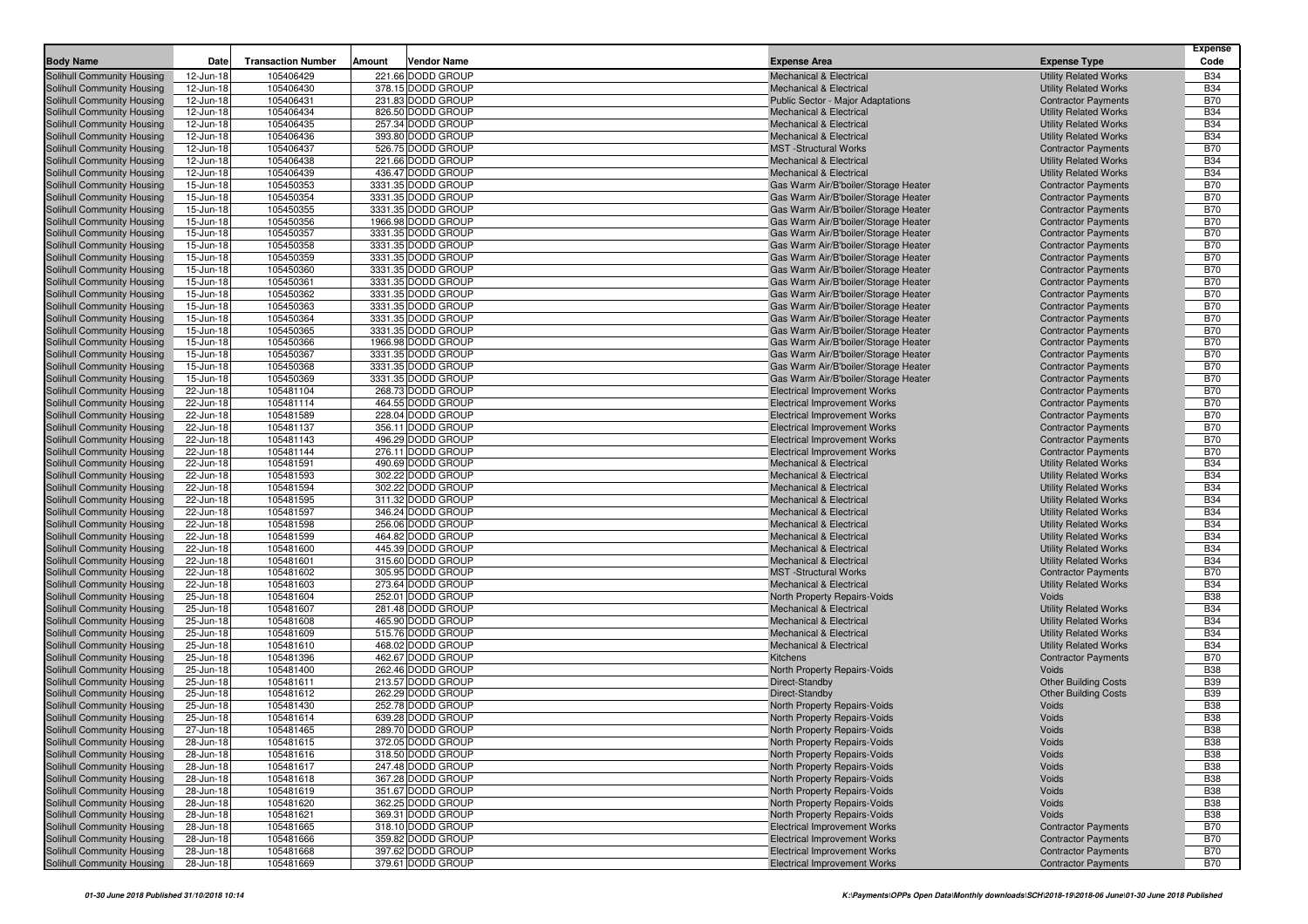| <b>Body Name</b>                                         | Date                   | <b>Transaction Number</b> | <b>Vendor Name</b><br>Amount                               | <b>Expense Area</b>                                                        | <b>Expense Type</b>                                      | <b>Expense</b><br>Code             |
|----------------------------------------------------------|------------------------|---------------------------|------------------------------------------------------------|----------------------------------------------------------------------------|----------------------------------------------------------|------------------------------------|
| <b>Solihull Community Housing</b>                        | 28-Jun-18              | 105481670                 | 357.74 DODD GROUP                                          | <b>Electrical Improvement Works</b>                                        | <b>Contractor Payments</b>                               | <b>B70</b>                         |
| Solihull Community Housing                               | 28-Jun-18              | 105481671                 | 350.70 DODD GROUP                                          | <b>Electrical Improvement Works</b>                                        | <b>Contractor Payments</b>                               | <b>B70</b>                         |
| Solihull Community Housing                               | 28-Jun-18              | 105481674                 | 493.62 DODD GROUP                                          | <b>Electrical Improvement Works</b>                                        | <b>Contractor Payments</b>                               | <b>B70</b>                         |
| Solihull Community Housing                               | 28-Jun-18              | 105481675                 | 393.21 DODD GROUP                                          | <b>Electrical Improvement Works</b>                                        | <b>Contractor Payments</b>                               | <b>B70</b>                         |
| Solihull Community Housing                               | 28-Jun-18              | 105481677                 | 464.04 DODD GROUP                                          | <b>Electrical Improvement Works</b>                                        | <b>Contractor Payments</b>                               | <b>B70</b>                         |
| Solihull Community Housing                               | 28-Jun-18              | 105481744                 | 549.02 DODD GROUP                                          | Kitchens                                                                   | <b>Contractor Payments</b>                               | <b>B70</b>                         |
| Solihull Community Housing                               | 28-Jun-18              | 105481745                 | 504.90 DODD GROUP                                          | Kitchens                                                                   | <b>Contractor Payments</b>                               | <b>B70</b>                         |
| Solihull Community Housing                               | 28-Jun-18              | 105481746                 | 463.90 DODD GROUP                                          | Kitchens                                                                   | <b>Contractor Payments</b>                               | <b>B70</b>                         |
| Solihull Community Housing                               | 28-Jun-18              | 105481754                 | 505.51 DODD GROUP                                          | Kitchens                                                                   | <b>Contractor Payments</b>                               | <b>B70</b>                         |
| Solihull Community Housing                               | 28-Jun-18<br>28-Jun-18 | 105481756<br>105481758    | 436.68 DODD GROUP<br>543.52 DODD GROUP                     | Kitchens<br>Kitchens                                                       | <b>Contractor Payments</b><br><b>Contractor Payments</b> | <b>B70</b><br><b>B70</b>           |
| Solihull Community Housing<br>Solihull Community Housing | 28-Jun-18              | 105481760                 | 583.58 DODD GROUP                                          | Kitchens                                                                   | <b>Contractor Payments</b>                               | <b>B70</b>                         |
| Solihull Community Housing                               | 28-Jun-18              | 105481762                 | 536.58 DODD GROUP                                          | Kitchens                                                                   | <b>Contractor Payments</b>                               | <b>B70</b>                         |
| Solihull Community Housing                               | 28-Jun-18              | 105481765                 | 513.46 DODD GROUP                                          | Kitchens                                                                   | <b>Contractor Payments</b>                               | <b>B70</b>                         |
| Solihull Community Housing                               | 28-Jun-18              | 105481769                 | 521.42 DODD GROUP                                          | Kitchens                                                                   | <b>Contractor Payments</b>                               | <b>B70</b>                         |
| Solihull Community Housing                               | 28-Jun-18              | 105481942                 | 357.33 DODD GROUP                                          | <b>Electrical Improvement Works</b>                                        | <b>Contractor Payments</b>                               | <b>B70</b>                         |
| Solihull Community Housing                               | 28-Jun-18              | 105481944                 | 354.35 DODD GROUP                                          | <b>Electrical Improvement Works</b>                                        | <b>Contractor Payments</b>                               | <b>B70</b>                         |
| Solihull Community Housing                               | 28-Jun-18              | 105481946                 | 439.63 DODD GROUP                                          | <b>Electrical Improvement Works</b>                                        | <b>Contractor Payments</b>                               | <b>B70</b>                         |
| Solihull Community Housing                               | 28-Jun-18              | 105481952                 | 357.74 DODD GROUP                                          | <b>Electrical Improvement Works</b>                                        | <b>Contractor Payments</b>                               | <b>B70</b>                         |
| Solihull Community Housing                               | 28-Jun-18              | 105481956                 | 451.33 DODD GROUP                                          | <b>Electrical Improvement Works</b>                                        | <b>Contractor Payments</b>                               | <b>B70</b>                         |
| Solihull Community Housing                               | 28-Jun-18              | 105481957                 | 425.39 DODD GROUP                                          | <b>Electrical Improvement Works</b>                                        | <b>Contractor Payments</b>                               | <b>B70</b>                         |
| Solihull Community Housing                               | 28-Jun-18              | 105481960                 | 440.71 DODD GROUP                                          | <b>Electrical Improvement Works</b>                                        | <b>Contractor Payments</b>                               | <b>B70</b>                         |
| Solihull Community Housing                               | 28-Jun-18              | 105481961                 | 354.10 DODD GROUP                                          | <b>Electrical Improvement Works</b>                                        | <b>Contractor Payments</b>                               | <b>B70</b>                         |
| Solihull Community Housing                               | 28-Jun-18<br>28-Jun-18 | 105481962<br>105481963    | 358.43 DODD GROUP<br>401.77 DODD GROUP                     | <b>Electrical Improvement Works</b>                                        | <b>Contractor Payments</b><br><b>Contractor Payments</b> | <b>B70</b><br><b>B70</b>           |
| Solihull Community Housing<br>Solihull Community Housing | 28-Jun-18              | 105481964                 | 267.45 DODD GROUP                                          | <b>Electrical Improvement Works</b><br><b>Electrical Improvement Works</b> | <b>Contractor Payments</b>                               | <b>B70</b>                         |
| Solihull Community Housing                               | 28-Jun-18              | 105481965                 | 292.08 DODD GROUP                                          | High Rise Window Replacement                                               | <b>Contractor Payments</b>                               | <b>B70</b>                         |
| Solihull Community Housing                               | 28-Jun-18              | 105481966                 | 399.50 DODD GROUP                                          | <b>Electrical Improvement Works</b>                                        | <b>Contractor Payments</b>                               | <b>B70</b>                         |
| Solihull Community Housing                               | 28-Jun-18              | 105481967                 | 363.95 DODD GROUP                                          | <b>Electrical Improvement Works</b>                                        | <b>Contractor Payments</b>                               | <b>B70</b>                         |
| Solihull Community Housing                               | 28-Jun-18              | 105481971                 | 226.35 DODD GROUP                                          | North Property Repairs-Voids                                               | Voids                                                    | <b>B38</b>                         |
| Solihull Community Housing                               | 28-Jun-18              | 105481973                 | 253.89 DODD GROUP                                          | North Property Repairs-Voids                                               | Voids                                                    | <b>B38</b>                         |
| Solihull Community Housing                               | 28-Jun-18              | 105482005                 | 222.95 DODD GROUP                                          | North Property Repairs-Voids                                               | Voids                                                    | <b>B38</b>                         |
| Solihull Community Housing                               | 28-Jun-18              | 105482010                 | 371.60 DODD GROUP                                          | North Property Repairs-Voids                                               | Voids                                                    | <b>B38</b>                         |
| Solihull Community Housing                               | 28-Jun-18              | 105482017                 | 317.16 DODD GROUP                                          | North Property Repairs-Voids                                               | Voids                                                    | <b>B38</b>                         |
| Solihull Community Housing                               | 28-Jun-18              | 105482018                 | 295.55 DODD GROUP                                          | North Property Repairs-Voids                                               | Voids                                                    | <b>B38</b>                         |
| Solihull Community Housing                               | 28-Jun-18              | 105482029                 | 385.51 DODD GROUP                                          | North Property Repairs-Voids                                               | Voids                                                    | <b>B38</b>                         |
| Solihull Community Housing                               | 01-Jun-18              | 105384362                 | 360.00 DOORFIT PRODUCTS LTD                                | Stores-Stores and delivery                                                 | <b>Stocks</b>                                            | R <sub>10</sub>                    |
| Solihull Community Housing                               | 01-Jun-18              | 105384368<br>105407504    | 308.00 DOORFIT PRODUCTS LTD<br>181.15 DOORFIT PRODUCTS LTD | Stores-Stores and delivery                                                 | <b>Stocks</b>                                            | R <sub>10</sub><br>R <sub>10</sub> |
| Solihull Community Housing<br>Solihull Community Housing | 01-Jun-18<br>01-Jun-18 | 105407504                 | 181.15 DOORFIT PRODUCTS LTD                                | Stores-Stores and delivery<br>Stores-Stores and delivery                   | <b>Stocks</b><br><b>Stocks</b>                           | R <sub>10</sub>                    |
| Solihull Community Housing                               | 08-Jun-18              | 105444581                 | 9.90 DOORFIT PRODUCTS LTD                                  | Stores-Stores and delivery                                                 | <b>Stocks</b>                                            | R <sub>10</sub>                    |
| Solihull Community Housing                               | 08-Jun-18              | 105444581                 | 239.90 DOORFIT PRODUCTS LTD                                | Stores-Stores and delivery                                                 | <b>Stocks</b>                                            | R <sub>10</sub>                    |
| Solihull Community Housing                               | 08-Jun-18              | 105444585                 | 51.00 DOORFIT PRODUCTS LTD                                 | Stores-Stores and delivery                                                 | <b>Stocks</b>                                            | R <sub>10</sub>                    |
| Solihull Community Housing                               | 08-Jun-18              | 105444585                 | 48.90 DOORFIT PRODUCTS LTD                                 | Stores-Stores and delivery                                                 | <b>Stocks</b>                                            | R <sub>10</sub>                    |
| Solihull Community Housing                               | 08-Jun-18              | 105444585                 | 23.70 DOORFIT PRODUCTS LTD                                 | Stores-Stores and delivery                                                 | <b>Stocks</b>                                            | R <sub>10</sub>                    |
| Solihull Community Housing                               | 08-Jun-18              | 105444585                 | 108.69 DOORFIT PRODUCTS LTD                                | Stores-Stores and delivery                                                 | <b>Stocks</b>                                            | R <sub>10</sub>                    |
| Solihull Community Housing                               | 08-Jun-18              | 105444585                 | 88.02 DOORFIT PRODUCTS LTD                                 | Stores-Stores and delivery                                                 | <b>Stocks</b>                                            | R <sub>10</sub>                    |
| Solihull Community Housing                               | 08-Jun-18              | 105444585                 | 108.69 DOORFIT PRODUCTS LTD                                | Stores-Stores and delivery                                                 | <b>Stocks</b>                                            | R <sub>10</sub>                    |
| Solihull Community Housing                               | 08-Jun-18              | 105444585                 | 63.20 DOORFIT PRODUCTS LTD                                 | Stores-Stores and delivery                                                 | <b>Stocks</b>                                            | R <sub>10</sub>                    |
| Solihull Community Housing                               | 15-Jun-18              | 105444592                 | 363.00 DOORFIT PRODUCTS LTD                                | Stores-Stores and delivery                                                 | <b>Stocks</b>                                            | R <sub>10</sub>                    |
| Solihull Community Housing                               | 15-Jun-18              | 105444593                 | 363.00 DOORFIT PRODUCTS LTD                                | Stores-Stores and delivery                                                 | <b>Stocks</b>                                            | R <sub>10</sub>                    |
| Solihull Community Housing                               | 15-Jun-18              | 105444593                 | 60.00 DOORFIT PRODUCTS LTD                                 | Stores-Stores and delivery                                                 | <b>Stocks</b>                                            | R <sub>10</sub>                    |
| Solihull Community Housing                               | 15-Jun-18              | 105444593                 | 35.00 DOORFIT PRODUCTS LTD<br>882.50 DR GAIL YOUNG         | Stores-Stores and delivery                                                 | <b>Stocks</b><br><b>Tenant Medicals</b>                  | R <sub>10</sub><br>D63             |
| Solihull Community Housing<br>Solihull Community Housing | 21-Jun-18<br>01-Jun-18 | 105437981<br>105377244    | 268.61 DRAINTECH SERVICES (MIDLANDS) LTD                   | Housing Aid & Homelessness<br>North Property Repairs-Day to day            | <b>Other Works</b>                                       | <b>B32</b>                         |
| Solihull Community Housing                               | 01-Jun-18              | 105377245                 | 429.37 DRAINTECH SERVICES (MIDLANDS) LTD                   | North Property Repairs-Day to day                                          | Other Works                                              | B32                                |
| Solihull Community Housing                               | 01-Jun-18              | 105392597                 | 311.61 DRAINTECH SERVICES (MIDLANDS) LTD                   | North Property Repairs-Day to day                                          | Other Works                                              | <b>B32</b>                         |
| <b>Solihull Community Housing</b>                        | 01-Jun-18              | 105377250                 | 268.61 DRAINTECH SERVICES (MIDLANDS) LTD                   | North Property Repairs-Day to day                                          | Other Works                                              | <b>B32</b>                         |
| Solihull Community Housing                               | 01-Jun-18              | 105392614                 | 415.82 DRAINTECH SERVICES (MIDLANDS) LTD                   | <b>MST</b> - Structural Works                                              | <b>Contractor Payments</b>                               | <b>B70</b>                         |
| <b>Solihull Community Housing</b>                        | 01-Jun-18              | 105377259                 | 454.56 DRAINTECH SERVICES (MIDLANDS) LTD                   | <b>MST</b> -Structural Works                                               | <b>Contractor Payments</b>                               | <b>B70</b>                         |
| Solihull Community Housing                               | 01-Jun-18              | 105392625                 | 250.52 DRAINTECH SERVICES (MIDLANDS) LTD                   | <b>MST</b> - Structural Works                                              | <b>Contractor Payments</b>                               | <b>B70</b>                         |
| Solihull Community Housing                               | 01-Jun-18              | 105377277                 | 268.61 DRAINTECH SERVICES (MIDLANDS) LTD                   | North Property Repairs-Day to day                                          | <b>Other Works</b>                                       | <b>B32</b>                         |
| Solihull Community Housing                               | 01-Jun-18              | 105392629                 | 343.49 DRAINTECH SERVICES (MIDLANDS) LTD                   | North Property Repairs-Day to day                                          | Other Works                                              | <b>B32</b>                         |
| Solihull Community Housing                               | 01-Jun-18              | 105392634                 | 250.52 DRAINTECH SERVICES (MIDLANDS) LTD                   | <b>MST</b> - Structural Works                                              | <b>Contractor Payments</b>                               | <b>B70</b>                         |
| Solihull Community Housing                               | 01-Jun-18              | 105392639                 | 413.37 DRAINTECH SERVICES (MIDLANDS) LTD                   | North Property Repairs-Day to day                                          | Other Works                                              | <b>B32</b>                         |
| Solihull Community Housing                               | 01-Jun-18              | 105377288                 | 258.28 DRAINTECH SERVICES (MIDLANDS) LTD                   | North Property Repairs-Day to day                                          | Other Works                                              | <b>B32</b>                         |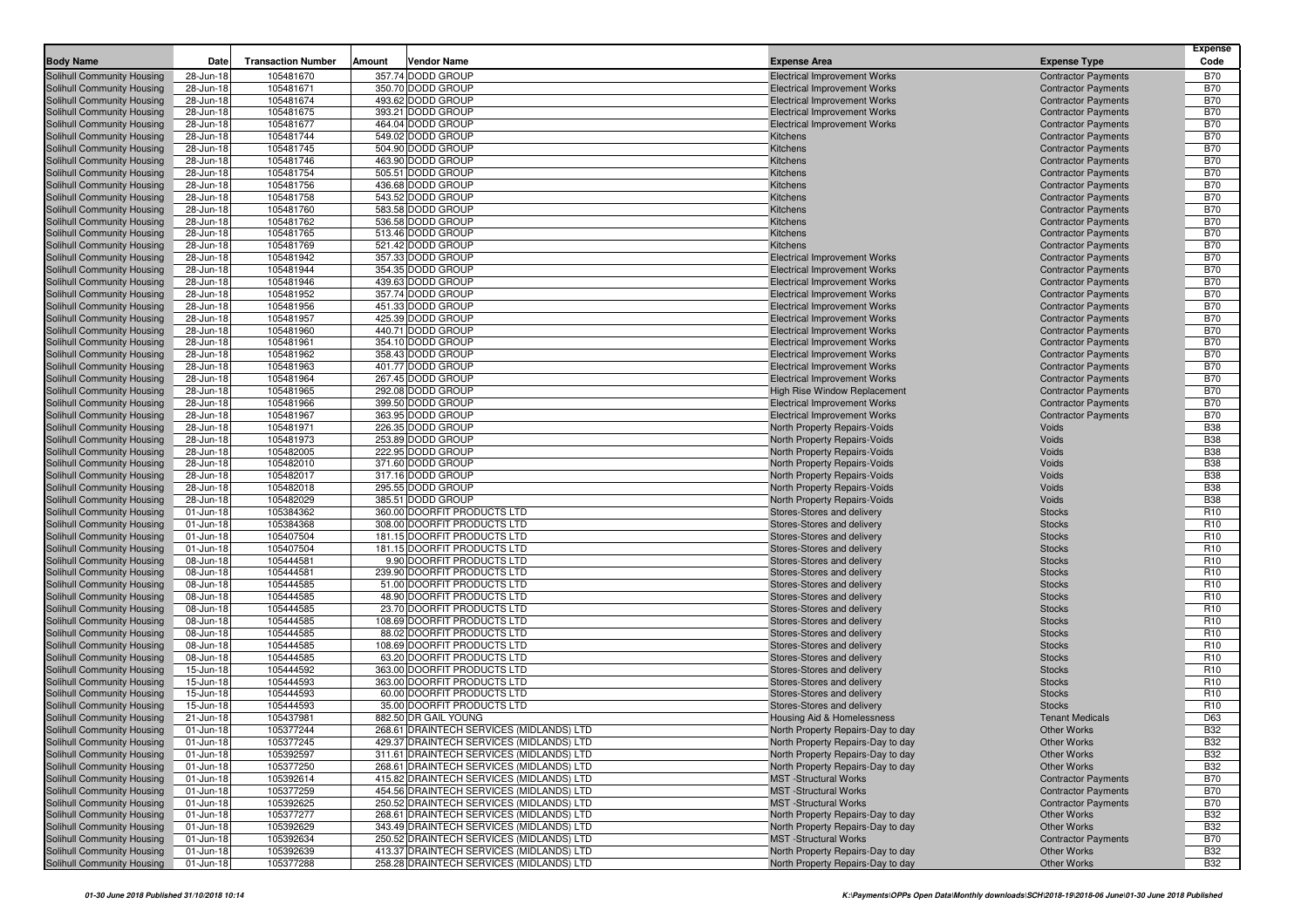| <b>Body Name</b>                                         | Date                   | <b>Transaction Number</b> | Amount<br><b>Vendor Name</b>                                                           | <b>Expense Area</b>                                                    | <b>Expense Type</b>                                                   | Expense<br>Code |
|----------------------------------------------------------|------------------------|---------------------------|----------------------------------------------------------------------------------------|------------------------------------------------------------------------|-----------------------------------------------------------------------|-----------------|
| Solihull Community Housing                               | 01-Jun-18              | 105392640                 | 321.42 DRAINTECH SERVICES (MIDLANDS) LTD                                               | North Property Repairs-Day to day                                      | <b>Other Works</b>                                                    | <b>B32</b>      |
| Solihull Community Housing                               | 01-Jun-18              | 105377291                 | 433.90 DRAINTECH SERVICES (MIDLANDS) LTD                                               | North Property Repairs-Day to day                                      | <b>Other Works</b>                                                    | <b>B32</b>      |
| Solihull Community Housing                               | 01-Jun-18              | 105392641                 | 294.42 DRAINTECH SERVICES (MIDLANDS) LTD                                               | North Property Repairs-Day to day                                      | <b>Other Works</b>                                                    | <b>B32</b>      |
| Solihull Community Housing                               | 01-Jun-18              | 105392642                 | 743.88 DRAINTECH SERVICES (MIDLANDS) LTD                                               | North Property Repairs-Day to day                                      | <b>Other Works</b>                                                    | <b>B32</b>      |
| Solihull Community Housing                               | 01-Jun-18              | 105401781                 | 246.41 DRAINTECH SERVICES (MIDLANDS) LTD                                               | North Property Repairs-Day to day                                      | <b>Other Works</b>                                                    | <b>B32</b>      |
| Solihull Community Housing                               | 01-Jun-18              | 105401782                 | 511.50 DRAINTECH SERVICES (MIDLANDS) LTD                                               | North Property Repairs-Day to day                                      | <b>Other Works</b>                                                    | <b>B32</b>      |
| Solihull Community Housing                               | 01-Jun-18              | 105401783                 | 1957.80 DRAINTECH SERVICES (MIDLANDS) LTD                                              | <b>MST</b> -Structural Works                                           | <b>Contractor Payments</b>                                            | <b>B70</b>      |
| Solihull Community Housing                               | 01-Jun-18              | 105401796                 | 573.30 DRAINTECH SERVICES (MIDLANDS) LTD                                               | North Property Repairs-Day to day                                      | Other Works                                                           | <b>B32</b>      |
| Solihull Community Housing                               | 26-Jun-18              | 105481487                 | 2232.95 DSR DEMOLITION LTD                                                             | Garage Strategy Implementation                                         | <b>Contractor Payments</b>                                            | <b>B70</b>      |
| Solihull Community Housing                               | 26-Jun-18              | 105481488                 | 29962.44 DSR DEMOLITION LTD                                                            | Garage Strategy Implementation                                         | <b>Contractor Payments</b>                                            | <b>B70</b>      |
| Solihull Community Housing                               | 26-Jun-18              | 105481489                 | 28403.50 DSR DEMOLITION LTD                                                            | Garage Strategy Implementation                                         | <b>Contractor Payments</b>                                            | <b>B70</b>      |
| Solihull Community Housing                               | 26-Jun-18              | 105481490                 | 31287.20 DSR DEMOLITION LTD                                                            | Garage Strategy Implementation                                         | <b>Contractor Payments</b>                                            | <b>B70</b>      |
| Solihull Community Housing                               | 04-Jun-18              | 105384424                 | 15731.50 EDEN ADAPTIONS LTD                                                            | <b>Public Sector - Major Adaptations</b>                               | <b>Contractor Payments</b>                                            | <b>B70</b>      |
| Solihull Community Housing                               | 04-Jun-18              | 105384424                 | -800.00 EDEN ADAPTIONS LTD                                                             | Sub Contractors Tax                                                    | Creditor: Inland Revenue                                              | S02             |
| Solihull Community Housing                               | 01-Jun-18              | 105380379                 | 911.66 EDEN BROWN RECRUITMENT LTD                                                      | Housing Aid & Homelessness                                             | <b>Agency Staff</b>                                                   | A60             |
| Solihull Community Housing                               | 01-Jun-18              | 105380380                 | 881.48 EDEN BROWN RECRUITMENT LTD                                                      | Housing Aid & Homelessness                                             | <b>Agency Staff</b>                                                   | A60             |
| Solihull Community Housing                               | 22-Jun-18              | 105439748                 | 790.91 EDEN BROWN RECRUITMENT LTD                                                      | Housing Aid & Homelessness                                             | <b>Agency Staff</b>                                                   | A60             |
| Solihull Community Housing                               | 22-Jun-18              | 105439749                 | 893.55 EDEN BROWN RECRUITMENT LTD                                                      | Housing Aid & Homelessness                                             | <b>Agency Staff</b>                                                   | A60             |
| Solihull Community Housing                               | 01-Jun-18              | 105380378                 | 625.49 EDENRED                                                                         | <b>Central Administration</b>                                          | Other Fees & Charges                                                  | D <sub>59</sub> |
| Solihull Community Housing                               | 27-Jun-18              | 105477434                 | 975.13 ELDERCARE                                                                       | Safe and Sound Operational                                             | <b>Other Supplier/Services Costs</b>                                  | D90             |
| Solihull Community Housing                               | 27-Jun-18              | 105477430                 | 284.53 ELDERCARE                                                                       | Safe and Sound Operational                                             | <b>Other Supplier/Services Costs</b>                                  | D90             |
| Solihull Community Housing                               | 27-Jun-18<br>27-Jun-18 | 105477440<br>105477437    | 294.01 ELDERCARE<br>986.02 ELDERCARE                                                   | Safe and Sound Operational<br>Safe and Sound Operational               | <b>Other Supplier/Services Costs</b>                                  | D90<br>D90      |
| Solihull Community Housing<br>Solihull Community Housing | 27-Jun-18              | 105477436                 | 4794.60 ELDERCARE                                                                      | Safe and Sound Operational                                             | <b>Other Supplier/Services Costs</b><br>Other Supplier/Services Costs | D90             |
| Solihull Community Housing                               | 27-Jun-18              | 105477439                 | 4959.83 ELDERCARE                                                                      | Safe and Sound Operational                                             | Other Supplier/Services Costs                                         | D90             |
| Solihull Community Housing                               | 01-Jun-18              | 105401848                 | 421.54 ENVIROCALL LTD                                                                  | North Property Repairs-Day to day                                      | <b>Internal Works</b>                                                 | <b>B31</b>      |
| Solihull Community Housing                               | 01-Jun-18              | 105401850                 | 1114.69 ENVIROCALL LTD                                                                 | North Property Repairs-Day to day                                      | <b>Internal Works</b>                                                 | <b>B31</b>      |
| Solihull Community Housing                               | 01-Jun-18              | 105401850                 | -557.35 ENVIROCALL LTD                                                                 | North Property Repairs-Day to day                                      | <b>Internal Works</b>                                                 | <b>B31</b>      |
| Solihull Community Housing                               | 01-Jun-18              | 105401853                 | 1046.22 ENVIROCALL LTD                                                                 | North Property Repairs-Day to day                                      | <b>Internal Works</b>                                                 | <b>B31</b>      |
| Solihull Community Housing                               | 01-Jun-18              | 105401863                 | 231.08 ENVIROCALL LTD                                                                  | <b>MST</b> - Structural Works                                          | <b>Contractor Payments</b>                                            | <b>B70</b>      |
| Solihull Community Housing                               | 01-Jun-18              | 105401869                 | 336.05 ENVIROCALL LTD                                                                  | North Property Repairs-Day to day                                      | <b>Internal Works</b>                                                 | <b>B31</b>      |
| Solihull Community Housing                               | 01-Jun-18              | 105401870                 | 650.81 ENVIROCALL LTD                                                                  | North Property Repairs-Day to day                                      | <b>Internal Works</b>                                                 | <b>B31</b>      |
| Solihull Community Housing                               | 01-Jun-18              | 105401872                 | 345.55 ENVIROCALL LTD                                                                  | North Property Repairs-Day to day                                      | <b>Internal Works</b>                                                 | <b>B31</b>      |
| Solihull Community Housing                               | 01-Jun-18              | 105401878                 | 255.67 ENVIROCALL LTD                                                                  | North Property Repairs-Day to day                                      | <b>Internal Works</b>                                                 | <b>B31</b>      |
| Solihull Community Housing                               | 13-Jun-18              | 105405313                 | 13384.30 ENVIRONMENTAL CONTRACTS LTD                                                   | Stores-Stores and delivery                                             | <b>Waste Disposal</b>                                                 | E20             |
| Solihull Community Housing                               | 14-Jun-18              | 105407601                 | 325.00 FAMILY CARE TRUST (SOLIHULL)                                                    | North Property Repairs-Voids                                           | Voids                                                                 | <b>B38</b>      |
| Solihull Community Housing                               | 01-Jun-18              | 105380387                 | 564.01 FAST TRACK MANAGEMENT SERVICES LTD                                              | North Property Repairs-Day to day                                      | <b>Agency Staff</b>                                                   | A60             |
| Solihull Community Housing                               | 01-Jun-18              | 105380387                 | 63.14 FAST TRACK MANAGEMENT SERVICES LTD                                               | North Property Repairs-Day to day                                      | <b>Agency Staff</b>                                                   | A60             |
| Solihull Community Housing                               | 01-Jun-18              | 105380389                 | 627.15 FAST TRACK MANAGEMENT SERVICES LTD                                              | North Property Repairs-Day to day                                      | <b>Agency Staff</b>                                                   | A60             |
| Solihull Community Housing                               | 01-Jun-18              | 105380388                 | 629.00 FAST TRACK MANAGEMENT SERVICES LTD                                              | North Property Repairs-Day to day                                      | <b>Agency Staff</b>                                                   | A60             |
| Solihull Community Housing                               | 01-Jun-18              | 105380390                 | 629.00 FAST TRACK MANAGEMENT SERVICES LTD                                              | North Property Repairs-Day to day                                      | <b>Agency Staff</b>                                                   | A60             |
| Solihull Community Housing                               | 06-Jun-18              | 105392862                 | 526.47 FAST TRACK MANAGEMENT SERVICES LTD                                              | North Property Repairs-Day to day                                      | <b>Agency Staff</b>                                                   | A60             |
| Solihull Community Housing                               | 06-Jun-18              | 105392867                 | 499.12 FAST TRACK MANAGEMENT SERVICES LTD                                              | North Property Repairs-Day to day                                      | <b>Agency Staff</b>                                                   | A60             |
| Solihull Community Housing                               | 06-Jun-18              | 105392864                 | 482.12 FAST TRACK MANAGEMENT SERVICES LTD                                              | North Property Repairs-Day to day                                      | <b>Agency Staff</b>                                                   | A60             |
| Solihull Community Housing                               | 13-Jun-18              | 105405413<br>105436355    | 499.12 FAST TRACK MANAGEMENT SERVICES LTD<br>629.00 FAST TRACK MANAGEMENT SERVICES LTD | North Property Repairs-Day to day                                      | <b>Agency Staff</b>                                                   | A60<br>A60      |
| Solihull Community Housing<br>Solihull Community Housing | 21-Jun-18<br>27-Jun-18 | 105478825                 | 629.00 FAST TRACK MANAGEMENT SERVICES LTD                                              | North Property Repairs-Day to day<br>North Property Repairs-Day to day | <b>Agency Staff</b><br><b>Agency Staff</b>                            | A60             |
| Solihull Community Housing                               | 27-Jun-18              | 105478826                 | 359.04 FAST TRACK MANAGEMENT SERVICES LTD                                              | North Property Repairs-Day to day                                      | <b>Agency Staff</b>                                                   | A60             |
| Solihull Community Housing                               | 01-Jun-18              | 105377117                 | 806.85 FLOOR RESTORATIONS LTD                                                          | North Property Repairs-Voids                                           | Voids                                                                 | <b>B38</b>      |
| Solihull Community Housing                               | 01-Jun-18              | 105413437                 | 403.99 FLOOR RESTORATIONS LTD                                                          | North Property Repairs-Voids                                           | Voids                                                                 | <b>B38</b>      |
| Solihull Community Housing                               | 01-Jun-18              | 105439781                 | 226.80 FLOOR RESTORATIONS LTD                                                          | Private Sector - Disabled Facilities Grants                            | <b>Contractor Payments</b>                                            | <b>B70</b>      |
| Solihull Community Housing                               | 01-Jun-18              | 105377119                 | 847.57 FLOOR RESTORATIONS LTD                                                          | North Property Repairs-Voids                                           | Voids                                                                 | <b>B38</b>      |
| Solihull Community Housing                               | 01-Jun-18              | 105377120                 | 1694.25 FLOOR RESTORATIONS LTD                                                         | North Property Repairs-Day to day                                      | <b>Internal Works</b>                                                 | <b>B31</b>      |
| Solihull Community Housing                               | 01-Jun-18              | 105426353                 | 387.81 FLOOR RESTORATIONS LTD                                                          | North Property Repairs-Day to day                                      | <b>Internal Works</b>                                                 | <b>B31</b>      |
| Solihull Community Housing                               | 01-Jun-18              | 105377124                 | 249.28 FLOOR RESTORATIONS LTD                                                          | North Property Repairs-Voids                                           | Voids                                                                 | <b>B38</b>      |
| Solihull Community Housing                               | 01-Jun-18              | 105377125                 | 515.19 FLOOR RESTORATIONS LTD                                                          | North Property Repairs-Voids                                           | Voids                                                                 | B38             |
| Solihull Community Housing                               | 01-Jun-18              | 105413441                 | 781.09 FLOOR RESTORATIONS LTD                                                          | North Property Repairs-Voids                                           | Voids                                                                 | <b>B38</b>      |
| Solihull Community Housing                               | 01-Jun-18              | 105413443                 | 299.14 FLOOR RESTORATIONS LTD                                                          | North Property Repairs-Voids                                           | Voids                                                                 | <b>B38</b>      |
| Solihull Community Housing                               | 01-Jun-18              | 105413444                 | 382.23 FLOOR RESTORATIONS LTD                                                          | North Property Repairs-Voids                                           | Voids                                                                 | <b>B38</b>      |
| Solihull Community Housing                               | 01-Jun-18              | 105377126                 | 664.75 FLOOR RESTORATIONS LTD                                                          | North Property Repairs-Voids                                           | Voids                                                                 | <b>B38</b>      |
| Solihull Community Housing                               | 01-Jun-18              | 105426354                 | 212.25 FLOOR RESTORATIONS LTD                                                          | North Property Repairs-Day to day                                      | <b>Internal Works</b>                                                 | <b>B31</b>      |
| Solihull Community Housing                               | 01-Jun-18              | 105406747                 | 351.85 FLOOR RESTORATIONS LTD                                                          | North Property Repairs-Day to day                                      | <b>Internal Works</b>                                                 | <b>B31</b>      |
| Solihull Community Housing                               | 01-Jun-18              | 105377131                 | 236.48 FLOOR RESTORATIONS LTD                                                          | North Property Repairs-Day to day                                      | <b>Internal Works</b>                                                 | <b>B31</b>      |
| Solihull Community Housing                               | 01-Jun-18              | 105377133                 | 747.85 FLOOR RESTORATIONS LTD                                                          | North Property Repairs-Voids                                           | Voids                                                                 | <b>B38</b>      |
| Solihull Community Housing                               | 01-Jun-18              | 105401772                 | 249.28 FLOOR RESTORATIONS LTD                                                          | <b>North Property Repairs-Voids</b>                                    | Voids                                                                 | <b>B38</b>      |
| Solihull Community Housing                               | $01$ -Jun-18           | 105426362                 | 230.70 FLOOR RESTORATIONS LTD                                                          | North Property Repairs-Day to day                                      | <b>Internal Works</b>                                                 | <b>B31</b>      |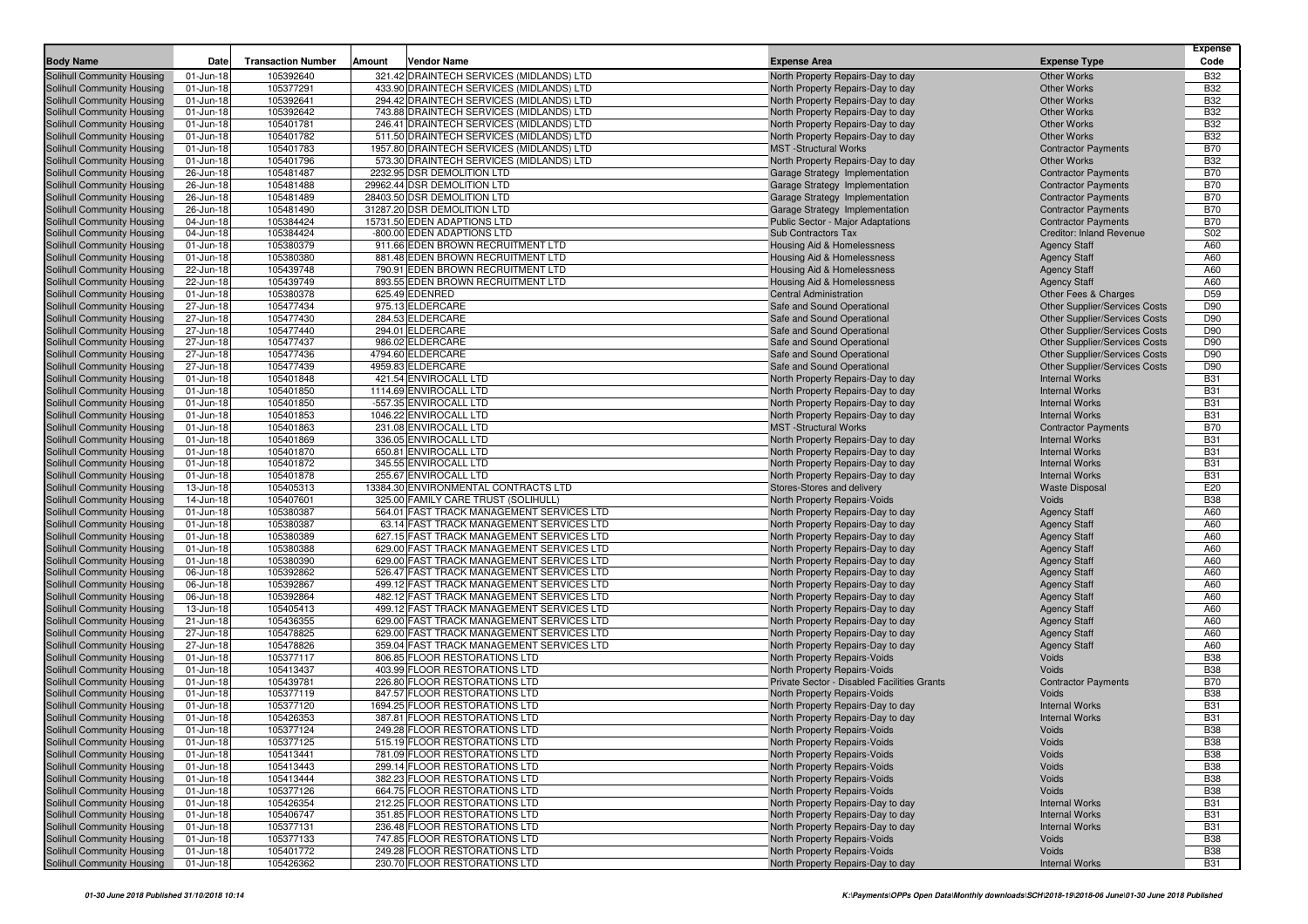| <b>Body Name</b>                                         | Date                   | <b>Transaction Number</b> | Amount<br><b>Vendor Name</b>                                                     | <b>Expense Area</b>                                       | <b>Expense Type</b>                  | Expense<br>Code                    |
|----------------------------------------------------------|------------------------|---------------------------|----------------------------------------------------------------------------------|-----------------------------------------------------------|--------------------------------------|------------------------------------|
| Solihull Community Housing                               | 01-Jun-18              | 105401774                 | 299.14 FLOOR RESTORATIONS LTD                                                    | North Property Repairs-Voids                              | <b>Voids</b>                         | <b>B38</b>                         |
| Solihull Community Housing                               | 07-Jun-18              | 105426366                 | 319.91 FLOOR RESTORATIONS LTD                                                    | North Property Repairs-Voids                              | Voids                                | <b>B38</b>                         |
| Solihull Community Housing                               | 07-Jun-18              | 105426368                 | 795.40 FLOOR RESTORATIONS LTD                                                    | North Property Repairs-Voids                              | Voids                                | <b>B38</b>                         |
| Solihull Community Housing                               | 08-Jun-18              | 105439782                 | 1600.00 FLOOR RESTORATIONS LTD                                                   | North Property Repairs-Day to day                         | <b>Internal Works</b>                | <b>B31</b>                         |
| Solihull Community Housing                               | 18-Jun-18              | 105439786                 | 221.98 FLOOR RESTORATIONS LTD                                                    | <b>North Property Repairs-Voids</b>                       | Voids                                | <b>B38</b>                         |
| Solihull Community Housing                               | 13-Jun-18              | 105405211                 | 216.30 GEBERIT SALE LTD                                                          | North Property Repairs-Day to day                         | <b>Materials</b>                     | D <sub>13</sub>                    |
| Solihull Community Housing                               | 22-Jun-18              | 105439608                 | 492.28 HAMMOND LUBRICANTS & CHEMICALS LTD                                        | Anti Graffiti Team                                        | <b>Materials</b>                     | D <sub>13</sub>                    |
| Solihull Community Housing                               | 01-Jun-18              | 105406751                 | 2035.65 HANDICARE ACCESSIBILITY LTD                                              | Private Sector - Disabled Facilities Grants               | <b>Contractor Payments</b>           | <b>B70</b>                         |
| Solihull Community Housing                               | 01-Jun-18              | 105480449                 | 1899.00 HANDICARE ACCESSIBILITY LTD                                              | Public Sector - Major Adaptations                         | <b>Contractor Payments</b>           | <b>B70</b>                         |
| Solihull Community Housing                               | 01-Jun-18              | 105480450                 | 4260.00 HANDICARE ACCESSIBILITY LTD                                              | Public Sector - Major Adaptations                         | <b>Contractor Payments</b>           | <b>B70</b>                         |
| Solihull Community Housing                               | 01-Jun-18              | 105480451                 | 3874.00 HANDICARE ACCESSIBILITY LTD                                              | Private Sector - Disabled Facilities Grants               | <b>Contractor Payments</b>           | <b>B70</b>                         |
| Solihull Community Housing                               | 01-Jun-18              | 105480452                 | 4872.00 HANDICARE ACCESSIBILITY LTD                                              | Public Sector - Major Adaptations                         | <b>Contractor Payments</b>           | <b>B70</b>                         |
| Solihull Community Housing                               | 11-Jun-18              | 105480453                 | 2381.50 HANDICARE ACCESSIBILITY LTD                                              | Private Sector - Disabled Facilities Grants               | <b>Contractor Payments</b>           | <b>B70</b>                         |
| Solihull Community Housing                               | 12-Jun-18              | 105402707                 | 2588.03 HI-SPEC FACILITIES SERVICES PLC                                          | <b>Endeavour House</b>                                    | Cleaning                             | <b>B50</b>                         |
| Solihull Community Housing                               | 12-Jun-18              | 105402707                 | 1098.97 HI-SPEC FACILITIES SERVICES PLC                                          | <b>Endeavour House</b>                                    | <b>Other Premises Costs</b>          | <b>B90</b>                         |
| Solihull Community Housing                               | 12-Jun-18              | 105402707                 | 329.39 HI-SPEC FACILITIES SERVICES PLC                                           | <b>CCTV</b>                                               | Cleaning                             | <b>B50</b>                         |
| Solihull Community Housing                               | 12-Jun-18              | 105402707                 | 178.05 HI-SPEC FACILITIES SERVICES PLC                                           | <b>Auckland Hall</b>                                      | Cleaning                             | <b>B50</b>                         |
| Solihull Community Housing                               | 12-Jun-18              | 105402707<br>105402707    | 235.28 HI-SPEC FACILITIES SERVICES PLC<br>178.05 HI-SPEC FACILITIES SERVICES PLC | <b>Crabtree Hall</b>                                      | Cleaning                             | <b>B50</b><br><b>B50</b>           |
| Solihull Community Housing<br>Solihull Community Housing | 12-Jun-18<br>12-Jun-18 | 105402707                 | 705.83 HI-SPEC FACILITIES SERVICES PLC                                           | Whar Hall Farm Community Hall<br><b>Frontline Offices</b> | Cleaning<br>Cleaning                 | <b>B50</b>                         |
| Solihull Community Housing                               | 12-Jun-18              | 105402707                 | 966.54 HI-SPEC FACILITIES SERVICES PLC                                           | Business Support - MST Back Office Support                | Cleaning                             | <b>B50</b>                         |
| Solihull Community Housing                               | 05-Jun-18              | 105387375                 | 192990.00 HM REVENUE & CUSTOMS                                                   | <b>VAT</b>                                                | Creditor: Government                 | S04                                |
| Solihull Community Housing                               | 22-Jun-18              | 105439778                 | 3129.00 HM REVENUE & CUSTOMS                                                     | <b>Central Administration</b>                             | <b>Other Employee Costs</b>          | A90                                |
| Solihull Community Housing                               | 01-Jun-18              | 105401799                 | 278.69 HUNTLEY REFRIGERATION LTD                                                 | <b>CCTV</b>                                               | <b>Other Premises Costs</b>          | <b>B90</b>                         |
| Solihull Community Housing                               | 01-Jun-18              | 105401801                 | 278.69 HUNTLEY REFRIGERATION LTD                                                 | Business Support - MST Back Office Support                | <b>Other Premises Costs</b>          | <b>B90</b>                         |
| Solihull Community Housing                               | 14-Jun-18              | 105407602                 | 800.00 IMPROVEMENT AND DEVELOPMENT AGENCY FOR LOCAL GOVERNMENT                   | <b>Central Administration</b>                             | <b>Other Supplier/Services Costs</b> | D90                                |
| Solihull Community Housing                               | 07-Jun-18              | 105394814                 | 2661.20 INLAND REVENUE ONLY                                                      | Sub Contractors Tax                                       | <b>Creditor: Inland Revenue</b>      | S <sub>02</sub>                    |
| Solihull Community Housing                               | 01-Jun-18              | 105380385                 | 42122.78 J HARPER & SONS (LEOMINSTER) LTD                                        | New Build - Cambridge Drive                               | <b>Contractor Payments</b>           | <b>B70</b>                         |
| Solihull Community Housing                               | 01-Jun-18              | 105380386                 | 100323.73 J HARPER & SONS (LEOMINSTER) LTD                                       | New Build - Green Hill Way                                | <b>Contractor Payments</b>           | <b>B70</b>                         |
| Solihull Community Housing                               | 05-Jun-18              | 105387623                 | 722.75 JAMES ANDREWS RECRUITMENT SOLUTIONS LTD                                   | <b>Estate Mgmt Team</b>                                   | <b>Agency Staff</b>                  | A60                                |
| Solihull Community Housing                               | 05-Jun-18              | 105387624                 | 358.38 JAMES ANDREWS RECRUITMENT SOLUTIONS LTD                                   | <b>Estate Mgmt Team</b>                                   | <b>Agency Staff</b>                  | A60                                |
| Solihull Community Housing                               | 13-Jun-18              | 105405221                 | 599.25 JAMES ANDREWS RECRUITMENT SOLUTIONS LTD                                   | <b>Housing Aid &amp; Homelessness</b>                     | <b>Agency Staff</b>                  | A60                                |
| Solihull Community Housing                               | 27-Jun-18              | 105477443                 | 622.75 JAMES ANDREWS RECRUITMENT SOLUTIONS LTD                                   | <b>Housing Aid &amp; Homelessness</b>                     | <b>Agency Staff</b>                  | A60                                |
| Solihull Community Housing                               | 14-Jun-18              | 105407437                 | 449837.11 JESSUP BROTHERS LTD                                                    | New Build - Coleshill Heath School Extra Care             | <b>Contractor Payments</b>           | <b>B70</b>                         |
| Solihull Community Housing                               | 01-Jun-18              | 105384370                 | 14.90 JEWSON LTD                                                                 | Stores-Stores and delivery                                | <b>Stocks</b>                        | R <sub>10</sub>                    |
| Solihull Community Housing                               | 01-Jun-18              | 105384370                 | 92.76 JEWSON LTD                                                                 | Stores-Stores and delivery                                | <b>Stocks</b>                        | R <sub>10</sub>                    |
| Solihull Community Housing                               | 01-Jun-18              | 105384370                 | 6.50 JEWSON LTD                                                                  | Stores-Stores and delivery                                | <b>Stocks</b>                        | R <sub>10</sub>                    |
| Solihull Community Housing                               | 01-Jun-18              | 105384370                 | 278.10 JEWSON LTD                                                                | Stores-Stores and delivery                                | <b>Stocks</b>                        | R <sub>10</sub>                    |
| Solihull Community Housing                               | 01-Jun-18              | 105384370                 | 62.10 JEWSON LTD<br>146.52 JEWSON LTD                                            | Stores-Stores and delivery                                | <b>Stocks</b>                        | R <sub>10</sub><br>R <sub>10</sub> |
| Solihull Community Housing<br>Solihull Community Housing | 01-Jun-18<br>01-Jun-18 | 105384370<br>105384370    | 197.80 JEWSON LTD                                                                | Stores-Stores and delivery<br>Stores-Stores and delivery  | <b>Stocks</b><br><b>Stocks</b>       | R <sub>10</sub>                    |
| Solihull Community Housing                               | 01-Jun-18              | 105384370                 | 84.80 JEWSON LTD                                                                 | Stores-Stores and delivery                                | <b>Stocks</b>                        | R <sub>10</sub>                    |
| Solihull Community Housing                               | 01-Jun-18              | 105384370                 | 27.20 JEWSON LTD                                                                 | Stores-Stores and delivery                                | <b>Stocks</b>                        | R <sub>10</sub>                    |
| Solihull Community Housing                               | 01-Jun-18              | 105384370                 | 56.28 JEWSON LTD                                                                 | Stores-Stores and delivery                                | <b>Stocks</b>                        | R <sub>10</sub>                    |
| Solihull Community Housing                               | 01-Jun-18              | 105384370                 | 62.85 JEWSON LTD                                                                 | Stores-Stores and delivery                                | <b>Stocks</b>                        | R <sub>10</sub>                    |
| Solihull Community Housing                               | 01-Jun-18              | 105384370                 | 7.20 JEWSON LTD                                                                  | Stores-Stores and delivery                                | <b>Stocks</b>                        | R <sub>10</sub>                    |
| Solihull Community Housing                               | 01-Jun-18              | 105384370                 | 56.30 JEWSON LTD                                                                 | Stores-Stores and delivery                                | <b>Stocks</b>                        | R <sub>10</sub>                    |
| Solihull Community Housing                               | 01-Jun-18              | 105384370                 | 62.10 JEWSON LTD                                                                 | Stores-Stores and delivery                                | <b>Stocks</b>                        | R <sub>10</sub>                    |
| Solihull Community Housing                               | 01-Jun-18              | 105384370                 | 60.00 JEWSON LTD                                                                 | Stores-Stores and delivery                                | <b>Stocks</b>                        | R <sub>10</sub>                    |
| Solihull Community Housing                               | 01-Jun-18              | 105384370                 | 46.20 JEWSON LTD                                                                 | Stores-Stores and delivery                                | <b>Stocks</b>                        | R <sub>10</sub>                    |
| Solihull Community Housing                               | 01-Jun-18              | 105384370                 | 7.00 JEWSON LTD                                                                  | Stores-Stores and delivery                                | <b>Stocks</b>                        | R <sub>10</sub>                    |
| Solihull Community Housing                               | 01-Jun-18              | 105384370                 | 243.40 JEWSON LTD                                                                | Stores-Stores and delivery                                | <b>Stocks</b>                        | R <sub>10</sub>                    |
| Solihull Community Housing                               | 01-Jun-18              | 105384370                 | 205.20 JEWSON LTD                                                                | Stores-Stores and delivery                                | <b>Stocks</b>                        | R <sub>10</sub>                    |
| <b>Solihull Community Housing</b>                        | 01-Jun-18              | 105384370                 | 10.00 JEWSON LTD                                                                 | Stores-Stores and delivery                                | <b>Stocks</b>                        | R <sub>10</sub>                    |
| Solihull Community Housing                               | 01-Jun-18              | 105384370                 | 11.20 JEWSON LTD                                                                 | Stores-Stores and delivery                                | <b>Stocks</b>                        | R <sub>10</sub>                    |
| Solihull Community Housing                               | 01-Jun-18              | 105384370                 | 23.31 JEWSON LTD                                                                 | Stores-Stores and delivery                                | <b>Stocks</b>                        | R <sub>10</sub>                    |
| Solihull Community Housing                               | 01-Jun-18              | 105384370                 | 106.50 JEWSON LTD                                                                | Stores-Stores and delivery                                | <b>Stocks</b>                        | R <sub>10</sub>                    |
| Solihull Community Housing                               | 01-Jun-18              | 105384371                 | 322.56 JEWSON LTD                                                                | Stores-Stores and delivery                                | <b>Stocks</b>                        | R <sub>10</sub>                    |
| Solihull Community Housing                               | 01-Jun-18              | 105384372                 | 81.48 JEWSON LTD                                                                 | Stores-Stores and delivery                                | <b>Stocks</b>                        | R <sub>10</sub>                    |
| Solihull Community Housing                               | 01-Jun-18              | 105384372                 | 3.60 JEWSON LTD                                                                  | Stores-Stores and delivery                                | <b>Stocks</b>                        | R <sub>10</sub>                    |
| Solihull Community Housing                               | 01-Jun-18              | 105384372                 | 6.10 JEWSON LTD                                                                  | Stores-Stores and delivery                                | <b>Stocks</b>                        | R <sub>10</sub>                    |
| Solihull Community Housing<br>Solihull Community Housing | 01-Jun-18              | 105384372                 | 6.40 JEWSON LTD                                                                  | Stores-Stores and delivery                                | <b>Stocks</b>                        | R <sub>10</sub>                    |
| Solihull Community Housing                               | 01-Jun-18<br>01-Jun-18 | 105384372<br>105384372    | 3.10 JEWSON LTD<br>60.40 JEWSON LTD                                              | Stores-Stores and delivery<br>Stores-Stores and delivery  | <b>Stocks</b><br><b>Stocks</b>       | R <sub>10</sub><br>R <sub>10</sub> |
| Solihull Community Housing                               | 01-Jun-18              | 105384372                 | 48.30 JEWSON LTD                                                                 | Stores-Stores and delivery                                | <b>Stocks</b>                        | R <sub>10</sub>                    |
| Solihull Community Housing                               | 01-Jun-18              | 105384372                 | 87.24 JEWSON LTD                                                                 | Stores-Stores and delivery                                | <b>Stocks</b>                        | R <sub>10</sub>                    |
|                                                          |                        |                           |                                                                                  |                                                           |                                      |                                    |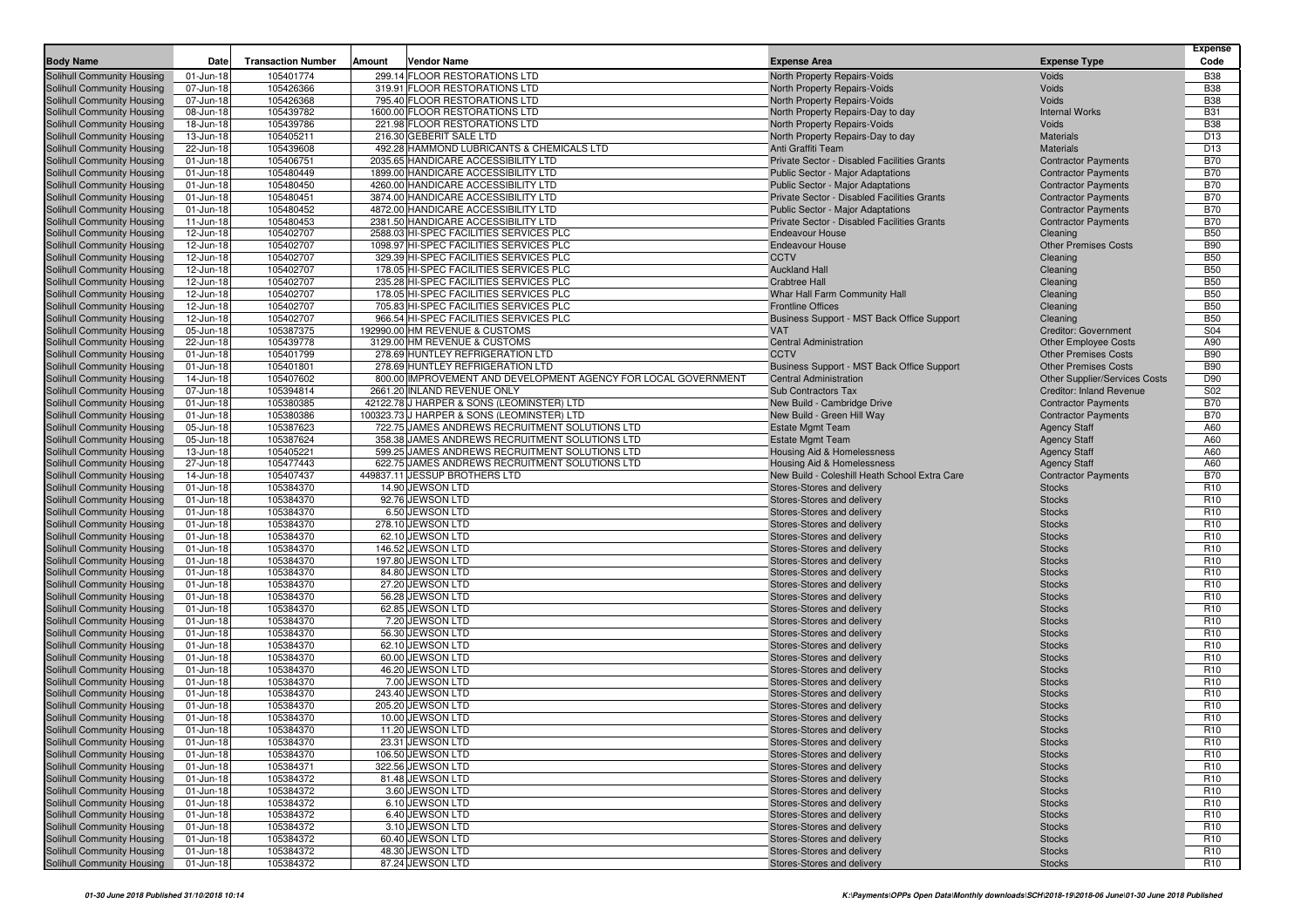| <b>Body Name</b>                                         | Date                   | <b>Transaction Number</b> | Amount | <b>Vendor Name</b>                   | <b>Expense Area</b>                                      | <b>Expense Type</b>            | <b>Expense</b><br>Code             |
|----------------------------------------------------------|------------------------|---------------------------|--------|--------------------------------------|----------------------------------------------------------|--------------------------------|------------------------------------|
| <b>Solihull Community Housing</b>                        | 01-Jun-18              | 105384372                 |        | 19.83 JEWSON LTD                     | Stores-Stores and delivery                               | <b>Stocks</b>                  | R <sub>10</sub>                    |
| Solihull Community Housing                               | 01-Jun-18              | 105384372                 |        | 104.00 JEWSON LTD                    | Stores-Stores and delivery                               | <b>Stocks</b>                  | R <sub>10</sub>                    |
| Solihull Community Housing                               | 01-Jun-18              | 105384372                 |        | 193.90 JEWSON LTD                    | Stores-Stores and delivery                               | <b>Stocks</b>                  | R <sub>10</sub>                    |
| Solihull Community Housing                               | 01-Jun-18              | 105384372                 |        | 179.75 JEWSON LTD                    | Stores-Stores and delivery                               | <b>Stocks</b>                  | R <sub>10</sub>                    |
| Solihull Community Housing                               | 01-Jun-18              | 105384372                 |        | 146.85 JEWSON LTD                    | Stores-Stores and delivery                               | <b>Stocks</b>                  | R <sub>10</sub>                    |
| Solihull Community Housing                               | 01-Jun-18              | 105384372                 |        | 53.40 JEWSON LTD                     | Stores-Stores and delivery                               | <b>Stocks</b>                  | R <sub>10</sub>                    |
| Solihull Community Housing                               | 01-Jun-18              | 105384372                 |        | 45.36 JEWSON LTD                     | Stores-Stores and delivery                               | <b>Stocks</b>                  | R <sub>10</sub>                    |
| Solihull Community Housing                               | 01-Jun-18              | 105384372                 |        | 9.00 JEWSON LTD                      | Stores-Stores and delivery                               | <b>Stocks</b>                  | R <sub>10</sub>                    |
| Solihull Community Housing                               | 01-Jun-18              | 105384372                 |        | 255.00 JEWSON LTD                    | Stores-Stores and delivery                               | <b>Stocks</b>                  | R <sub>10</sub><br>R <sub>10</sub> |
| Solihull Community Housing<br>Solihull Community Housing | 01-Jun-18<br>01-Jun-18 | 105384373<br>105384373    |        | 635.70 JEWSON LTD<br>5.68 JEWSON LTD | Stores-Stores and delivery                               | <b>Stocks</b><br><b>Stocks</b> | R <sub>10</sub>                    |
| Solihull Community Housing                               | 01-Jun-18              | 105384373                 |        | 79.20 JEWSON LTD                     | Stores-Stores and delivery<br>Stores-Stores and delivery | <b>Stocks</b>                  | R <sub>10</sub>                    |
| Solihull Community Housing                               | 01-Jun-18              | 105384373                 |        | 82.10 JEWSON LTD                     | Stores-Stores and delivery                               | <b>Stocks</b>                  | R <sub>10</sub>                    |
| Solihull Community Housing                               | 01-Jun-18              | 105384373                 |        | 367.76 JEWSON LTD                    | Stores-Stores and delivery                               | <b>Stocks</b>                  | R <sub>10</sub>                    |
| Solihull Community Housing                               | 01-Jun-18              | 105384373                 |        | 60.00 JEWSON LTD                     | Stores-Stores and delivery                               | <b>Stocks</b>                  | R <sub>10</sub>                    |
| Solihull Community Housing                               | 01-Jun-18              | 105384374                 |        | 33.11 JEWSON LTD                     | Stores-Stores and delivery                               | <b>Stocks</b>                  | R <sub>10</sub>                    |
| Solihull Community Housing                               | 01-Jun-18              | 105384374                 |        | 83.20 JEWSON LTD                     | Stores-Stores and delivery                               | <b>Stocks</b>                  | R <sub>10</sub>                    |
| Solihull Community Housing                               | 01-Jun-18              | 105384374                 |        | 57.60 JEWSON LTD                     | Stores-Stores and delivery                               | <b>Stocks</b>                  | R <sub>10</sub>                    |
| Solihull Community Housing                               | 01-Jun-18              | 105384374                 |        | 11.88 JEWSON LTD                     | Stores-Stores and delivery                               | <b>Stocks</b>                  | R <sub>10</sub>                    |
| Solihull Community Housing                               | 01-Jun-18              | 105384374                 |        | 137.04 JEWSON LTD                    | Stores-Stores and delivery                               | <b>Stocks</b>                  | R <sub>10</sub>                    |
| Solihull Community Housing                               | 01-Jun-18              | 105384375                 |        | 30.20 JEWSON LTD                     | Stores-Stores and delivery                               | <b>Stocks</b>                  | R <sub>10</sub>                    |
| Solihull Community Housing                               | 01-Jun-18              | 105384375                 |        | 2.10 JEWSON LTD                      | Stores-Stores and delivery                               | <b>Stocks</b>                  | R <sub>10</sub>                    |
| Solihull Community Housing                               | 01-Jun-18              | 105384375<br>105384375    |        | 3.60 JEWSON LTD                      | Stores-Stores and delivery<br>Stores-Stores and delivery | <b>Stocks</b><br><b>Stocks</b> | R <sub>10</sub><br>R <sub>10</sub> |
| Solihull Community Housing<br>Solihull Community Housing | 01-Jun-18<br>01-Jun-18 | 105384375                 |        | 51.10 JEWSON LTD<br>53.15 JEWSON LTD | Stores-Stores and delivery                               | <b>Stocks</b>                  | R <sub>10</sub>                    |
| Solihull Community Housing                               | 01-Jun-18              | 105384375                 |        | 437.70 JEWSON LTD                    | Stores-Stores and delivery                               | <b>Stocks</b>                  | R <sub>10</sub>                    |
| Solihull Community Housing                               | 01-Jun-18              | 105384375                 |        | 123.00 JEWSON LTD                    | Stores-Stores and delivery                               | <b>Stocks</b>                  | R <sub>10</sub>                    |
| Solihull Community Housing                               | 01-Jun-18              | 105384375                 |        | 104.40 JEWSON LTD                    | Stores-Stores and delivery                               | <b>Stocks</b>                  | R <sub>10</sub>                    |
| Solihull Community Housing                               | 01-Jun-18              | 105384375                 |        | 15.80 JEWSON LTD                     | Stores-Stores and delivery                               | <b>Stocks</b>                  | R <sub>10</sub>                    |
| Solihull Community Housing                               | 01-Jun-18              | 105384375                 |        | 123.06 JEWSON LTD                    | Stores-Stores and delivery                               | <b>Stocks</b>                  | R <sub>10</sub>                    |
| Solihull Community Housing                               | 01-Jun-18              | 105384375                 |        | 375.20 JEWSON LTD                    | Stores-Stores and delivery                               | <b>Stocks</b>                  | R <sub>10</sub>                    |
| Solihull Community Housing                               | 01-Jun-18              | 105384375                 |        | 101.25 JEWSON LTD                    | Stores-Stores and delivery                               | <b>Stocks</b>                  | R <sub>10</sub>                    |
| Solihull Community Housing                               | 01-Jun-18              | 105384375                 |        | 17.00 JEWSON LTD                     | Stores-Stores and delivery                               | <b>Stocks</b>                  | R <sub>10</sub>                    |
| Solihull Community Housing                               | 01-Jun-18              | 105384375                 |        | 21.55 JEWSON LTD                     | Stores-Stores and delivery                               | <b>Stocks</b>                  | R <sub>10</sub>                    |
| Solihull Community Housing                               | 01-Jun-18              | 105384375                 |        | 27.95 JEWSON LTD                     | Stores-Stores and delivery                               | <b>Stocks</b>                  | R <sub>10</sub>                    |
| Solihull Community Housing                               | 01-Jun-18              | 105384375                 |        | 34.30 JEWSON LTD                     | Stores-Stores and delivery                               | <b>Stocks</b>                  | R <sub>10</sub>                    |
| Solihull Community Housing<br>Solihull Community Housing | 01-Jun-18<br>01-Jun-18 | 105384379<br>105384379    |        | 19.30 JEWSON LTD<br>32.40 JEWSON LTD | Stores-Stores and delivery<br>Stores-Stores and delivery | <b>Stocks</b><br><b>Stocks</b> | R <sub>10</sub><br>R <sub>10</sub> |
| Solihull Community Housing                               | 01-Jun-18              | 105384379                 |        | 29.20 JEWSON LTD                     | Stores-Stores and delivery                               | <b>Stocks</b>                  | R <sub>10</sub>                    |
| Solihull Community Housing                               | 01-Jun-18              | 105384379                 |        | 33.90 JEWSON LTD                     | Stores-Stores and delivery                               | <b>Stocks</b>                  | R <sub>10</sub>                    |
| Solihull Community Housing                               | 01-Jun-18              | 105384379                 |        | 135.70 JEWSON LTD                    | Stores-Stores and delivery                               | <b>Stocks</b>                  | R <sub>10</sub>                    |
| Solihull Community Housing                               | 01-Jun-18              | 105384379                 |        | 11.40 JEWSON LTD                     | Stores-Stores and delivery                               | <b>Stocks</b>                  | R <sub>10</sub>                    |
| Solihull Community Housing                               | 01-Jun-18              | 105384379                 |        | 45.60 JEWSON LTD                     | Stores-Stores and delivery                               | <b>Stocks</b>                  | R <sub>10</sub>                    |
| Solihull Community Housing                               | 01-Jun-18              | 105384379                 |        | 13.85 JEWSON LTD                     | Stores-Stores and delivery                               | <b>Stocks</b>                  | R <sub>10</sub>                    |
| Solihull Community Housing                               | 01-Jun-18              | 105384379                 |        | 19.00 JEWSON LTD                     | Stores-Stores and delivery                               | <b>Stocks</b>                  | R <sub>10</sub>                    |
| Solihull Community Housing                               | 01-Jun-18              | 105384379                 |        | 60.90 JEWSON LTD                     | Stores-Stores and delivery                               | <b>Stocks</b>                  | R <sub>10</sub>                    |
| Solihull Community Housing                               | 01-Jun-18              | 105384379                 |        | 51.12 JEWSON LTD                     | Stores-Stores and delivery                               | <b>Stocks</b>                  | R <sub>10</sub>                    |
| Solihull Community Housing                               | 01-Jun-18              | 105384379                 |        | 39.81 JEWSON LTD                     | Stores-Stores and delivery                               | <b>Stocks</b>                  | R <sub>10</sub>                    |
| Solihull Community Housing                               | 01-Jun-18              | 105384379                 |        | 192.60 JEWSON LTD                    | Stores-Stores and delivery                               | <b>Stocks</b>                  | R <sub>10</sub>                    |
| Solihull Community Housing                               | 01-Jun-18              | 105384379                 |        | 42.35 JEWSON LTD                     | Stores-Stores and delivery                               | <b>Stocks</b>                  | R <sub>10</sub>                    |
| Solihull Community Housing<br>Solihull Community Housing | 01-Jun-18              | 105384380                 |        | 9.60 JEWSON LTD                      | Stores-Stores and delivery                               | <b>Stocks</b>                  | R <sub>10</sub><br>R <sub>10</sub> |
| Solihull Community Housing                               | 01-Jun-18<br>01-Jun-18 | 105384380<br>105384380    |        | 8.10 JEWSON LTD<br>45.60 JEWSON LTD  | Stores-Stores and delivery<br>Stores-Stores and delivery | <b>Stocks</b><br><b>Stocks</b> | R <sub>10</sub>                    |
| Solihull Community Housing                               | 01-Jun-18              | 105384380                 |        | 19.50 JEWSON LTD                     | Stores-Stores and delivery                               | <b>Stocks</b>                  | R <sub>10</sub>                    |
| Solihull Community Housing                               | 01-Jun-18              | 105384380                 |        | 23.60 JEWSON LTD                     | Stores-Stores and delivery                               | <b>Stocks</b>                  | R <sub>10</sub>                    |
| Solihull Community Housing                               | 01-Jun-18              | 105384380                 |        | 268.95 JEWSON LTD                    | Stores-Stores and delivery                               | <b>Stocks</b>                  | R <sub>10</sub>                    |
| Solihull Community Housing                               | 01-Jun-18              | 105384380                 |        | 3.30 JEWSON LTD                      | Stores-Stores and delivery                               | <b>Stocks</b>                  | R <sub>10</sub>                    |
| Solihull Community Housing                               | 01-Jun-18              | 105384380                 |        | 15.00 JEWSON LTD                     | Stores-Stores and delivery                               | <b>Stocks</b>                  | R <sub>10</sub>                    |
| Solihull Community Housing                               | 01-Jun-18              | 105384380                 |        | 3.85 JEWSON LTD                      | Stores-Stores and delivery                               | <b>Stocks</b>                  | R <sub>10</sub>                    |
| Solihull Community Housing                               | 01-Jun-18              | 105384380                 |        | 97.00 JEWSON LTD                     | Stores-Stores and delivery                               | <b>Stocks</b>                  | R <sub>10</sub>                    |
| Solihull Community Housing                               | 01-Jun-18              | 105384380                 |        | 56.00 JEWSON LTD                     | Stores-Stores and delivery                               | <b>Stocks</b>                  | R <sub>10</sub>                    |
| Solihull Community Housing                               | 01-Jun-18              | 105384380                 |        | 222.80 JEWSON LTD                    | Stores-Stores and delivery                               | <b>Stocks</b>                  | R <sub>10</sub>                    |
| Solihull Community Housing                               | 01-Jun-18              | 105384380                 |        | 169.30 JEWSON LTD                    | Stores-Stores and delivery                               | <b>Stocks</b>                  | R <sub>10</sub>                    |
| Solihull Community Housing                               | 01-Jun-18              | 105384380                 |        | 86.80 JEWSON LTD                     | Stores-Stores and delivery                               | <b>Stocks</b>                  | R <sub>10</sub>                    |
| Solihull Community Housing                               | 01-Jun-18              | 105384380                 |        | 92.00 JEWSON LTD                     | Stores-Stores and delivery                               | Stocks                         | R <sub>10</sub>                    |
| Solihull Community Housing                               | 01-Jun-18              | 105384380                 |        | 39.81 JEWSON LTD                     | Stores-Stores and delivery                               | <b>Stocks</b>                  | R <sub>10</sub>                    |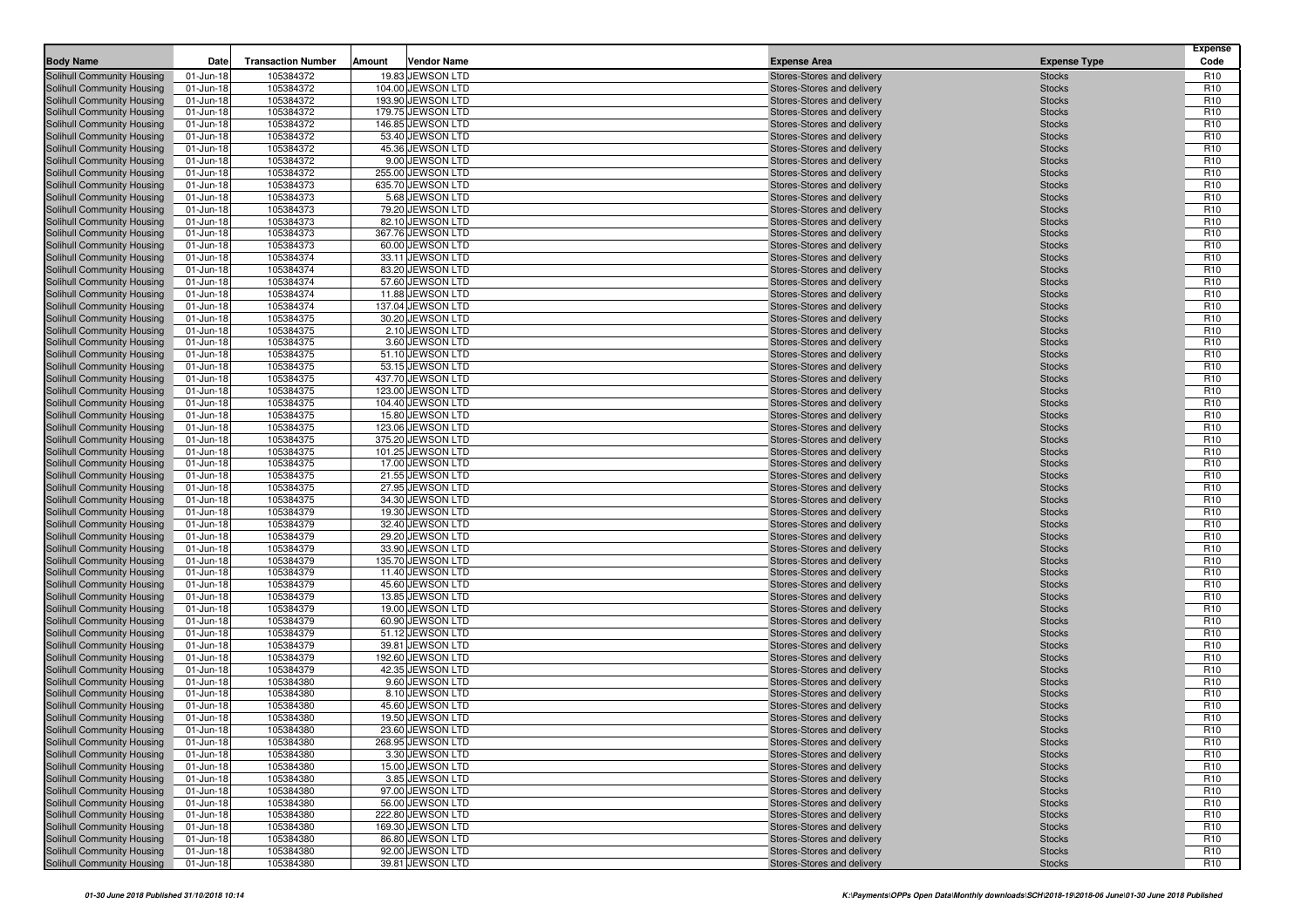| <b>Body Name</b>                                         | Date                   | <b>Transaction Number</b> | Amount | <b>Vendor Name</b>                    | <b>Expense Area</b>                                      | <b>Expense Type</b>            | <b>Expense</b><br>Code             |
|----------------------------------------------------------|------------------------|---------------------------|--------|---------------------------------------|----------------------------------------------------------|--------------------------------|------------------------------------|
| <b>Solihull Community Housing</b>                        | 01-Jun-18              | 105384380                 |        | 146.85 JEWSON LTD                     | Stores-Stores and delivery                               | <b>Stocks</b>                  | R <sub>10</sub>                    |
| Solihull Community Housing                               | 01-Jun-18              | 105384380                 |        | 27.95 JEWSON LTD                      | Stores-Stores and delivery                               | <b>Stocks</b>                  | R <sub>10</sub>                    |
| Solihull Community Housing                               | 01-Jun-18              | 105384380                 |        | 72.50 JEWSON LTD                      | Stores-Stores and delivery                               | <b>Stocks</b>                  | R <sub>10</sub>                    |
| Solihull Community Housing                               | 01-Jun-18              | 105384384                 |        | 258.60 JEWSON LTD                     | Stores-Stores and delivery                               | <b>Stocks</b>                  | R <sub>10</sub>                    |
| Solihull Community Housing                               | 01-Jun-18              | 105384392                 |        | 630.00 JEWSON LTD                     | Stores-Stores and delivery                               | <b>Stocks</b>                  | R <sub>10</sub>                    |
| Solihull Community Housing                               | 01-Jun-18              | 105384395                 |        | 10.10 JEWSON LTD                      | Stores-Stores and delivery                               | <b>Stocks</b>                  | R <sub>10</sub>                    |
| Solihull Community Housing                               | 01-Jun-18              | 105384395                 |        | 6.60 JEWSON LTD                       | Stores-Stores and delivery                               | <b>Stocks</b>                  | R <sub>10</sub>                    |
| Solihull Community Housing                               | 01-Jun-18              | 105384395                 |        | 33.90 JEWSON LTD                      | Stores-Stores and delivery                               | <b>Stocks</b>                  | R <sub>10</sub>                    |
| Solihull Community Housing                               | 01-Jun-18              | 105384395                 |        | 146.40 JEWSON LTD                     | Stores-Stores and delivery                               | <b>Stocks</b>                  | R <sub>10</sub>                    |
| Solihull Community Housing                               | 01-Jun-18              | 105384395                 |        | 65.52 JEWSON LTD                      | Stores-Stores and delivery                               | <b>Stocks</b>                  | R <sub>10</sub>                    |
| Solihull Community Housing                               | 01-Jun-18              | 105384395                 |        | 6.00 JEWSON LTD                       | Stores-Stores and delivery                               | <b>Stocks</b>                  | R <sub>10</sub>                    |
| <b>Solihull Community Housing</b>                        | 01-Jun-18              | 105384395                 |        | 262.62 JEWSON LTD                     | Stores-Stores and delivery                               | <b>Stocks</b>                  | R <sub>10</sub>                    |
| Solihull Community Housing                               | 01-Jun-18              | 105384395                 |        | 55.60 JEWSON LTD                      | Stores-Stores and delivery                               | <b>Stocks</b>                  | R <sub>10</sub>                    |
| Solihull Community Housing                               | 01-Jun-18              | 105384395                 |        | 133.92 JEWSON LTD                     | Stores-Stores and delivery                               | <b>Stocks</b>                  | R <sub>10</sub>                    |
| Solihull Community Housing                               | 01-Jun-18              | 105384395                 |        | 36.62 JEWSON LTD                      | Stores-Stores and delivery                               | <b>Stocks</b>                  | R <sub>10</sub>                    |
| <b>Solihull Community Housing</b>                        | 01-Jun-18              | 105384395                 |        | 65.00 JEWSON LTD                      | Stores-Stores and delivery                               | <b>Stocks</b>                  | R <sub>10</sub>                    |
| Solihull Community Housing                               | 01-Jun-18              | 105384395                 |        | 10.70 JEWSON LTD                      | Stores-Stores and delivery                               | <b>Stocks</b>                  | R <sub>10</sub>                    |
| Solihull Community Housing                               | 01-Jun-18              | 105384395                 |        | 26.30 JEWSON LTD                      | Stores-Stores and delivery                               | <b>Stocks</b>                  | R <sub>10</sub>                    |
| Solihull Community Housing                               | 01-Jun-18              | 105384395                 |        | 104.00 JEWSON LTD                     | Stores-Stores and delivery                               | <b>Stocks</b>                  | R <sub>10</sub>                    |
| Solihull Community Housing                               | 01-Jun-18              | 105384395                 |        | 625.00 JEWSON LTD                     | Stores-Stores and delivery                               | <b>Stocks</b>                  | R <sub>10</sub>                    |
| Solihull Community Housing                               | 01-Jun-18              | 105384395                 |        | 733.20 JEWSON LTD                     | Stores-Stores and delivery                               | <b>Stocks</b>                  | R <sub>10</sub>                    |
| Solihull Community Housing                               | 01-Jun-18              | 105384395                 |        | 68.60 JEWSON LTD                      | Stores-Stores and delivery                               | <b>Stocks</b>                  | R <sub>10</sub>                    |
| Solihull Community Housing                               | 01-Jun-18              | 105384395                 |        | 47.10 JEWSON LTD                      | Stores-Stores and delivery                               | <b>Stocks</b>                  | R <sub>10</sub>                    |
| Solihull Community Housing                               | 01-Jun-18              | 105384395                 |        | 60.00 JEWSON LTD                      | Stores-Stores and delivery                               | <b>Stocks</b>                  | R <sub>10</sub>                    |
| Solihull Community Housing                               | 01-Jun-18              | 105384395                 |        | 80.20 JEWSON LTD                      | Stores-Stores and delivery                               | <b>Stocks</b>                  | R <sub>10</sub>                    |
| Solihull Community Housing                               | 01-Jun-18              | 105384395                 |        | 19.00 JEWSON LTD                      | Stores-Stores and delivery                               | <b>Stocks</b>                  | R <sub>10</sub>                    |
| Solihull Community Housing                               | 01-Jun-18              | 105384395                 |        | 54.00 JEWSON LTD                      | Stores-Stores and delivery                               | <b>Stocks</b>                  | R <sub>10</sub>                    |
| Solihull Community Housing                               | 01-Jun-18              | 105384395                 |        | 21.55 JEWSON LTD                      | Stores-Stores and delivery                               | <b>Stocks</b>                  | R <sub>10</sub>                    |
| Solihull Community Housing                               | 01-Jun-18              | 105384399                 |        | 29.80 JEWSON LTD                      | Stores-Stores and delivery                               | <b>Stocks</b>                  | R <sub>10</sub>                    |
| Solihull Community Housing                               | 01-Jun-18              | 105384399                 |        | 22.80 JEWSON LTD                      | Stores-Stores and delivery                               | <b>Stocks</b>                  | R <sub>10</sub>                    |
| <b>Solihull Community Housing</b>                        | 01-Jun-18              | 105384399                 |        | 13.57 JEWSON LTD                      | Stores-Stores and delivery                               | <b>Stocks</b>                  | R <sub>10</sub>                    |
| Solihull Community Housing                               | 01-Jun-18              | 105384399                 |        | 95.16 JEWSON LTD                      | Stores-Stores and delivery                               | <b>Stocks</b>                  | R <sub>10</sub>                    |
| Solihull Community Housing                               | 01-Jun-18              | 105384399                 |        | 65.00 JEWSON LTD                      | Stores-Stores and delivery                               | <b>Stocks</b>                  | R <sub>10</sub>                    |
| Solihull Community Housing                               | 01-Jun-18              | 105384399                 |        | 10.50 JEWSON LTD                      | Stores-Stores and delivery                               | <b>Stocks</b>                  | R <sub>10</sub>                    |
| Solihull Community Housing                               | 01-Jun-18              | 105384399                 |        | 123.06 JEWSON LTD                     | Stores-Stores and delivery                               | <b>Stocks</b>                  | R <sub>10</sub><br>R <sub>10</sub> |
| Solihull Community Housing                               | 01-Jun-18              | 105384399<br>105384399    |        | 103.60 JEWSON LTD                     | Stores-Stores and delivery                               | <b>Stocks</b>                  | R <sub>10</sub>                    |
| Solihull Community Housing<br>Solihull Community Housing | 01-Jun-18<br>01-Jun-18 | 105384399                 |        | 179.75 JEWSON LTD<br>64.75 JEWSON LTD | Stores-Stores and delivery<br>Stores-Stores and delivery | <b>Stocks</b><br><b>Stocks</b> | R <sub>10</sub>                    |
| Solihull Community Housing                               | 01-Jun-18              | 105384399                 |        | 30.00 JEWSON LTD                      | Stores-Stores and delivery                               | <b>Stocks</b>                  | R <sub>10</sub>                    |
| Solihull Community Housing                               | 01-Jun-18              | 105384399                 |        | 15.00 JEWSON LTD                      | Stores-Stores and delivery                               | <b>Stocks</b>                  | R <sub>10</sub>                    |
| Solihull Community Housing                               | 01-Jun-18              | 105384400                 |        | 586.70 JEWSON LTD                     | Stores-Stores and delivery                               | <b>Stocks</b>                  | R <sub>10</sub>                    |
| Solihull Community Housing                               | 01-Jun-18              | 105384406                 |        | 612.20 JEWSON LTD                     | Stores-Stores and delivery                               | <b>Stocks</b>                  | R <sub>10</sub>                    |
| Solihull Community Housing                               | 01-Jun-18              | 105407523                 |        | 2.50 JEWSON LTD                       | Stores-Stores and delivery                               | <b>Stocks</b>                  | R <sub>10</sub>                    |
| Solihull Community Housing                               | 01-Jun-18              | 105407523                 |        | 58.40 JEWSON LTD                      | Stores-Stores and delivery                               | <b>Stocks</b>                  | R <sub>10</sub>                    |
| Solihull Community Housing                               | 01-Jun-18              | 105407523                 |        | 3.60 JEWSON LTD                       | Stores-Stores and delivery                               | <b>Stocks</b>                  | R <sub>10</sub>                    |
| Solihull Community Housing                               | 01-Jun-18              | 105407523                 |        | 32.40 JEWSON LTD                      | Stores-Stores and delivery                               | <b>Stocks</b>                  | R <sub>10</sub>                    |
| Solihull Community Housing                               | 01-Jun-18              | 105407523                 |        | 26.20 JEWSON LTD                      | Stores-Stores and delivery                               | <b>Stocks</b>                  | R <sub>10</sub>                    |
| Solihull Community Housing                               | 01-Jun-18              | 105407523                 |        | 9.60 JEWSON LTD                       | Stores-Stores and delivery                               | <b>Stocks</b>                  | R <sub>10</sub>                    |
| Solihull Community Housing                               | 01-Jun-18              | 105407523                 |        | 53.15 JEWSON LTD                      | Stores-Stores and delivery                               | <b>Stocks</b>                  | R <sub>10</sub>                    |
| Solihull Community Housing                               | 01-Jun-18              | 105407523                 |        | 37.68 JEWSON LTD                      | Stores-Stores and delivery                               | <b>Stocks</b>                  | R <sub>10</sub>                    |
| Solihull Community Housing                               | 01-Jun-18              | 105407523                 |        | 87.30 JEWSON LTD                      | Stores-Stores and delivery                               | <b>Stocks</b>                  | R <sub>10</sub>                    |
| <b>Solihull Community Housing</b>                        | 01-Jun-18              | 105407523                 |        | 56.45 JEWSON LTD                      | Stores-Stores and delivery                               | <b>Stocks</b>                  | R <sub>10</sub>                    |
| Solihull Community Housing                               | 01-Jun-18              | 105407523                 |        | 8.00 JEWSON LTD                       | Stores-Stores and delivery                               | <b>Stocks</b>                  | R <sub>10</sub>                    |
| Solihull Community Housing                               | 01-Jun-18              | 105407523                 |        | 210.56 JEWSON LTD                     | Stores-Stores and delivery                               | <b>Stocks</b>                  | R <sub>10</sub>                    |
| Solihull Community Housing                               | 01-Jun-18              | 105407523                 |        | 63.90 JEWSON LTD                      | Stores-Stores and delivery                               | <b>Stocks</b>                  | R <sub>10</sub>                    |
| Solihull Community Housing                               | 01-Jun-18              | 105407523                 |        | 216.00 JEWSON LTD                     | Stores-Stores and delivery                               | <b>Stocks</b>                  | R <sub>10</sub>                    |
| Solihull Community Housing                               | 01-Jun-18              | 105407523                 |        | 167.20 JEWSON LTD                     | Stores-Stores and delivery                               | <b>Stocks</b>                  | R <sub>10</sub>                    |
| Solihull Community Housing                               | 01-Jun-18              | 105407523                 |        | 3.80 JEWSON LTD                       | Stores-Stores and delivery                               | <b>Stocks</b>                  | R <sub>10</sub>                    |
| Solihull Community Housing                               | 01-Jun-18              | 105407523                 |        | 64.20 JEWSON LTD                      | Stores-Stores and delivery                               | <b>Stocks</b>                  | R <sub>10</sub>                    |
| <b>Solihull Community Housing</b>                        | 01-Jun-18              | 105407523                 |        | 112.70 JEWSON LTD                     | Stores-Stores and delivery                               | <b>Stocks</b>                  | R <sub>10</sub>                    |
| <b>Solihull Community Housing</b>                        | 01-Jun-18              | 105407523                 |        | 52.20 JEWSON LTD                      | Stores-Stores and delivery                               | <b>Stocks</b>                  | R <sub>10</sub>                    |
| Solihull Community Housing                               | 01-Jun-18              | 105407523                 |        | 975.00 JEWSON LTD                     | Stores-Stores and delivery                               | <b>Stocks</b>                  | R <sub>10</sub>                    |
| Solihull Community Housing                               | 01-Jun-18              | 105407523                 |        | 13.80 JEWSON LTD                      | Stores-Stores and delivery                               | <b>Stocks</b>                  | R <sub>10</sub>                    |
| Solihull Community Housing                               | 01-Jun-18              | 105407523                 |        | 31.01 JEWSON LTD                      | Stores-Stores and delivery                               | <b>Stocks</b>                  | R <sub>10</sub>                    |
| Solihull Community Housing                               | 01-Jun-18              | 105407523                 |        | 45.60 JEWSON LTD                      | Stores-Stores and delivery                               | <b>Stocks</b>                  | R <sub>10</sub>                    |
| <b>Solihull Community Housing</b>                        | 01-Jun-18              | 105407523                 |        | 26.95 JEWSON LTD                      | Stores-Stores and delivery                               | <b>Stocks</b>                  | R <sub>10</sub>                    |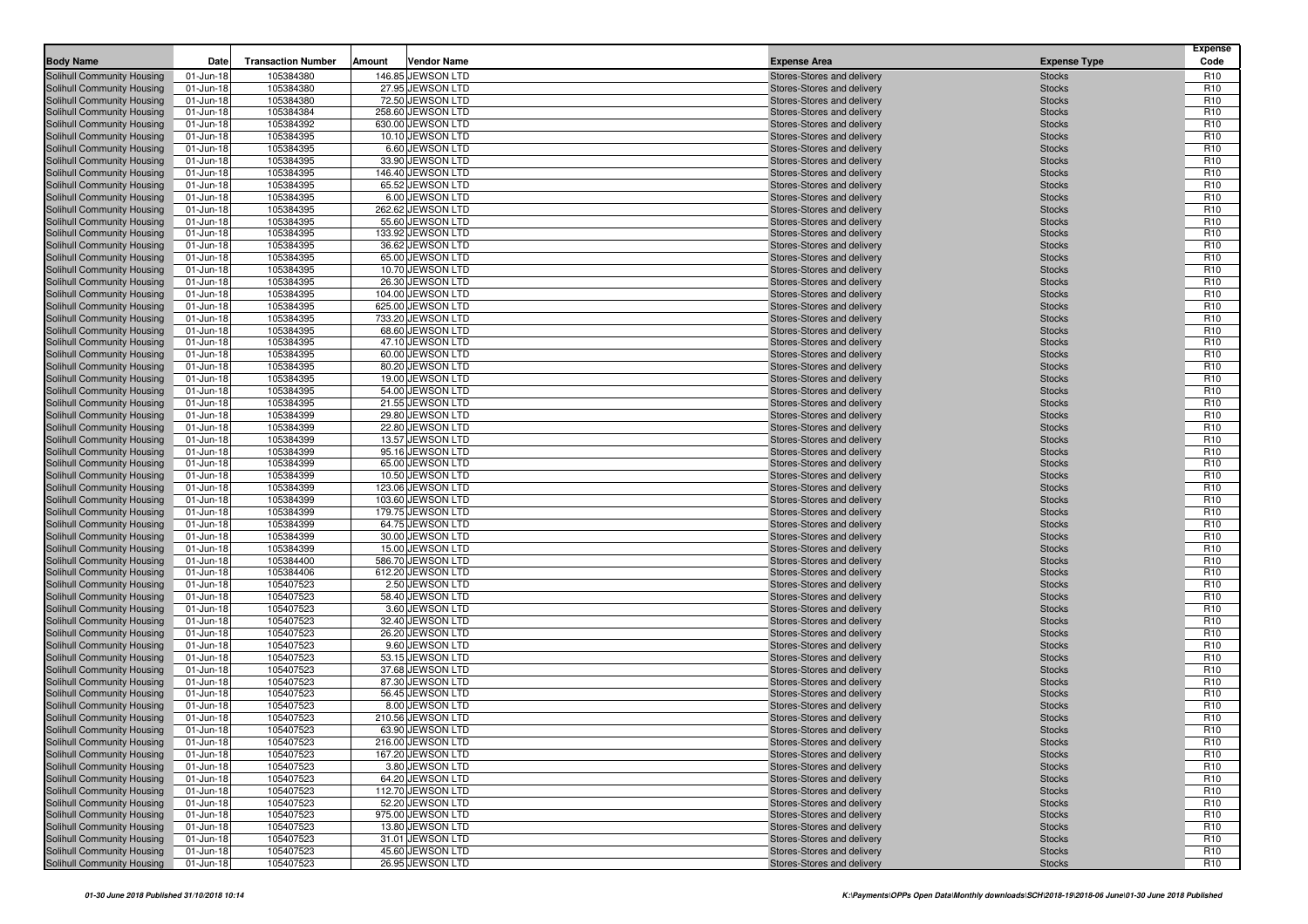| <b>Body Name</b>                                         | Date                   | <b>Transaction Number</b> | Amount | <b>Vendor Name</b>                    | <b>Expense Area</b>                                      | <b>Expense Type</b>            | <b>Expense</b><br>Code             |
|----------------------------------------------------------|------------------------|---------------------------|--------|---------------------------------------|----------------------------------------------------------|--------------------------------|------------------------------------|
| <b>Solihull Community Housing</b>                        | 01-Jun-18              | 105407524                 |        | 635.70 JEWSON LTD                     | Stores-Stores and delivery                               | <b>Stocks</b>                  | R <sub>10</sub>                    |
| Solihull Community Housing                               | 01-Jun-18              | 105407524                 |        | 7.70 JEWSON LTD                       | Stores-Stores and delivery                               | <b>Stocks</b>                  | R <sub>10</sub>                    |
| Solihull Community Housing                               | 01-Jun-18              | 105407524                 |        | 14.74 JEWSON LTD                      | Stores-Stores and delivery                               | <b>Stocks</b>                  | R <sub>10</sub>                    |
| Solihull Community Housing                               | 01-Jun-18              | 105407524                 |        | 93.60 JEWSON LTD                      | Stores-Stores and delivery                               | <b>Stocks</b>                  | R <sub>10</sub>                    |
| Solihull Community Housing                               | 01-Jun-18              | 105407524                 |        | 100.80 JEWSON LTD                     | Stores-Stores and delivery                               | <b>Stocks</b>                  | R <sub>10</sub>                    |
| Solihull Community Housing                               | 01-Jun-18              | 105407524                 |        | 12.20 JEWSON LTD                      | Stores-Stores and delivery                               | <b>Stocks</b>                  | R <sub>10</sub>                    |
| Solihull Community Housing                               | 01-Jun-18              | 105407524                 |        | 70.85 JEWSON LTD                      | Stores-Stores and delivery                               | <b>Stocks</b>                  | R <sub>10</sub>                    |
| Solihull Community Housing                               | 01-Jun-18              | 105407524                 |        | 329.50 JEWSON LTD                     | Stores-Stores and delivery                               | <b>Stocks</b>                  | R <sub>10</sub>                    |
| Solihull Community Housing                               | 01-Jun-18              | 105407524                 |        | 5.30 JEWSON LTD                       | Stores-Stores and delivery                               | <b>Stocks</b>                  | R <sub>10</sub>                    |
| Solihull Community Housing                               | 01-Jun-18              | 105407524                 |        | 14.22 JEWSON LTD                      | Stores-Stores and delivery                               | <b>Stocks</b>                  | R <sub>10</sub>                    |
| Solihull Community Housing                               | 01-Jun-18              | 105407524                 |        | 260.36 JEWSON LTD                     | Stores-Stores and delivery                               | <b>Stocks</b>                  | R <sub>10</sub>                    |
| <b>Solihull Community Housing</b>                        | 01-Jun-18              | 105407524                 |        | 16.80 JEWSON LTD                      | Stores-Stores and delivery                               | <b>Stocks</b>                  | R <sub>10</sub>                    |
| Solihull Community Housing                               | 01-Jun-18              | 105407524                 |        | 5.85 JEWSON LTD                       | Stores-Stores and delivery                               | <b>Stocks</b>                  | R <sub>10</sub>                    |
| Solihull Community Housing                               | 01-Jun-18              | 105407524                 |        | 495.60 JEWSON LTD                     | Stores-Stores and delivery                               | <b>Stocks</b>                  | R <sub>10</sub>                    |
| Solihull Community Housing                               | 01-Jun-18              | 105407524                 |        | 193.90 JEWSON LTD                     | Stores-Stores and delivery                               | <b>Stocks</b>                  | R <sub>10</sub>                    |
| <b>Solihull Community Housing</b>                        | 01-Jun-18              | 105407524                 |        | 39.81 JEWSON LTD                      | Stores-Stores and delivery                               | <b>Stocks</b>                  | R <sub>10</sub>                    |
| Solihull Community Housing                               | 01-Jun-18              | 105407524                 |        | 39.81 JEWSON LTD                      | Stores-Stores and delivery                               | <b>Stocks</b>                  | R <sub>10</sub>                    |
| Solihull Community Housing                               | 01-Jun-18              | 105407524                 |        | 255.60 JEWSON LTD                     | Stores-Stores and delivery                               | <b>Stocks</b>                  | R <sub>10</sub>                    |
| Solihull Community Housing                               | 01-Jun-18              | 105407524                 |        | 75.00 JEWSON LTD                      | Stores-Stores and delivery                               | <b>Stocks</b>                  | R <sub>10</sub>                    |
| Solihull Community Housing                               | 01-Jun-18              | 105407524                 |        | 31.20 JEWSON LTD                      | Stores-Stores and delivery                               | <b>Stocks</b>                  | R <sub>10</sub>                    |
| Solihull Community Housing                               | 01-Jun-18              | 105407524                 |        | 46.95 JEWSON LTD                      | Stores-Stores and delivery                               | <b>Stocks</b>                  | R <sub>10</sub>                    |
| Solihull Community Housing                               | 01-Jun-18              | 105407525                 |        | 1197.54 JEWSON LTD                    | Stores-Stores and delivery                               | <b>Stocks</b>                  | R <sub>10</sub>                    |
| Solihull Community Housing                               | 01-Jun-18              | 105407527                 |        | 92.76 JEWSON LTD                      | Stores-Stores and delivery                               | <b>Stocks</b>                  | R <sub>10</sub>                    |
| Solihull Community Housing                               | 01-Jun-18              | 105407527                 |        | 317.08 JEWSON LTD                     | Stores-Stores and delivery                               | <b>Stocks</b>                  | R <sub>10</sub>                    |
| Solihull Community Housing                               | 01-Jun-18              | 105407527                 |        | 8.00 JEWSON LTD                       | Stores-Stores and delivery                               | <b>Stocks</b>                  | R <sub>10</sub>                    |
| Solihull Community Housing                               | 01-Jun-18              | 105407527                 |        | 26.95 JEWSON LTD                      | Stores-Stores and delivery                               | <b>Stocks</b>                  | R <sub>10</sub>                    |
| Solihull Community Housing                               | 01-Jun-18              | 105407527                 |        | 5.12 JEWSON LTD                       | Stores-Stores and delivery                               | <b>Stocks</b>                  | R <sub>10</sub>                    |
| Solihull Community Housing                               | 01-Jun-18              | 105407527                 |        | 88.10 JEWSON LTD                      | Stores-Stores and delivery                               | <b>Stocks</b>                  | R <sub>10</sub><br>R <sub>10</sub> |
| Solihull Community Housing<br>Solihull Community Housing | 01-Jun-18<br>01-Jun-18 | 105407527<br>105407527    |        | 367.30 JEWSON LTD<br>38.30 JEWSON LTD | Stores-Stores and delivery<br>Stores-Stores and delivery | <b>Stocks</b>                  | R <sub>10</sub>                    |
| <b>Solihull Community Housing</b>                        | 01-Jun-18              | 105407527                 |        | 1224.40 JEWSON LTD                    | Stores-Stores and delivery                               | <b>Stocks</b><br><b>Stocks</b> | R <sub>10</sub>                    |
| Solihull Community Housing                               | 01-Jun-18              | 105407527                 |        | 28.50 JEWSON LTD                      | Stores-Stores and delivery                               | <b>Stocks</b>                  | R <sub>10</sub>                    |
| Solihull Community Housing                               | 01-Jun-18              | 105407527                 |        | 6.00 JEWSON LTD                       | Stores-Stores and delivery                               | <b>Stocks</b>                  | R <sub>10</sub>                    |
| Solihull Community Housing                               | 01-Jun-18              | 105407527                 |        | 88.72 JEWSON LTD                      | Stores-Stores and delivery                               | <b>Stocks</b>                  | R <sub>10</sub>                    |
| Solihull Community Housing                               | 01-Jun-18              | 105407527                 |        | 62.10 JEWSON LTD                      | Stores-Stores and delivery                               | <b>Stocks</b>                  | R <sub>10</sub>                    |
| Solihull Community Housing                               | 01-Jun-18              | 105407527                 |        | 30.00 JEWSON LTD                      | Stores-Stores and delivery                               | <b>Stocks</b>                  | R <sub>10</sub>                    |
| Solihull Community Housing                               | 01-Jun-18              | 105407527                 |        | 108.50 JEWSON LTD                     | Stores-Stores and delivery                               | <b>Stocks</b>                  | R <sub>10</sub>                    |
| Solihull Community Housing                               | 01-Jun-18              | 105407527                 |        | 59.12 JEWSON LTD                      | Stores-Stores and delivery                               | <b>Stocks</b>                  | R <sub>10</sub>                    |
| Solihull Community Housing                               | 01-Jun-18              | 105407527                 |        | 8.40 JEWSON LTD                       | Stores-Stores and delivery                               | <b>Stocks</b>                  | R <sub>10</sub>                    |
| Solihull Community Housing                               | 01-Jun-18              | 105407527                 |        | 15.00 JEWSON LTD                      | Stores-Stores and delivery                               | <b>Stocks</b>                  | R <sub>10</sub>                    |
| Solihull Community Housing                               | 01-Jun-18              | 105407527                 |        | 1.60 JEWSON LTD                       | Stores-Stores and delivery                               | <b>Stocks</b>                  | R <sub>10</sub>                    |
| Solihull Community Housing                               | 01-Jun-18              | 105407527                 |        | 88.44 JEWSON LTD                      | Stores-Stores and delivery                               | <b>Stocks</b>                  | R <sub>10</sub>                    |
| Solihull Community Housing                               | 01-Jun-18              | 105407527                 |        | 18.30 JEWSON LTD                      | Stores-Stores and delivery                               | <b>Stocks</b>                  | R <sub>10</sub>                    |
| Solihull Community Housing                               | 01-Jun-18              | 105407527                 |        | 255.00 JEWSON LTD                     | Stores-Stores and delivery                               | <b>Stocks</b>                  | R <sub>10</sub>                    |
| Solihull Community Housing                               | 01-Jun-18              | 105407528                 |        | 244.40 JEWSON LTD                     | Stores-Stores and delivery                               | <b>Stocks</b>                  | R <sub>10</sub>                    |
| Solihull Community Housing                               | 01-Jun-18              | 105407530                 |        | 637.20 JEWSON LTD                     | Stores-Stores and delivery                               | <b>Stocks</b>                  | R <sub>10</sub>                    |
| Solihull Community Housing                               | 01-Jun-18              | 105407530                 |        | 155.90 JEWSON LTD                     | Stores-Stores and delivery                               | <b>Stocks</b>                  | R <sub>10</sub>                    |
| Solihull Community Housing                               | 01-Jun-18              | 105407532                 |        | 19.90 JEWSON LTD                      | Stores-Stores and delivery                               | <b>Stocks</b>                  | R <sub>10</sub>                    |
| Solihull Community Housing                               | 01-Jun-18              | 105407532                 |        | 506.25 JEWSON LTD                     | Stores-Stores and delivery                               | <b>Stocks</b>                  | R <sub>10</sub>                    |
| Solihull Community Housing                               | 01-Jun-18              | 105407534                 |        | 16.10 JEWSON LTD                      | Stores-Stores and delivery                               | <b>Stocks</b>                  | R <sub>10</sub>                    |
| Solihull Community Housing                               | 01-Jun-18              | 105407534                 |        | 88.68 JEWSON LTD                      | Stores-Stores and delivery                               | <b>Stocks</b>                  | R <sub>10</sub>                    |
| <b>Solihull Community Housing</b>                        | 01-Jun-18              | 105407534                 |        | 494.30 JEWSON LTD                     | Stores-Stores and delivery                               | <b>Stocks</b>                  | R <sub>10</sub>                    |
| Solihull Community Housing                               | 01-Jun-18              | 105407534                 |        | 244.28 JEWSON LTD                     | Stores-Stores and delivery                               | <b>Stocks</b>                  | R <sub>10</sub>                    |
| Solihull Community Housing                               | 01-Jun-18              | 105407534                 |        | 93.90 JEWSON LTD                      | Stores-Stores and delivery                               | <b>Stocks</b>                  | R <sub>10</sub>                    |
| Solihull Community Housing                               | 01-Jun-18              | 105407534                 |        | 32.28 JEWSON LTD                      | Stores-Stores and delivery                               | <b>Stocks</b>                  | R <sub>10</sub>                    |
| Solihull Community Housing                               | 01-Jun-18              | 105407534                 |        | 82.70 JEWSON LTD                      | Stores-Stores and delivery                               | <b>Stocks</b>                  | R <sub>10</sub>                    |
| Solihull Community Housing                               | 01-Jun-18              | 105407534                 |        | 192.60 JEWSON LTD                     | Stores-Stores and delivery                               | <b>Stocks</b>                  | R <sub>10</sub>                    |
| Solihull Community Housing                               | 01-Jun-18              | 105407536                 |        | 3.60 JEWSON LTD                       | Stores-Stores and delivery                               | <b>Stocks</b>                  | R <sub>10</sub>                    |
| <b>Solihull Community Housing</b>                        | 01-Jun-18              | 105407536                 |        | 60.00 JEWSON LTD                      | Stores-Stores and delivery                               | <b>Stocks</b>                  | R <sub>10</sub>                    |
| <b>Solihull Community Housing</b>                        | 01-Jun-18              | 105407536                 |        | 179.75 JEWSON LTD                     | Stores-Stores and delivery                               | <b>Stocks</b>                  | R <sub>10</sub>                    |
| <b>Solihull Community Housing</b>                        | 01-Jun-18              | 105407536                 |        | 8.00 JEWSON LTD                       | Stores-Stores and delivery                               | <b>Stocks</b>                  | R <sub>10</sub>                    |
| Solihull Community Housing                               | 01-Jun-18              | 105407536                 |        | 92.00 JEWSON LTD                      | Stores-Stores and delivery                               | <b>Stocks</b>                  | R <sub>10</sub>                    |
| Solihull Community Housing                               | 01-Jun-18              | 105407536                 |        | 72.50 JEWSON LTD                      | Stores-Stores and delivery                               | <b>Stocks</b>                  | R <sub>10</sub>                    |
| Solihull Community Housing                               | 01-Jun-18              | 105407536                 |        | 199.20 JEWSON LTD                     | Stores-Stores and delivery                               | <b>Stocks</b>                  | R <sub>10</sub>                    |
| Solihull Community Housing                               | 04-Jun-18              | 105407540                 |        | 5.20 JEWSON LTD                       | Stores-Stores and delivery                               | <b>Stocks</b>                  | R <sub>10</sub>                    |
| Solihull Community Housing                               | 04-Jun-18              | 105407540                 |        | 5.20 JEWSON LTD                       | Stores-Stores and delivery                               | <b>Stocks</b>                  | R <sub>10</sub>                    |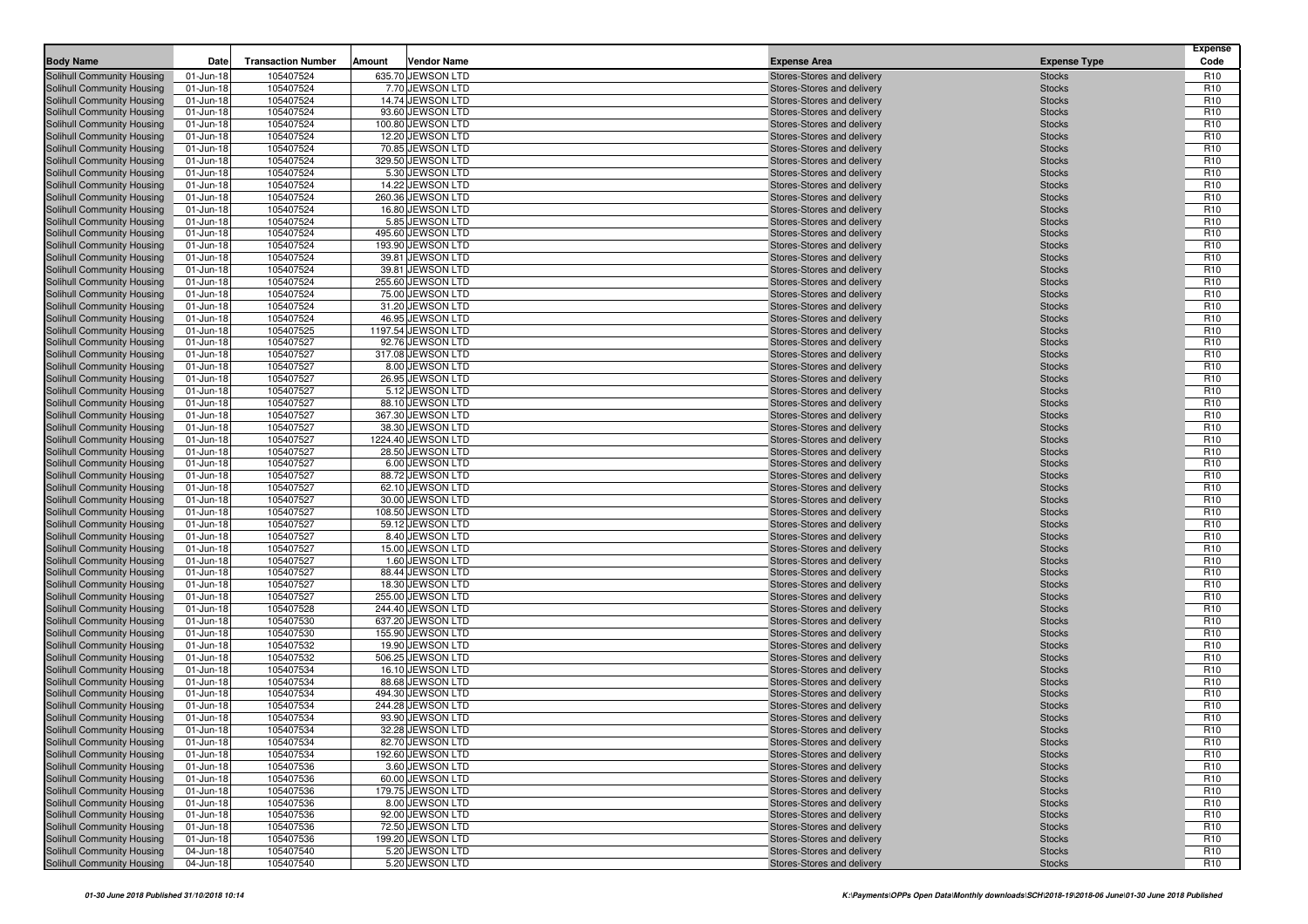| <b>Body Name</b>                                         | Date                   | <b>Transaction Number</b> | Amount | <b>Vendor Name</b>                   | <b>Expense Area</b>                                      | <b>Expense Type</b>            | <b>Expense</b><br>Code             |
|----------------------------------------------------------|------------------------|---------------------------|--------|--------------------------------------|----------------------------------------------------------|--------------------------------|------------------------------------|
| <b>Solihull Community Housing</b>                        | 04-Jun-18              | 105407540                 |        | 33.70 JEWSON LTD                     | Stores-Stores and delivery                               | <b>Stocks</b>                  | R <sub>10</sub>                    |
| Solihull Community Housing                               | 04-Jun-18              | 105407540                 |        | 16.40 JEWSON LTD                     | Stores-Stores and delivery                               | <b>Stocks</b>                  | R <sub>10</sub>                    |
| Solihull Community Housing                               | 04-Jun-18              | 105407540                 |        | 15.20 JEWSON LTD                     | Stores-Stores and delivery                               | <b>Stocks</b>                  | R <sub>10</sub>                    |
| Solihull Community Housing                               | 04-Jun-18              | 105407540                 |        | 9.60 JEWSON LTD                      | Stores-Stores and delivery                               | <b>Stocks</b>                  | R <sub>10</sub>                    |
| Solihull Community Housing                               | 04-Jun-18              | 105407540                 |        | 23.50 JEWSON LTD                     | Stores-Stores and delivery                               | <b>Stocks</b>                  | R <sub>10</sub>                    |
| Solihull Community Housing                               | 04-Jun-18              | 105407540                 |        | 8.96 JEWSON LTD                      | Stores-Stores and delivery                               | <b>Stocks</b>                  | R <sub>10</sub>                    |
| Solihull Community Housing                               | 04-Jun-18              | 105407540                 |        | 3.60 JEWSON LTD                      | Stores-Stores and delivery                               | <b>Stocks</b>                  | R <sub>10</sub>                    |
| Solihull Community Housing                               | 04-Jun-18              | 105407540                 |        | 31.20 JEWSON LTD                     | Stores-Stores and delivery                               | <b>Stocks</b>                  | R <sub>10</sub>                    |
| Solihull Community Housing                               | 04-Jun-18              | 105407540                 |        | 51.10 JEWSON LTD                     | Stores-Stores and delivery                               | <b>Stocks</b>                  | R <sub>10</sub>                    |
| Solihull Community Housing                               | 04-Jun-18              | 105407540                 |        | 149.61 JEWSON LTD                    | Stores-Stores and delivery                               | <b>Stocks</b>                  | R <sub>10</sub>                    |
| Solihull Community Housing                               | 04-Jun-18              | 105407540                 |        | 21.84 JEWSON LTD                     | Stores-Stores and delivery                               | <b>Stocks</b>                  | R <sub>10</sub>                    |
| <b>Solihull Community Housing</b>                        | 04-Jun-18              | 105407540                 |        | 94.80 JEWSON LTD                     | Stores-Stores and delivery                               | <b>Stocks</b>                  | R <sub>10</sub>                    |
| Solihull Community Housing                               | 04-Jun-18              | 105407540                 |        | 44.91 JEWSON LTD                     | Stores-Stores and delivery                               | <b>Stocks</b>                  | R <sub>10</sub>                    |
| Solihull Community Housing                               | 04-Jun-18              | 105407540                 |        | 6.20 JEWSON LTD                      | Stores-Stores and delivery                               | <b>Stocks</b>                  | R <sub>10</sub>                    |
| Solihull Community Housing                               | 04-Jun-18              | 105407540                 |        | 35.40 JEWSON LTD                     | Stores-Stores and delivery                               | <b>Stocks</b>                  | R <sub>10</sub>                    |
| Solihull Community Housing                               | 04-Jun-18              | 105407540                 |        | 79.20 JEWSON LTD                     | Stores-Stores and delivery                               | <b>Stocks</b>                  | R <sub>10</sub>                    |
| Solihull Community Housing                               | 04-Jun-18              | 105407540                 |        | 4.10 JEWSON LTD                      | Stores-Stores and delivery                               | <b>Stocks</b>                  | R <sub>10</sub>                    |
| Solihull Community Housing                               | 04-Jun-18              | 105407540                 |        | 60.90 JEWSON LTD                     | Stores-Stores and delivery                               | <b>Stocks</b>                  | R <sub>10</sub>                    |
| Solihull Community Housing                               | 04-Jun-18              | 105407540                 |        | 255.42 JEWSON LTD                    | Stores-Stores and delivery                               | <b>Stocks</b>                  | R <sub>10</sub>                    |
| Solihull Community Housing                               | 04-Jun-18              | 105407540                 |        | 28.90 JEWSON LTD                     | Stores-Stores and delivery                               | <b>Stocks</b>                  | R <sub>10</sub>                    |
| Solihull Community Housing                               | 04-Jun-18              | 105407540                 |        | 22.00 JEWSON LTD                     | Stores-Stores and delivery                               | <b>Stocks</b>                  | R <sub>10</sub>                    |
| Solihull Community Housing                               | 04-Jun-18              | 105407540                 |        | 20.70 JEWSON LTD                     | Stores-Stores and delivery                               | <b>Stocks</b>                  | R <sub>10</sub>                    |
| Solihull Community Housing                               | 04-Jun-18              | 105407540                 |        | 9.90 JEWSON LTD                      | Stores-Stores and delivery                               | <b>Stocks</b>                  | R <sub>10</sub>                    |
| Solihull Community Housing                               | 04-Jun-18              | 105407540                 |        | 87.24 JEWSON LTD                     | Stores-Stores and delivery                               | <b>Stocks</b>                  | R <sub>10</sub>                    |
| Solihull Community Housing                               | 04-Jun-18              | 105407540                 |        | 16.84 JEWSON LTD                     | Stores-Stores and delivery                               | <b>Stocks</b>                  | R <sub>10</sub>                    |
| <b>Solihull Community Housing</b>                        | 04-Jun-18              | 105407540                 |        | 31.95 JEWSON LTD                     | Stores-Stores and delivery                               | <b>Stocks</b>                  | R <sub>10</sub>                    |
| Solihull Community Housing                               | 04-Jun-18              | 105407540<br>105407540    |        | 39.81 JEWSON LTD                     | Stores-Stores and delivery                               | <b>Stocks</b>                  | R <sub>10</sub>                    |
| Solihull Community Housing                               | 04-Jun-18              | 105407540                 |        | 39.81 JEWSON LTD<br>74.15 JEWSON LTD | Stores-Stores and delivery                               | <b>Stocks</b><br><b>Stocks</b> | R <sub>10</sub><br>R <sub>10</sub> |
| Solihull Community Housing<br>Solihull Community Housing | 04-Jun-18<br>04-Jun-18 | 105407540                 |        | 34.68 JEWSON LTD                     | Stores-Stores and delivery<br>Stores-Stores and delivery | <b>Stocks</b>                  | R <sub>10</sub>                    |
| <b>Solihull Community Housing</b>                        | 04-Jun-18              | 105407540                 |        | 34.68 JEWSON LTD                     | Stores-Stores and delivery                               | <b>Stocks</b>                  | R <sub>10</sub>                    |
| Solihull Community Housing                               | 04-Jun-18              | 105407540                 |        | 70.00 JEWSON LTD                     | Stores-Stores and delivery                               | <b>Stocks</b>                  | R <sub>10</sub>                    |
| Solihull Community Housing                               | 04-Jun-18              | 105407540                 |        | 77.30 JEWSON LTD                     | Stores-Stores and delivery                               | <b>Stocks</b>                  | R <sub>10</sub>                    |
| Solihull Community Housing                               | 05-Jun-18              | 105407545                 |        | -317.08 JEWSON LTD                   | Stores-Stores and delivery                               | <b>Stocks</b>                  | R <sub>10</sub>                    |
| Solihull Community Housing                               | 05-Jun-18              | 105407549                 |        | 317.08 JEWSON LTD                    | Stores-Stores and delivery                               | <b>Stocks</b>                  | R <sub>10</sub>                    |
| Solihull Community Housing                               | 06-Jun-18              | 105407550                 |        | 11.00 JEWSON LTD                     | Stores-Stores and delivery                               | <b>Stocks</b>                  | R <sub>10</sub>                    |
| Solihull Community Housing                               | 06-Jun-18              | 105407550                 |        | 420.00 JEWSON LTD                    | Stores-Stores and delivery                               | <b>Stocks</b>                  | R <sub>10</sub>                    |
| Solihull Community Housing                               | 06-Jun-18              | 105407550                 |        | 268.95 JEWSON LTD                    | Stores-Stores and delivery                               | <b>Stocks</b>                  | R <sub>10</sub>                    |
| Solihull Community Housing                               | 06-Jun-18              | 105407550                 |        | 135.70 JEWSON LTD                    | Stores-Stores and delivery                               | <b>Stocks</b>                  | R <sub>10</sub>                    |
| Solihull Community Housing                               | 06-Jun-18              | 105407550                 |        | 51.35 JEWSON LTD                     | Stores-Stores and delivery                               | <b>Stocks</b>                  | R <sub>10</sub>                    |
| Solihull Community Housing                               | 06-Jun-18              | 105407550                 |        | 437.70 JEWSON LTD                    | Stores-Stores and delivery                               | <b>Stocks</b>                  | R <sub>10</sub>                    |
| Solihull Community Housing                               | 06-Jun-18              | 105407550                 |        | 9.20 JEWSON LTD                      | Stores-Stores and delivery                               | <b>Stocks</b>                  | R <sub>10</sub>                    |
| Solihull Community Housing                               | 06-Jun-18              | 105407550                 |        | 101.80 JEWSON LTD                    | Stores-Stores and delivery                               | <b>Stocks</b>                  | R <sub>10</sub>                    |
| Solihull Community Housing                               | 06-Jun-18              | 105407550                 |        | 14.00 JEWSON LTD                     | Stores-Stores and delivery                               | <b>Stocks</b>                  | R <sub>10</sub>                    |
| Solihull Community Housing                               | 06-Jun-18              | 105407550                 |        | 107.82 JEWSON LTD                    | Stores-Stores and delivery                               | <b>Stocks</b>                  | R <sub>10</sub>                    |
| Solihull Community Housing                               | 08-Jun-18              | 105407552                 |        | 337.50 JEWSON LTD                    | Stores-Stores and delivery                               | <b>Stocks</b>                  | R <sub>10</sub>                    |
| Solihull Community Housing                               | 08-Jun-18              | 105407553                 |        | 420.00 JEWSON LTD                    | Stores-Stores and delivery                               | <b>Stocks</b>                  | R <sub>10</sub>                    |
| Solihull Community Housing                               | 08-Jun-18              | 105407553                 |        | 136.41 JEWSON LTD                    | Stores-Stores and delivery                               | <b>Stocks</b>                  | R <sub>10</sub>                    |
| Solihull Community Housing                               | 08-Jun-18              | 105407553                 |        | 600.00 JEWSON LTD                    | Stores-Stores and delivery                               | <b>Stocks</b>                  | R <sub>10</sub>                    |
| Solihull Community Housing                               | 08-Jun-18              | 105407558                 |        | 16.40 JEWSON LTD                     | Stores-Stores and delivery                               | <b>Stocks</b>                  | R <sub>10</sub>                    |
| Solihull Community Housing                               | 08-Jun-18              | 105407558                 |        | 6.12 JEWSON LTD                      | Stores-Stores and delivery                               | <b>Stocks</b>                  | R <sub>10</sub>                    |
| <b>Solihull Community Housing</b>                        | 08-Jun-18              | 105407558                 |        | 77.95 JEWSON LTD                     | Stores-Stores and delivery                               | <b>Stocks</b>                  | R <sub>10</sub>                    |
| Solihull Community Housing                               | 08-Jun-18              | 105407558                 |        | 7.20 JEWSON LTD                      | Stores-Stores and delivery                               | <b>Stocks</b>                  | R <sub>10</sub>                    |
| Solihull Community Housing                               | 08-Jun-18              | 105407558                 |        | 15.00 JEWSON LTD                     | Stores-Stores and delivery                               | <b>Stocks</b>                  | R <sub>10</sub>                    |
| Solihull Community Housing                               | 08-Jun-18              | 105407558                 |        | 123.00 JEWSON LTD                    | Stores-Stores and delivery                               | <b>Stocks</b>                  | R <sub>10</sub>                    |
| Solihull Community Housing                               | 08-Jun-18              | 105407558                 |        | 88.10 JEWSON LTD                     | Stores-Stores and delivery                               | <b>Stocks</b>                  | R <sub>10</sub>                    |
| Solihull Community Housing                               | 08-Jun-18              | 105407558                 |        | 5.85 JEWSON LTD                      | Stores-Stores and delivery                               | <b>Stocks</b>                  | R <sub>10</sub>                    |
| Solihull Community Housing                               | 08-Jun-18              | 105407558                 |        | 10.50 JEWSON LTD                     | Stores-Stores and delivery                               | <b>Stocks</b>                  | R <sub>10</sub>                    |
| Solihull Community Housing                               | 08-Jun-18              | 105407558                 |        | 76.85 JEWSON LTD                     | Stores-Stores and delivery                               | <b>Stocks</b>                  | R <sub>10</sub>                    |
| Solihull Community Housing                               | 08-Jun-18              | 105407558                 |        | 113.80 JEWSON LTD                    | Stores-Stores and delivery                               | <b>Stocks</b>                  | R <sub>10</sub>                    |
| Solihull Community Housing                               | 08-Jun-18              | 105407558                 |        | 53.00 JEWSON LTD                     | Stores-Stores and delivery                               | <b>Stocks</b>                  | R <sub>10</sub>                    |
| Solihull Community Housing                               | 08-Jun-18              | 105407558                 |        | 390.00 JEWSON LTD                    | Stores-Stores and delivery                               | <b>Stocks</b>                  | R <sub>10</sub>                    |
| Solihull Community Housing                               | 08-Jun-18              | 105407558                 |        | 146.85 JEWSON LTD                    | Stores-Stores and delivery                               | <b>Stocks</b>                  | R <sub>10</sub>                    |
| Solihull Community Housing                               | 08-Jun-18              | 105407558                 |        | 106.50 JEWSON LTD                    | Stores-Stores and delivery                               | <b>Stocks</b>                  | R <sub>10</sub>                    |
| Solihull Community Housing                               | 08-Jun-18              | 105407558                 |        | 25.80 JEWSON LTD                     | Stores-Stores and delivery                               | <b>Stocks</b>                  | R <sub>10</sub>                    |
| <b>Solihull Community Housing</b>                        | 08-Jun-18              | 105407558                 |        | 27.95 JEWSON LTD                     | Stores-Stores and delivery                               | <b>Stocks</b>                  | R <sub>10</sub>                    |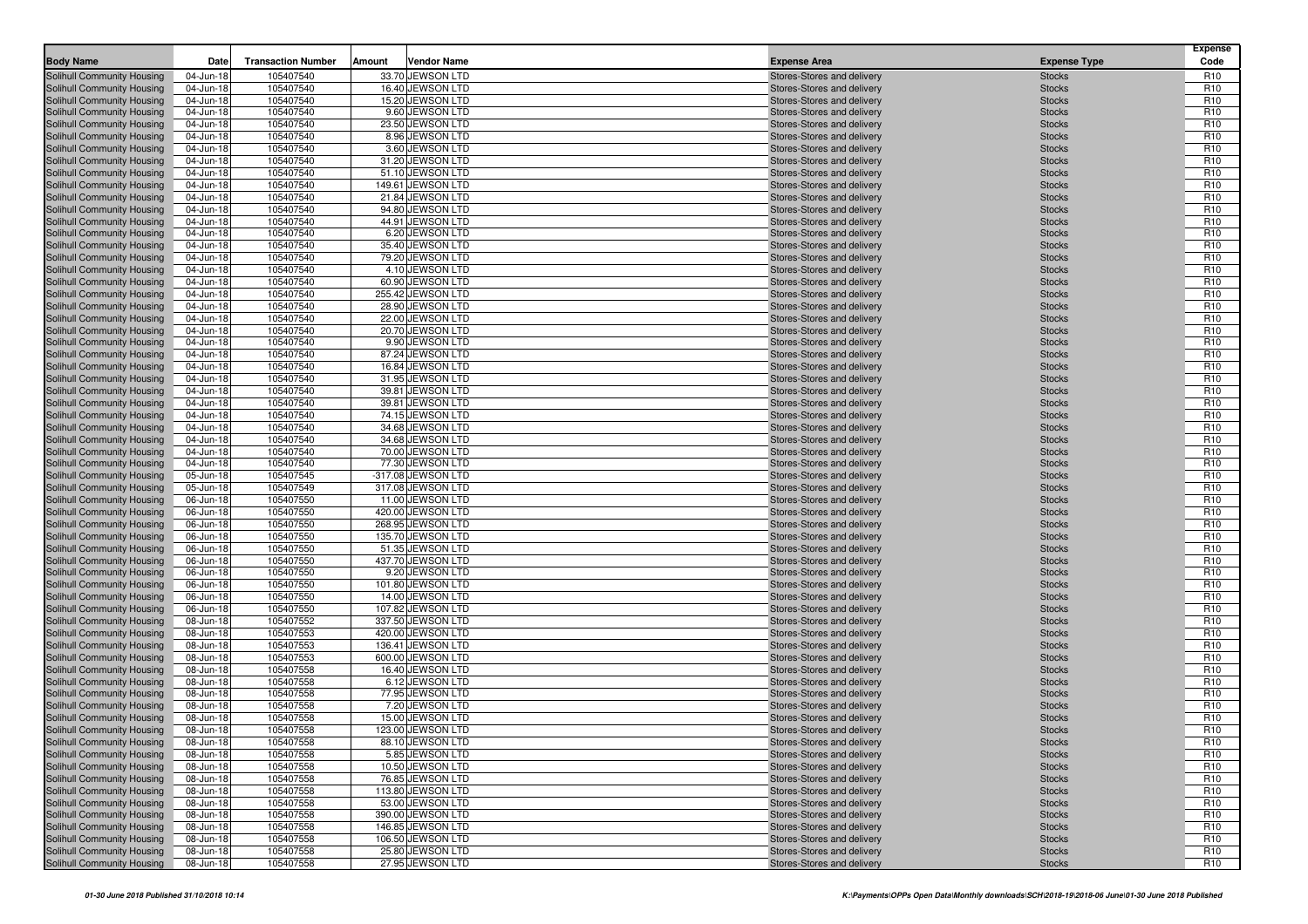| <b>Body Name</b>                                         | Date                   | <b>Transaction Number</b> | Amount | <b>Vendor Name</b>                     | <b>Expense Area</b>                                      | <b>Expense Type</b>            | <b>Expense</b><br>Code             |
|----------------------------------------------------------|------------------------|---------------------------|--------|----------------------------------------|----------------------------------------------------------|--------------------------------|------------------------------------|
| <b>Solihull Community Housing</b>                        | 08-Jun-18              | 105407561                 |        | 58.40 JEWSON LTD                       | Stores-Stores and delivery                               | <b>Stocks</b>                  | R <sub>10</sub>                    |
| Solihull Community Housing                               | 08-Jun-18              | 105407561                 |        | 16.20 JEWSON LTD                       | Stores-Stores and delivery                               | <b>Stocks</b>                  | R <sub>10</sub>                    |
| Solihull Community Housing                               | 08-Jun-18              | 105407561                 |        | 7.70 JEWSON LTD                        | Stores-Stores and delivery                               | <b>Stocks</b>                  | R <sub>10</sub>                    |
| Solihull Community Housing                               | 08-Jun-18              | 105407561                 |        | 45.60 JEWSON LTD                       | Stores-Stores and delivery                               | <b>Stocks</b>                  | R <sub>10</sub>                    |
| Solihull Community Housing                               | 08-Jun-18              | 105407561                 |        | 15.20 JEWSON LTD                       | Stores-Stores and delivery                               | <b>Stocks</b>                  | R <sub>10</sub>                    |
| Solihull Community Housing                               | 08-Jun-18              | 105407561                 |        | 140.48 JEWSON LTD                      | Stores-Stores and delivery                               | <b>Stocks</b>                  | R <sub>10</sub>                    |
| Solihull Community Housing                               | 08-Jun-18              | 105407561                 |        | 66.90 JEWSON LTD                       | Stores-Stores and delivery                               | <b>Stocks</b>                  | R <sub>10</sub>                    |
| Solihull Community Housing                               | 08-Jun-18              | 105407561                 |        | 43.00 JEWSON LTD                       | Stores-Stores and delivery                               | <b>Stocks</b>                  | R <sub>10</sub>                    |
| Solihull Community Housing                               | 08-Jun-18              | 105407561                 |        | 198.40 JEWSON LTD                      | Stores-Stores and delivery                               | <b>Stocks</b>                  | R <sub>10</sub>                    |
| Solihull Community Housing                               | 08-Jun-18              | 105407561                 |        | 65.00 JEWSON LTD                       | Stores-Stores and delivery                               | <b>Stocks</b>                  | R <sub>10</sub>                    |
| Solihull Community Housing                               | 08-Jun-18              | 105407561                 |        | 27.24 JEWSON LTD                       | Stores-Stores and delivery                               | <b>Stocks</b>                  | R <sub>10</sub>                    |
| Solihull Community Housing                               | 08-Jun-18              | 105407561                 |        | 26.10 JEWSON LTD                       | Stores-Stores and delivery                               | <b>Stocks</b>                  | R <sub>10</sub>                    |
| Solihull Community Housing                               | 08-Jun-18              | 105407561                 |        | 26.20 JEWSON LTD                       | Stores-Stores and delivery                               | <b>Stocks</b>                  | R <sub>10</sub>                    |
| Solihull Community Housing                               | 08-Jun-18              | 105407561                 |        | 20.70 JEWSON LTD                       | Stores-Stores and delivery                               | <b>Stocks</b>                  | R <sub>10</sub>                    |
| Solihull Community Housing                               | 08-Jun-18              | 105407561                 |        | 32.28 JEWSON LTD                       | Stores-Stores and delivery                               | <b>Stocks</b>                  | R <sub>10</sub>                    |
| Solihull Community Housing                               | 08-Jun-18              | 105407561                 |        | 56.00 JEWSON LTD                       | Stores-Stores and delivery                               | <b>Stocks</b>                  | R <sub>10</sub>                    |
| Solihull Community Housing                               | 08-Jun-18              | 105407561                 |        | 222.80 JEWSON LTD                      | Stores-Stores and delivery                               | <b>Stocks</b>                  | R <sub>10</sub>                    |
| Solihull Community Housing                               | 08-Jun-18              | 105407561                 |        | 501.00 JEWSON LTD                      | Stores-Stores and delivery                               | <b>Stocks</b>                  | R <sub>10</sub>                    |
| Solihull Community Housing                               | 08-Jun-18              | 105407561                 |        | 49.80 JEWSON LTD                       | Stores-Stores and delivery                               | <b>Stocks</b>                  | R <sub>10</sub>                    |
| Solihull Community Housing                               | 08-Jun-18              | 105407561                 |        | 192.60 JEWSON LTD                      | Stores-Stores and delivery                               | <b>Stocks</b>                  | R <sub>10</sub>                    |
| Solihull Community Housing                               | 08-Jun-18              | 105407561                 |        | 94.80 JEWSON LTD                       | Stores-Stores and delivery                               | <b>Stocks</b>                  | R <sub>10</sub>                    |
| Solihull Community Housing                               | 08-Jun-18              | 105407561                 |        | 64.75 JEWSON LTD                       | Stores-Stores and delivery                               | <b>Stocks</b>                  | R <sub>10</sub>                    |
| Solihull Community Housing                               | 08-Jun-18              | 105407561                 |        | 26.95 JEWSON LTD                       | Stores-Stores and delivery                               | <b>Stocks</b>                  | R <sub>10</sub>                    |
| Solihull Community Housing                               | 11-Jun-18              | 105444596                 |        | 3.60 JEWSON LTD                        | Stores-Stores and delivery                               | <b>Stocks</b>                  | R <sub>10</sub>                    |
| Solihull Community Housing                               | 11-Jun-18              | 105444596                 |        | 81.95 JEWSON LTD                       | Stores-Stores and delivery                               | <b>Stocks</b>                  | R <sub>10</sub>                    |
| Solihull Community Housing                               | 11-Jun-18              | 105444596                 |        | 120.00 JEWSON LTD                      | Stores-Stores and delivery                               | <b>Stocks</b>                  | R <sub>10</sub>                    |
| Solihull Community Housing                               | 11-Jun-18              | 105444596                 |        | 56.43 JEWSON LTD                       | Stores-Stores and delivery                               | <b>Stocks</b>                  | R <sub>10</sub>                    |
| Solihull Community Housing                               | 11-Jun-18              | 105444596                 |        | 90.05 JEWSON LTD                       | Stores-Stores and delivery                               | <b>Stocks</b>                  | R <sub>10</sub>                    |
| Solihull Community Housing                               | 11-Jun-18              | 105444596                 |        | 9.80 JEWSON LTD                        | Stores-Stores and delivery                               | <b>Stocks</b>                  | R <sub>10</sub>                    |
| Solihull Community Housing                               | 11-Jun-18              | 105444596                 |        | 55.60 JEWSON LTD                       | Stores-Stores and delivery                               | <b>Stocks</b>                  | R <sub>10</sub>                    |
| Solihull Community Housing                               | 11-Jun-18              | 105444596                 |        | 244.28 JEWSON LTD                      | Stores-Stores and delivery                               | <b>Stocks</b>                  | R <sub>10</sub>                    |
| Solihull Community Housing                               | 11-Jun-18              | 105444596                 |        | 8.90 JEWSON LTD                        | Stores-Stores and delivery                               | <b>Stocks</b>                  | R <sub>10</sub>                    |
| Solihull Community Housing                               | 11-Jun-18              | 105444596                 |        | 9.20 JEWSON LTD                        | Stores-Stores and delivery                               | <b>Stocks</b>                  | R <sub>10</sub>                    |
| Solihull Community Housing                               | 11-Jun-18              | 105444596                 |        | 1224.40 JEWSON LTD                     | Stores-Stores and delivery                               | <b>Stocks</b>                  | R <sub>10</sub>                    |
| Solihull Community Housing                               | 11-Jun-18              | 105444596                 |        | 39.81 JEWSON LTD                       | Stores-Stores and delivery                               | <b>Stocks</b>                  | R <sub>10</sub>                    |
| Solihull Community Housing                               | 11-Jun-18              | 105444596                 |        | 39.81 JEWSON LTD                       | Stores-Stores and delivery                               | <b>Stocks</b>                  | R <sub>10</sub>                    |
| Solihull Community Housing                               | 11-Jun-18              | 105444596                 |        | 146.85 JEWSON LTD                      | Stores-Stores and delivery                               | <b>Stocks</b>                  | R <sub>10</sub>                    |
| Solihull Community Housing                               | 11-Jun-18              | 105444596<br>105444597    |        | 149.15 JEWSON LTD<br>598.56 JEWSON LTD | Stores-Stores and delivery                               | <b>Stocks</b><br><b>Stocks</b> | R <sub>10</sub><br>R <sub>10</sub> |
| Solihull Community Housing                               | 11-Jun-18              | 105444598                 |        | 258.15 JEWSON LTD                      | Stores-Stores and delivery                               | <b>Stocks</b>                  | R <sub>10</sub>                    |
| Solihull Community Housing<br>Solihull Community Housing | 11-Jun-18<br>12-Jun-18 | 105444602                 |        | 2.10 JEWSON LTD                        | Stores-Stores and delivery                               | <b>Stocks</b>                  | R <sub>10</sub>                    |
| Solihull Community Housing                               | 12-Jun-18              | 105444602                 |        | 37.68 JEWSON LTD                       | Stores-Stores and delivery<br>Stores-Stores and delivery | <b>Stocks</b>                  | R <sub>10</sub>                    |
| Solihull Community Housing                               | 12-Jun-18              | 105444602                 |        | 15.00 JEWSON LTD                       | Stores-Stores and delivery                               | <b>Stocks</b>                  | R <sub>10</sub>                    |
| Solihull Community Housing                               | 12-Jun-18              | 105444602                 |        | 15.40 JEWSON LTD                       | Stores-Stores and delivery                               | <b>Stocks</b>                  | R <sub>10</sub>                    |
| Solihull Community Housing                               | 12-Jun-18              | 105444602                 |        | 51.63 JEWSON LTD                       | Stores-Stores and delivery                               | <b>Stocks</b>                  | R <sub>10</sub>                    |
| Solihull Community Housing                               | 12-Jun-18              | 105444602                 |        | 31.00 JEWSON LTD                       | Stores-Stores and delivery                               | <b>Stocks</b>                  | R <sub>10</sub>                    |
| Solihull Community Housing                               | 12-Jun-18              | 105444602                 |        | 1.20 JEWSON LTD                        | Stores-Stores and delivery                               | <b>Stocks</b>                  | R <sub>10</sub>                    |
| Solihull Community Housing                               | 12-Jun-18              | 105444602                 |        | 216.00 JEWSON LTD                      | Stores-Stores and delivery                               | <b>Stocks</b>                  | R <sub>10</sub>                    |
| Solihull Community Housing                               | 12-Jun-18              | 105444602                 |        | 6.95 JEWSON LTD                        | Stores-Stores and delivery                               | <b>Stocks</b>                  | R <sub>10</sub>                    |
| Solihull Community Housing                               | 12-Jun-18              | 105444602                 |        | 16.85 JEWSON LTD                       | Stores-Stores and delivery                               | <b>Stocks</b>                  | R <sub>10</sub>                    |
| Solihull Community Housing                               | 12-Jun-18              | 105444602                 |        | 53.00 JEWSON LTD                       | Stores-Stores and delivery                               | <b>Stocks</b>                  | R <sub>10</sub>                    |
| <b>Solihull Community Housing</b>                        | 12-Jun-18              | 105444602                 |        | 97.00 JEWSON LTD                       | Stores-Stores and delivery                               | <b>Stocks</b>                  | R <sub>10</sub>                    |
| Solihull Community Housing                               | 12-Jun-18              | 105444602                 |        | 169.30 JEWSON LTD                      | Stores-Stores and delivery                               | <b>Stocks</b>                  | R <sub>10</sub>                    |
| Solihull Community Housing                               | 12-Jun-18              | 105444602                 |        | 193.90 JEWSON LTD                      | Stores-Stores and delivery                               | <b>Stocks</b>                  | R <sub>10</sub>                    |
| Solihull Community Housing                               | 12-Jun-18              | 105444602                 |        | 56.50 JEWSON LTD                       | Stores-Stores and delivery                               | <b>Stocks</b>                  | R <sub>10</sub>                    |
| Solihull Community Housing                               | 12-Jun-18              | 105444602                 |        | 1.60 JEWSON LTD                        | Stores-Stores and delivery                               | <b>Stocks</b>                  | R <sub>10</sub>                    |
| Solihull Community Housing                               | 12-Jun-18              | 105444602                 |        | 22.10 JEWSON LTD                       | Stores-Stores and delivery                               | <b>Stocks</b>                  | R <sub>10</sub>                    |
| Solihull Community Housing                               | 12-Jun-18              | 105444602                 |        | 22.35 JEWSON LTD                       | Stores-Stores and delivery                               | <b>Stocks</b>                  | R <sub>10</sub>                    |
| Solihull Community Housing                               | 12-Jun-18              | 105444602                 |        | 53.40 JEWSON LTD                       | Stores-Stores and delivery                               | <b>Stocks</b>                  | R <sub>10</sub>                    |
| Solihull Community Housing                               | 12-Jun-18              | 105444602                 |        | 180.70 JEWSON LTD                      | Stores-Stores and delivery                               | <b>Stocks</b>                  | R <sub>10</sub>                    |
| Solihull Community Housing                               | 12-Jun-18              | 105444602                 |        | 23.80 JEWSON LTD                       | Stores-Stores and delivery                               | <b>Stocks</b>                  | R <sub>10</sub>                    |
| Solihull Community Housing                               | 12-Jun-18              | 105444602                 |        | 255.00 JEWSON LTD                      | Stores-Stores and delivery                               | <b>Stocks</b>                  | R <sub>10</sub>                    |
| Solihull Community Housing                               | 12-Jun-18              | 105444604                 |        | 114.90 JEWSON LTD                      | Stores-Stores and delivery                               | <b>Stocks</b>                  | R <sub>10</sub>                    |
| Solihull Community Housing                               | 12-Jun-18              | 105444604                 |        | 73.30 JEWSON LTD                       | Stores-Stores and delivery                               | <b>Stocks</b>                  | R <sub>10</sub>                    |
| Solihull Community Housing                               | 12-Jun-18              | 105444604                 |        | 172.40 JEWSON LTD                      | Stores-Stores and delivery                               | <b>Stocks</b>                  | R <sub>10</sub>                    |
| <b>Solihull Community Housing</b>                        | 12-Jun-18              | 105444605                 |        | 104.50 JEWSON LTD                      | Stores-Stores and delivery                               | <b>Stocks</b>                  | R <sub>10</sub>                    |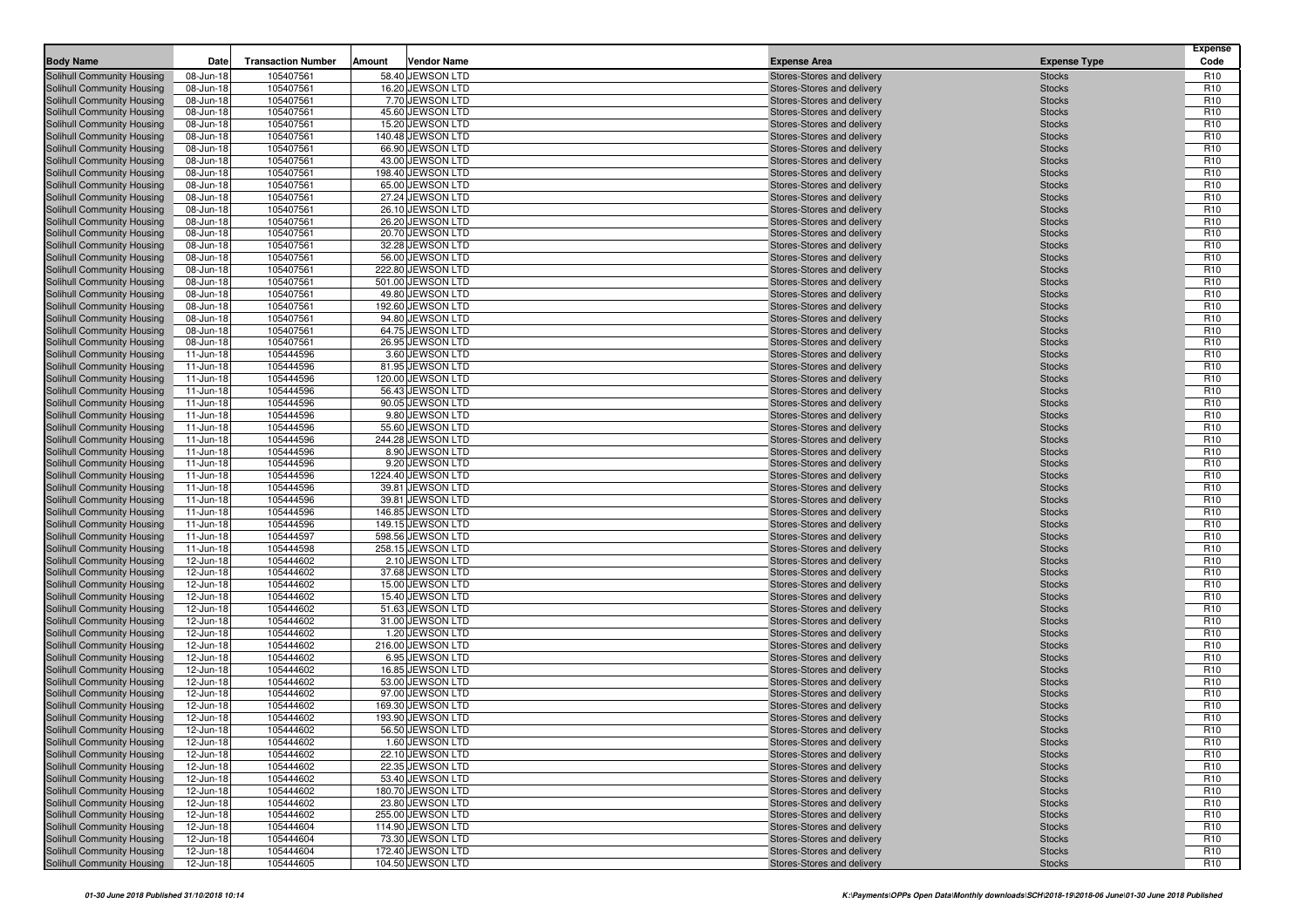| <b>Body Name</b>                                         | Date                   | <b>Transaction Number</b> | Amount | <b>Vendor Name</b>                     | <b>Expense Area</b>                                      | <b>Expense Type</b>            | <b>Expense</b><br>Code             |
|----------------------------------------------------------|------------------------|---------------------------|--------|----------------------------------------|----------------------------------------------------------|--------------------------------|------------------------------------|
| <b>Solihull Community Housing</b>                        | 12-Jun-18              | 105444605                 |        | 403.20 JEWSON LTD                      | Stores-Stores and delivery                               | <b>Stocks</b>                  | R <sub>10</sub>                    |
| Solihull Community Housing                               | 12-Jun-18              | 105444605                 |        | 26.00 JEWSON LTD                       | Stores-Stores and delivery                               | <b>Stocks</b>                  | R <sub>10</sub>                    |
| Solihull Community Housing                               | 13-Jun-18              | 105444606                 |        | 197.80 JEWSON LTD                      | Stores-Stores and delivery                               | <b>Stocks</b>                  | R <sub>10</sub>                    |
| Solihull Community Housing                               | 13-Jun-18              | 105444606                 |        | 93.90 JEWSON LTD                       | Stores-Stores and delivery                               | <b>Stocks</b>                  | R <sub>10</sub>                    |
| Solihull Community Housing                               | 13-Jun-18              | 105444606                 |        | 184.80 JEWSON LTD                      | Stores-Stores and delivery                               | <b>Stocks</b>                  | R <sub>10</sub>                    |
| Solihull Community Housing                               | 13-Jun-18              | 105444606                 |        | 7.30 JEWSON LTD                        | Stores-Stores and delivery                               | <b>Stocks</b>                  | R <sub>10</sub>                    |
| Solihull Community Housing                               | 13-Jun-18              | 105444606                 |        | 123.06 JEWSON LTD                      | Stores-Stores and delivery                               | <b>Stocks</b>                  | R <sub>10</sub>                    |
| Solihull Community Housing                               | 13-Jun-18              | 105444606                 |        | 57.00 JEWSON LTD                       | Stores-Stores and delivery                               | <b>Stocks</b>                  | R <sub>10</sub>                    |
| Solihull Community Housing                               | 13-Jun-18              | 105444606                 |        | 60.00 JEWSON LTD                       | Stores-Stores and delivery                               | <b>Stocks</b>                  | R <sub>10</sub><br>R <sub>10</sub> |
| Solihull Community Housing                               | 13-Jun-18<br>13-Jun-18 | 105444606<br>105444606    |        | 43.70 JEWSON LTD<br>28.50 JEWSON LTD   | Stores-Stores and delivery                               | <b>Stocks</b><br><b>Stocks</b> | R <sub>10</sub>                    |
| Solihull Community Housing<br>Solihull Community Housing | 13-Jun-18              | 105444606                 |        | 6.00 JEWSON LTD                        | Stores-Stores and delivery<br>Stores-Stores and delivery | <b>Stocks</b>                  | R <sub>10</sub>                    |
| Solihull Community Housing                               | 13-Jun-18              | 105444606                 |        | 975.00 JEWSON LTD                      | Stores-Stores and delivery                               | <b>Stocks</b>                  | R <sub>10</sub>                    |
| Solihull Community Housing                               | 13-Jun-18              | 105444606                 |        | 109.20 JEWSON LTD                      | Stores-Stores and delivery                               | <b>Stocks</b>                  | R <sub>10</sub>                    |
| Solihull Community Housing                               | 13-Jun-18              | 105444606                 |        | 4.02 JEWSON LTD                        | Stores-Stores and delivery                               | <b>Stocks</b>                  | R <sub>10</sub>                    |
| Solihull Community Housing                               | 13-Jun-18              | 105444606                 |        | 31.20 JEWSON LTD                       | Stores-Stores and delivery                               | <b>Stocks</b>                  | R <sub>10</sub>                    |
| Solihull Community Housing                               | 13-Jun-18              | 105444606                 |        | 46.95 JEWSON LTD                       | Stores-Stores and delivery                               | <b>Stocks</b>                  | R <sub>10</sub>                    |
| Solihull Community Housing                               | 13-Jun-18              | 105444606                 |        | 1.00 JEWSON LTD                        | Stores-Stores and delivery                               | <b>Stocks</b>                  | R <sub>10</sub>                    |
| Solihull Community Housing                               | 13-Jun-18              | 105444606                 |        | 34.30 JEWSON LTD                       | Stores-Stores and delivery                               | <b>Stocks</b>                  | R <sub>10</sub>                    |
| Solihull Community Housing                               | 15-Jun-18              | 105444608                 |        | 9.60 JEWSON LTD                        | Stores-Stores and delivery                               | <b>Stocks</b>                  | R <sub>10</sub>                    |
| Solihull Community Housing                               | 15-Jun-18              | 105444608                 |        | 33.90 JEWSON LTD                       | Stores-Stores and delivery                               | <b>Stocks</b>                  | R <sub>10</sub>                    |
| Solihull Community Housing                               | 15-Jun-18              | 105444608                 |        | 32.40 JEWSON LTD                       | Stores-Stores and delivery                               | <b>Stocks</b>                  | R <sub>10</sub>                    |
| <b>Solihull Community Housing</b>                        | 15-Jun-18              | 105444608<br>105444608    |        | 4.29 JEWSON LTD                        | Stores-Stores and delivery<br>Stores-Stores and delivery | <b>Stocks</b><br><b>Stocks</b> | R <sub>10</sub><br>R <sub>10</sub> |
| Solihull Community Housing<br>Solihull Community Housing | 15-Jun-18<br>15-Jun-18 | 105444608                 |        | 16.40 JEWSON LTD<br>93.60 JEWSON LTD   | Stores-Stores and delivery                               | <b>Stocks</b>                  | R <sub>10</sub>                    |
| Solihull Community Housing                               | 15-Jun-18              | 105444608                 |        | 146.52 JEWSON LTD                      | Stores-Stores and delivery                               | <b>Stocks</b>                  | R <sub>10</sub>                    |
| Solihull Community Housing                               | 15-Jun-18              | 105444608                 |        | 9.60 JEWSON LTD                        | Stores-Stores and delivery                               | <b>Stocks</b>                  | R <sub>10</sub>                    |
| Solihull Community Housing                               | 15-Jun-18              | 105444608                 |        | 185.75 JEWSON LTD                      | Stores-Stores and delivery                               | <b>Stocks</b>                  | R <sub>10</sub>                    |
| Solihull Community Housing                               | 15-Jun-18              | 105444608                 |        | 123.00 JEWSON LTD                      | Stores-Stores and delivery                               | <b>Stocks</b>                  | R <sub>10</sub>                    |
| Solihull Community Housing                               | 15-Jun-18              | 105444608                 |        | 46.40 JEWSON LTD                       | Stores-Stores and delivery                               | <b>Stocks</b>                  | R <sub>10</sub>                    |
| Solihull Community Housing                               | 15-Jun-18              | 105444608                 |        | 28.60 JEWSON LTD                       | Stores-Stores and delivery                               | <b>Stocks</b>                  | R <sub>10</sub>                    |
| Solihull Community Housing                               | 15-Jun-18              | 105444608                 |        | 10.50 JEWSON LTD                       | Stores-Stores and delivery                               | <b>Stocks</b>                  | R <sub>10</sub>                    |
| Solihull Community Housing                               | 15-Jun-18              | 105444608                 |        | 12.45 JEWSON LTD                       | Stores-Stores and delivery                               | <b>Stocks</b>                  | R <sub>10</sub>                    |
| Solihull Community Housing                               | 15-Jun-18              | 105444608                 |        | 279.00 JEWSON LTD                      | Stores-Stores and delivery                               | <b>Stocks</b>                  | R <sub>10</sub>                    |
| Solihull Community Housing                               | 15-Jun-18              | 105444608                 |        | 103.60 JEWSON LTD                      | Stores-Stores and delivery                               | <b>Stocks</b>                  | R <sub>10</sub>                    |
| Solihull Community Housing                               | 15-Jun-18              | 105444608                 |        | 92.00 JEWSON LTD                       | Stores-Stores and delivery                               | <b>Stocks</b>                  | R <sub>10</sub>                    |
| Solihull Community Housing<br>Solihull Community Housing | 15-Jun-18<br>15-Jun-18 | 105444608<br>105444608    |        | 78.75 JEWSON LTD<br>80.20 JEWSON LTD   | Stores-Stores and delivery<br>Stores-Stores and delivery | <b>Stocks</b><br><b>Stocks</b> | R <sub>10</sub><br>R <sub>10</sub> |
| Solihull Community Housing                               | 15-Jun-18              | 105444608                 |        | 54.00 JEWSON LTD                       | Stores-Stores and delivery                               | <b>Stocks</b>                  | R <sub>10</sub>                    |
| Solihull Community Housing                               | 15-Jun-18              | 105444608                 |        | 8.00 JEWSON LTD                        | Stores-Stores and delivery                               | <b>Stocks</b>                  | R <sub>10</sub>                    |
| Solihull Community Housing                               | 15-Jun-18              | 105444608                 |        | 21.55 JEWSON LTD                       | Stores-Stores and delivery                               | <b>Stocks</b>                  | R <sub>10</sub>                    |
| Solihull Community Housing                               | 15-Jun-18              | 105444608                 |        | 27.95 JEWSON LTD                       | Stores-Stores and delivery                               | <b>Stocks</b>                  | R <sub>10</sub>                    |
| Solihull Community Housing                               | 15-Jun-18              | 105444608                 |        | 30.00 JEWSON LTD                       | Stores-Stores and delivery                               | <b>Stocks</b>                  | R <sub>10</sub>                    |
| Solihull Community Housing                               | 15-Jun-18              | 105444611                 |        | 19.00 JEWSON LTD                       | Stores-Stores and delivery                               | <b>Stocks</b>                  | R <sub>10</sub>                    |
| Solihull Community Housing                               | 15-Jun-18              | 105444611                 |        | 81.48 JEWSON LTD                       | Stores-Stores and delivery                               | <b>Stocks</b>                  | R <sub>10</sub>                    |
| Solihull Community Housing                               | 15-Jun-18              | 105444611                 |        | 82.80 JEWSON LTD                       | Stores-Stores and delivery                               | <b>Stocks</b>                  | R <sub>10</sub>                    |
| Solihull Community Housing                               | 15-Jun-18              | 105444611                 |        | 23.60 JEWSON LTD                       | Stores-Stores and delivery                               | <b>Stocks</b>                  | R <sub>10</sub>                    |
| Solihull Community Housing                               | 15-Jun-18              | 105444611                 |        | 3.30 JEWSON LTD                        | Stores-Stores and delivery                               | <b>Stocks</b>                  | R <sub>10</sub>                    |
| Solihull Community Housing                               | 15-Jun-18              | 105444611                 |        | 53.15 JEWSON LTD                       | Stores-Stores and delivery                               | <b>Stocks</b>                  | R <sub>10</sub>                    |
| Solihull Community Housing                               | 15-Jun-18              | 105444611                 |        | 60.40 JEWSON LTD                       | Stores-Stores and delivery                               | <b>Stocks</b>                  | R <sub>10</sub>                    |
| Solihull Community Housing                               | 15-Jun-18              | 105444611                 |        | 111.20 JEWSON LTD                      | Stores-Stores and delivery                               | <b>Stocks</b>                  | R <sub>10</sub><br>R <sub>10</sub> |
| Solihull Community Housing<br>Solihull Community Housing | 15-Jun-18<br>15-Jun-18 | 105444611<br>105444611    |        | 113.80 JEWSON LTD<br>550.00 JEWSON LTD | Stores-Stores and delivery<br>Stores-Stores and delivery | <b>Stocks</b><br><b>Stocks</b> | R <sub>10</sub>                    |
| Solihull Community Housing                               | 15-Jun-18              | 105444611                 |        | 659.88 JEWSON LTD                      | Stores-Stores and delivery                               | <b>Stocks</b>                  | R <sub>10</sub>                    |
| Solihull Community Housing                               | 15-Jun-18              | 105444611                 |        | 192.60 JEWSON LTD                      | Stores-Stores and delivery                               | <b>Stocks</b>                  | R <sub>10</sub>                    |
| Solihull Community Housing                               | 15-Jun-18              | 105444611                 |        | 64.75 JEWSON LTD                       | Stores-Stores and delivery                               | <b>Stocks</b>                  | R <sub>10</sub>                    |
| Solihull Community Housing                               | 15-Jun-18              | 105444611                 |        | 29.60 JEWSON LTD                       | Stores-Stores and delivery                               | <b>Stocks</b>                  | R <sub>10</sub>                    |
| Solihull Community Housing                               | 18-Jun-18              | 105444612                 |        | 37.96 JEWSON LTD                       | Stores-Stores and delivery                               | <b>Stocks</b>                  | R <sub>10</sub>                    |
| Solihull Community Housing                               | 18-Jun-18              | 105444612                 |        | 32.40 JEWSON LTD                       | Stores-Stores and delivery                               | <b>Stocks</b>                  | R <sub>10</sub>                    |
| Solihull Community Housing                               | 18-Jun-18              | 105444612                 |        | 225.29 JEWSON LTD                      | Stores-Stores and delivery                               | <b>Stocks</b>                  | R <sub>10</sub>                    |
| Solihull Community Housing                               | 18-Jun-18              | 105444612                 |        | 7.70 JEWSON LTD                        | Stores-Stores and delivery                               | <b>Stocks</b>                  | R <sub>10</sub>                    |
| Solihull Community Housing                               | 18-Jun-18              | 105444612                 |        | 64.00 JEWSON LTD                       | Stores-Stores and delivery                               | <b>Stocks</b>                  | R <sub>10</sub>                    |
| Solihull Community Housing                               | 18-Jun-18              | 105444612                 |        | 13.10 JEWSON LTD                       | Stores-Stores and delivery                               | <b>Stocks</b>                  | R <sub>10</sub>                    |
| Solihull Community Housing                               | 18-Jun-18              | 105444612                 |        | 17.60 JEWSON LTD                       | Stores-Stores and delivery                               | <b>Stocks</b>                  | R <sub>10</sub>                    |
| Solihull Community Housing                               | 18-Jun-18              | 105444612                 |        | 3.60 JEWSON LTD                        | Stores-Stores and delivery                               | Stocks                         | R <sub>10</sub>                    |
| Solihull Community Housing                               | 18-Jun-18              | 105444612                 |        | 104.40 JEWSON LTD                      | Stores-Stores and delivery                               | <b>Stocks</b>                  | R <sub>10</sub>                    |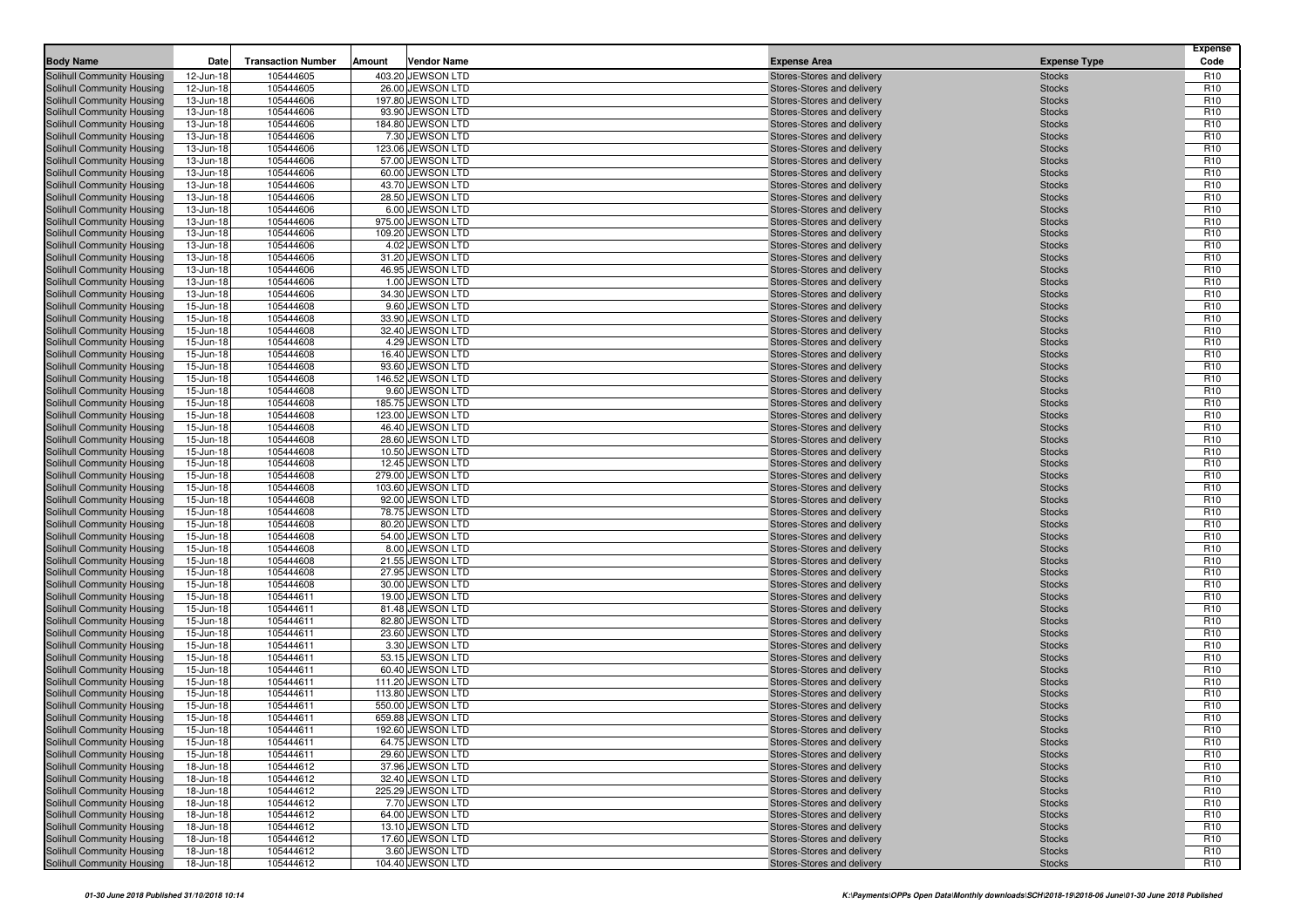|                                                          |                        |                           |        |                                                                                      |                                                                          |                                                              | <b>Expense</b>                     |
|----------------------------------------------------------|------------------------|---------------------------|--------|--------------------------------------------------------------------------------------|--------------------------------------------------------------------------|--------------------------------------------------------------|------------------------------------|
| <b>Body Name</b>                                         | Date                   | <b>Transaction Number</b> | Amount | Vendor Name                                                                          | <b>Expense Area</b>                                                      | <b>Expense Type</b>                                          | Code                               |
| <b>Solihull Community Housing</b>                        | 18-Jun-18              | 105444612                 |        | 60.10 JEWSON LTD                                                                     | Stores-Stores and delivery                                               | <b>Stocks</b>                                                | R <sub>10</sub>                    |
| Solihull Community Housing                               | 18-Jun-18              | 105444612                 |        | 104.00 JEWSON LTD<br>179.75 JEWSON LTD                                               | Stores-Stores and delivery                                               | <b>Stocks</b>                                                | R <sub>10</sub><br>R <sub>10</sub> |
| Solihull Community Housing<br>Solihull Community Housing | 18-Jun-18<br>18-Jun-18 | 105444612<br>105444612    |        | 1.60 JEWSON LTD                                                                      | Stores-Stores and delivery<br>Stores-Stores and delivery                 | <b>Stocks</b><br><b>Stocks</b>                               | R <sub>10</sub>                    |
| Solihull Community Housing                               | 18-Jun-18              | 105444612                 |        | 133.50 JEWSON LTD                                                                    | Stores-Stores and delivery                                               | <b>Stocks</b>                                                | R <sub>10</sub>                    |
| Solihull Community Housing                               | 18-Jun-18              | 105444612                 |        | 53.13 JEWSON LTD                                                                     | Stores-Stores and delivery                                               | <b>Stocks</b>                                                | R <sub>10</sub>                    |
| Solihull Community Housing                               | 18-Jun-18              | 105444612                 |        | 131.24 JEWSON LTD                                                                    | Stores-Stores and delivery                                               | <b>Stocks</b>                                                | R <sub>10</sub>                    |
| Solihull Community Housing                               | 18-Jun-18              | 105444612                 |        | 16.30 JEWSON LTD                                                                     | Stores-Stores and delivery                                               | <b>Stocks</b>                                                | R <sub>10</sub>                    |
| Solihull Community Housing                               | 18-Jun-18              | 105444612                 |        | 2.75 JEWSON LTD                                                                      | Stores-Stores and delivery                                               | <b>Stocks</b>                                                | R <sub>10</sub>                    |
| Solihull Community Housing                               | 18-Jun-18              | 105444612                 |        | 26.95 JEWSON LTD                                                                     | Stores-Stores and delivery                                               | <b>Stocks</b>                                                | R <sub>10</sub>                    |
| Solihull Community Housing                               | 18-Jun-18              | 105444612                 |        | 72.50 JEWSON LTD                                                                     | Stores-Stores and delivery                                               | <b>Stocks</b>                                                | R <sub>10</sub>                    |
| Solihull Community Housing                               | 18-Jun-18              | 105444615                 |        | 38.10 JEWSON LTD                                                                     | Stores-Stores and delivery                                               | <b>Stocks</b>                                                | R <sub>10</sub>                    |
| Solihull Community Housing                               | 18-Jun-18              | 105444615                 |        | 201.06 JEWSON LTD                                                                    | Stores-Stores and delivery                                               | <b>Stocks</b>                                                | R <sub>10</sub>                    |
| Solihull Community Housing                               | 18-Jun-18              | 105444616                 |        | 385.91 JEWSON LTD                                                                    | Stores-Stores and delivery                                               | <b>Stocks</b>                                                | R <sub>10</sub>                    |
| Solihull Community Housing                               | 26-Jun-18              | 105451727                 |        | 23865.33 LEX AUTOLEASE LIMITED                                                       | Client - Fleet Management                                                | <b>Vehicle Hire</b>                                          | C30                                |
| Solihull Community Housing                               | 11-Jun-18              | 105400509                 |        | 310.56 LEX AUTOLEASE LIMITED                                                         | Client - Fleet Management                                                | Vehicle service and repairs                                  | C60                                |
| Solihull Community Housing                               | 22-Jun-18              | 105439776                 |        | 5767.00 LIBERATA UK LIMITED                                                          | Income Collection Team                                                   | <b>Court Fees</b>                                            | D <sub>54</sub>                    |
| Solihull Community Housing                               | 01-Jun-18              | 105406502                 |        | 223.43 LIFT & ENGINEERING SERVICES                                                   | <b>Mechanical &amp; Electrical</b>                                       | <b>Utility Related Works</b>                                 | <b>B34</b>                         |
| Solihull Community Housing                               | 01-Jun-18              | 105406503                 |        | 223.43 LIFT & ENGINEERING SERVICES                                                   | <b>Mechanical &amp; Electrical</b>                                       | <b>Utility Related Works</b>                                 | <b>B34</b><br><b>B34</b>           |
| Solihull Community Housing<br>Solihull Community Housing | 01-Jun-18<br>01-Jun-18 | 105406504<br>105406505    |        | 237.23 LIFT & ENGINEERING SERVICES<br>237.23 LIFT & ENGINEERING SERVICES             | <b>Mechanical &amp; Electrical</b><br><b>Mechanical &amp; Electrical</b> | <b>Utility Related Works</b><br><b>Utility Related Works</b> | <b>B34</b>                         |
| Solihull Community Housing                               | 01-Jun-18              | 105406506                 |        | 223.43 LIFT & ENGINEERING SERVICES                                                   | <b>Mechanical &amp; Electrical</b>                                       | <b>Utility Related Works</b>                                 | <b>B34</b>                         |
| Solihull Community Housing                               | 01-Jun-18              | 105406507                 |        | 223.43 LIFT & ENGINEERING SERVICES                                                   | <b>Mechanical &amp; Electrical</b>                                       | <b>Utility Related Works</b>                                 | <b>B34</b>                         |
| Solihull Community Housing                               | 01-Jun-18              | 105406513                 |        | 223.43 LIFT & ENGINEERING SERVICES                                                   | <b>Mechanical &amp; Electrica</b>                                        | <b>Utility Related Works</b>                                 | <b>B34</b>                         |
| Solihull Community Housing                               | 01-Jun-18              | 105406514                 |        | 223.43 LIFT & ENGINEERING SERVICES                                                   | <b>Mechanical &amp; Electrical</b>                                       | <b>Utility Related Works</b>                                 | <b>B34</b>                         |
| Solihull Community Housing                               | 01-Jun-18              | 105406515                 |        | 237.23 LIFT & ENGINEERING SERVICES                                                   | <b>Mechanical &amp; Electrical</b>                                       | <b>Utility Related Works</b>                                 | <b>B34</b>                         |
| Solihull Community Housing                               | 01-Jun-18              | 105406516                 |        | 237.23 LIFT & ENGINEERING SERVICES                                                   | <b>Mechanical &amp; Electrical</b>                                       | <b>Utility Related Works</b>                                 | <b>B34</b>                         |
| Solihull Community Housing                               | 01-Jun-18              | 105406517                 |        | 237.23 LIFT & ENGINEERING SERVICES                                                   | <b>Mechanical &amp; Electrical</b>                                       | <b>Utility Related Works</b>                                 | <b>B34</b>                         |
| Solihull Community Housing                               | 01-Jun-18              | 105406518                 |        | 237.23 LIFT & ENGINEERING SERVICES                                                   | <b>Mechanical &amp; Electrical</b>                                       | <b>Utility Related Works</b>                                 | <b>B34</b>                         |
| Solihull Community Housing                               | 01-Jun-18              | 105406534                 |        | 223.43 LIFT & ENGINEERING SERVICES                                                   | <b>Mechanical &amp; Electrical</b>                                       | <b>Utility Related Works</b>                                 | <b>B34</b>                         |
| Solihull Community Housing                               | 01-Jun-18              | 105406543                 |        | 237.23 LIFT & ENGINEERING SERVICES                                                   | <b>Mechanical &amp; Electrical</b>                                       | <b>Utility Related Works</b>                                 | <b>B34</b>                         |
| Solihull Community Housing                               | 01-Jun-18              | 105406544                 |        | 237.23 LIFT & ENGINEERING SERVICES                                                   | <b>Mechanical &amp; Electrical</b>                                       | <b>Utility Related Works</b>                                 | <b>B34</b>                         |
| Solihull Community Housing                               | 01-Jun-18              | 105406545                 |        | 223.43 LIFT & ENGINEERING SERVICES<br>237.23 LIFT & ENGINEERING SERVICES             | <b>Mechanical &amp; Electrical</b>                                       | <b>Utility Related Works</b>                                 | <b>B34</b>                         |
| Solihull Community Housing<br>Solihull Community Housing | 01-Jun-18              | 105406546<br>105406547    |        | 237.23 LIFT & ENGINEERING SERVICES                                                   | <b>Mechanical &amp; Electrica</b><br><b>Mechanical &amp; Electrical</b>  | <b>Utility Related Works</b>                                 | <b>B34</b><br><b>B34</b>           |
| Solihull Community Housing                               | 01-Jun-18<br>01-Jun-18 | 105406548                 |        | 237.23 LIFT & ENGINEERING SERVICES                                                   | <b>Mechanical &amp; Electrical</b>                                       | <b>Utility Related Works</b><br><b>Utility Related Works</b> | <b>B34</b>                         |
| Solihull Community Housing                               | 01-Jun-18              | 105406549                 |        | 237.23 LIFT & ENGINEERING SERVICES                                                   | <b>Mechanical &amp; Electrical</b>                                       | <b>Utility Related Works</b>                                 | <b>B34</b>                         |
| Solihull Community Housing                               | 01-Jun-18              | 105406552                 |        | 237.23 LIFT & ENGINEERING SERVICES                                                   | <b>Mechanical &amp; Electrical</b>                                       | <b>Utility Related Works</b>                                 | <b>B34</b>                         |
| Solihull Community Housing                               | 01-Jun-18              | 105406553                 |        | 237.23 LIFT & ENGINEERING SERVICES                                                   | <b>Mechanical &amp; Electrical</b>                                       | <b>Utility Related Works</b>                                 | <b>B34</b>                         |
| Solihull Community Housing                               | 01-Jun-18              | 105406554                 |        | 237.23 LIFT & ENGINEERING SERVICES                                                   | <b>Mechanical &amp; Electrical</b>                                       | <b>Utility Related Works</b>                                 | <b>B34</b>                         |
| Solihull Community Housing                               | 01-Jun-18              | 105406555                 |        | 237.23 LIFT & ENGINEERING SERVICES                                                   | <b>Mechanical &amp; Electrical</b>                                       | <b>Utility Related Works</b>                                 | <b>B34</b>                         |
| Solihull Community Housing                               | 01-Jun-18              | 105406556                 |        | 223.43 LIFT & ENGINEERING SERVICES                                                   | <b>Mechanical &amp; Electrical</b>                                       | <b>Utility Related Works</b>                                 | <b>B34</b>                         |
| Solihull Community Housing                               | 01-Jun-18              | 105406563                 |        | 223.43 LIFT & ENGINEERING SERVICES                                                   | <b>Mechanical &amp; Electrical</b>                                       | <b>Utility Related Works</b>                                 | <b>B34</b>                         |
| Solihull Community Housing                               | 01-Jun-18              | 105384410                 |        | 519.90 LORIENT POLYPRODUCTS LTD                                                      | Stores-Stores and delivery                                               | <b>Stocks</b>                                                | R <sub>10</sub>                    |
| Solihull Community Housing                               | 05-Jun-18              | 105387428                 |        | 492.76 LYRECO UK LTD                                                                 | <b>Endeavour House</b>                                                   | Stationery                                                   | D <sub>25</sub>                    |
| Solihull Community Housing                               | 14-Jun-18              | 105407628                 |        | 19369.21 MAN COMMERCIAL PROTECTION LTD                                               | <b>CCTV</b>                                                              | Security                                                     | <b>B43</b>                         |
| Solihull Community Housing                               | 05-Jun-18              | 105387425                 |        | 19369.21 MAN COMMERCIAL PROTECTION LTD                                               | <b>CCTV</b>                                                              | Security                                                     | <b>B43</b>                         |
| Solihull Community Housing                               | 01-Jun-18              | 105401001                 |        | 1874.02 MITIE PROPERTY SERVICES MIDS LTD<br>1874.02 MITIE PROPERTY SERVICES MIDS LTD | High Rise - Communal Decorating                                          | <b>Contractor Payments</b>                                   | <b>B70</b>                         |
| Solihull Community Housing<br>Solihull Community Housing | 01-Jun-18<br>01-Jun-18 | 105401002<br>105401003    |        | 1874.02 MITIE PROPERTY SERVICES MIDS LTD                                             | High Rise - Communal Decorating<br>High Rise - Communal Decorating       | <b>Contractor Payments</b><br><b>Contractor Payments</b>     | <b>B70</b><br><b>B70</b>           |
| Solihull Community Housing                               | 01-Jun-18              | 105401004                 |        | 1874.02 MITIE PROPERTY SERVICES MIDS LTD                                             | High Rise - Communal Decorating                                          | <b>Contractor Payments</b>                                   | <b>B70</b>                         |
| Solihull Community Housing                               | 01-Jun-18              | 105401005                 |        | 1874.02 MITIE PROPERTY SERVICES MIDS LTD                                             | High Rise - Communal Decorating                                          | <b>Contractor Payments</b>                                   | <b>B70</b>                         |
| Solihull Community Housing                               | 01-Jun-18              | 105401006                 |        | 1874.02 MITIE PROPERTY SERVICES MIDS LTD                                             | High Rise - Communal Decorating                                          | <b>Contractor Payments</b>                                   | <b>B70</b>                         |
| Solihull Community Housing                               | 01-Jun-18              | 105401007                 |        | 1874.02 MITIE PROPERTY SERVICES MIDS LTD                                             | High Rise - Communal Decorating                                          | <b>Contractor Payments</b>                                   | <b>B70</b>                         |
| <b>Solihull Community Housing</b>                        | 27-Jun-18              | 105481484                 |        | 1874.02 MITIE PROPERTY SERVICES MIDS LTD                                             | High Rise - Communal Decorating                                          | <b>Contractor Payments</b>                                   | <b>B70</b>                         |
| Solihull Community Housing                               | 27-Jun-18              | 105481485                 |        | 1874.02 MITIE PROPERTY SERVICES MIDS LTD                                             | High Rise - Communal Decorating                                          | <b>Contractor Payments</b>                                   | <b>B70</b>                         |
| Solihull Community Housing                               | 27-Jun-18              | 105481486                 |        | 2310.03 MITIE PROPERTY SERVICES MIDS LTD                                             | High Rise - Communal Decorating                                          | <b>Contractor Payments</b>                                   | <b>B70</b>                         |
| Solihull Community Housing                               | 12-Jun-18              | 105402636                 |        | 509.08 MORGAN HUNT UK LTD                                                            | Saxon Court                                                              | <b>Agency Staff</b>                                          | A60                                |
| Solihull Community Housing                               | 11-Jun-18              | 105400399                 |        | 312.79 MORGAN HUNT UK LTD                                                            | Safe and Sound Operational                                               | <b>Agency Staff</b>                                          | A60                                |
| Solihull Community Housing                               | 25-Jun-18              | 105444204                 |        | 1040.00 NATIONAL FEDERATION OF ALMOS                                                 | <b>Central Administration</b>                                            | <b>Conference Costs</b>                                      | D <sub>56</sub>                    |
| Solihull Community Housing                               | 01-Jun-18              | 105407518                 |        | 169.00 NATIONAL PLASTICS                                                             | Stores-Stores and delivery                                               | <b>Stocks</b>                                                | R <sub>10</sub>                    |
| Solihull Community Housing                               | 01-Jun-18              | 105407518                 |        | 20.00 NATIONAL PLASTICS                                                              | Stores-Stores and delivery                                               | <b>Stocks</b>                                                | R <sub>10</sub>                    |
| Solihull Community Housing<br>Solihull Community Housing | 01-Jun-18<br>14-Jun-18 | 105407518<br>105444594    |        | 180.00 NATIONAL PLASTICS<br>191.40 NATIONAL PLASTICS                                 | Stores-Stores and delivery<br>Stores-Stores and delivery                 | <b>Stocks</b><br><b>Stocks</b>                               | R <sub>10</sub><br>R <sub>10</sub> |
| Solihull Community Housing                               | 14-Jun-18              | 105444594                 |        | 20.00 NATIONAL PLASTICS                                                              | Stores-Stores and delivery                                               | <b>Stocks</b>                                                | R <sub>10</sub>                    |
| Solihull Community Housing                               | 01-Jun-18              | 105444623                 |        | 14.76 NATIONAL SAFETY SUPPLIES                                                       | Stores-Stores and delivery                                               | <b>Stocks</b>                                                | R <sub>10</sub>                    |
|                                                          |                        |                           |        |                                                                                      |                                                                          |                                                              |                                    |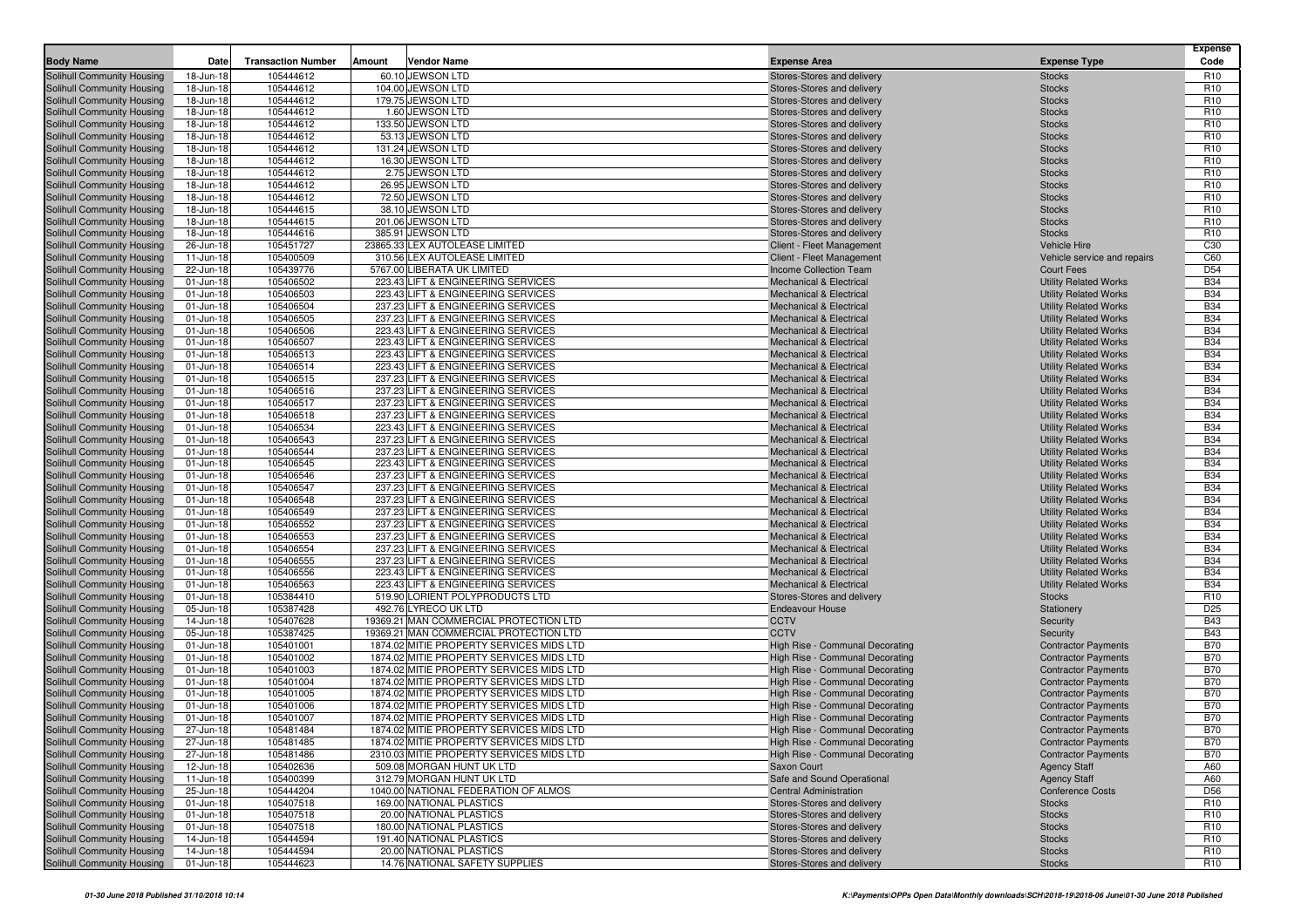|                                                                 |                        |                           |        |                                                                     |                                                                        |                                                          | Expense                            |
|-----------------------------------------------------------------|------------------------|---------------------------|--------|---------------------------------------------------------------------|------------------------------------------------------------------------|----------------------------------------------------------|------------------------------------|
| <b>Body Name</b>                                                | Date                   | <b>Transaction Number</b> | Amount | Vendor Name                                                         | <b>Expense Area</b>                                                    | <b>Expense Type</b>                                      | Code                               |
| <b>Solihull Community Housing</b>                               | 01-Jun-18              | 105444623                 |        | 223.50 NATIONAL SAFETY SUPPLIES                                     | Stores-Stores and delivery                                             | <b>Stocks</b>                                            | R <sub>10</sub>                    |
| Solihull Community Housing                                      | 01-Jun-18<br>01-Jun-18 | 105444623<br>105444623    |        | 68.76 NATIONAL SAFETY SUPPLIES<br>45.00 NATIONAL SAFETY SUPPLIES    | Stores-Stores and delivery                                             | <b>Stocks</b><br><b>Stocks</b>                           | R <sub>10</sub><br>R <sub>10</sub> |
| Solihull Community Housing<br>Solihull Community Housing        | 01-Jun-18              | 105444623                 |        | 20.00 NATIONAL SAFETY SUPPLIES                                      | Stores-Stores and delivery<br>Stores-Stores and delivery               | <b>Stocks</b>                                            | R <sub>10</sub>                    |
| Solihull Community Housing                                      | 13-Jun-18              | 105444626                 |        | 234.60 NATIONAL SAFETY SUPPLIES                                     | Stores-Stores and delivery                                             | <b>Stocks</b>                                            | R <sub>10</sub>                    |
| Solihull Community Housing                                      | 12-Jun-18              | 105401020                 |        | 1288.93 NEOPOST FINANCE LTD                                         | <b>Endeavour House</b>                                                 | Postages                                                 | D <sub>21</sub>                    |
| Solihull Community Housing                                      | 18-Jun-18              | 105418380                 |        | 605.76 NEOPOST LTD                                                  | <b>Endeavour House</b>                                                 | Postages                                                 | D <sub>21</sub>                    |
| Solihull Community Housing                                      | 01-Jun-18              | 105380391                 |        | 271.25 NIYAA PEOPLE                                                 | North Property Repairs-Day to day                                      | <b>Agency Staff</b>                                      | A60                                |
| Solihull Community Housing                                      | 01-Jun-18              | 105380391                 |        | 320.75 NIYAA PEOPLE                                                 | North Property Repairs-Day to day                                      | <b>Agency Staff</b>                                      | A60                                |
| Solihull Community Housing                                      | 01-Jun-18              | 105380392                 |        | 629.00 NIYAA PEOPLE                                                 | North Property Repairs-Day to day                                      | <b>Agency Staff</b>                                      | A60                                |
| Solihull Community Housing                                      | 01-Jun-18              | 105380368                 |        | 777.00 NIYAA PEOPLE                                                 | <b>Housing Management Admin</b>                                        | <b>Agency Staff</b>                                      | A60                                |
| Solihull Community Housing                                      | 06-Jun-18              | 105392559                 |        | 501.50 NIYAA PEOPLE                                                 | North Property Repairs-Day to day                                      | <b>Agency Staff</b>                                      | A60                                |
| Solihull Community Housing                                      | 06-Jun-18              | 105392562                 |        | 413.00 NIYAA PEOPLE                                                 | North Property Repairs-Day to day                                      | <b>Agency Staff</b>                                      | A60                                |
| Solihull Community Housing                                      | 06-Jun-18              | 105392558                 |        | 472.00 NIYAA PEOPLE                                                 | North Property Repairs-Day to day                                      | <b>Agency Staff</b>                                      | A60                                |
| Solihull Community Housing                                      | 06-Jun-18              | 105392553                 |        | 501.50 NIYAA PEOPLE                                                 | North Property Repairs-Day to day                                      | <b>Agency Staff</b>                                      | A60                                |
| Solihull Community Housing                                      | 18-Jun-18              | 105417370                 |        | 672.00 NIYAA PEOPLE                                                 | <b>Estate Mgmt Team</b>                                                | <b>Agency Staff</b>                                      | A60                                |
| Solihull Community Housing                                      | 06-Jun-18              | 105392567                 |        | 1020.00 NIYAA PEOPLE                                                | <b>Capital Salaries</b>                                                | <b>Agency Staff</b>                                      | A60                                |
| Solihull Community Housing                                      | 06-Jun-18              | 105392689                 |        | 450.00 NIYAA PEOPLE                                                 | North Property Repairs-Day to day                                      | <b>Agency Staff</b>                                      | A60                                |
| Solihull Community Housing                                      | 06-Jun-18              | 105392555                 |        | 501.50 NIYAA PEOPLE                                                 | North Property Repairs-Day to day                                      | <b>Agency Staff</b>                                      | A60                                |
| Solihull Community Housing                                      | 11-Jun-18              | 105400400<br>105400404    |        | 390.00 NIYAA PEOPLE<br>292.50 NIYAA PEOPLE                          | Damp Removal & Painting<br><b>Pest Control</b>                         | <b>Agency Staff</b>                                      | A60<br>A60                         |
| Solihull Community Housing<br><b>Solihull Community Housing</b> | 11-Jun-18<br>12-Jun-18 | 105401027                 |        | 629.00 NIYAA PEOPLE                                                 | North Property Repairs-Day to day                                      | <b>Agency Staff</b><br><b>Agency Staff</b>               | A60                                |
| Solihull Community Housing                                      | 12-Jun-18              | 105401034                 |        | 518.00 NIYAA PEOPLE                                                 | North Property Repairs-Day to day                                      | <b>Agency Staff</b>                                      | A60                                |
| Solihull Community Housing                                      | 12-Jun-18              | 105401032                 |        | 592.00 NIYAA PEOPLE                                                 | North Property Repairs-Day to day                                      | <b>Agency Staff</b>                                      | A60                                |
| Solihull Community Housing                                      | 12-Jun-18              | 105401025                 |        | 629.00 NIYAA PEOPLE                                                 | North Property Repairs-Day to day                                      | <b>Agency Staff</b>                                      | A60                                |
| Solihull Community Housing                                      | 12-Jun-18              | 105401037                 |        | 1177.50 NIYAA PEOPLE                                                | <b>Capital Salaries</b>                                                | <b>Agency Staff</b>                                      | A60                                |
| Solihull Community Housing                                      | 12-Jun-18              | 105401035                 |        | 629.00 NIYAA PEOPLE                                                 | North Property Repairs-Day to day                                      | <b>Agency Staff</b>                                      | A60                                |
| Solihull Community Housing                                      | 12-Jun-18              | 105401039                 |        | 286.00 NIYAA PEOPLE                                                 | Damp Removal & Painting                                                | <b>Agency Staff</b>                                      | A60                                |
| Solihull Community Housing                                      | 12-Jun-18              | 105401040                 |        | 481.00 NIYAA PEOPLE                                                 | <b>Pest Control</b>                                                    | <b>Agency Staff</b>                                      | A60                                |
| Solihull Community Housing                                      | 14-Jun-18              | 105407440                 |        | 777.00 NIYAA PEOPLE                                                 | <b>Estate Mgmt Team</b>                                                | <b>Agency Staff</b>                                      | A60                                |
| Solihull Community Housing                                      | 12-Jun-18              | 105401041                 |        | 562.50 NIYAA PEOPLE                                                 | North Property Repairs-Day to day                                      | <b>Agency Staff</b>                                      | A60                                |
| Solihull Community Housing                                      | 20-Jun-18              | 105431360                 |        | 629.00 NIYAA PEOPLE                                                 | North Property Repairs-Day to day                                      | <b>Agency Staff</b>                                      | A60                                |
| Solihull Community Housing                                      | 20-Jun-18              | 105431358                 |        | 592.00 NIYAA PEOPLE                                                 | North Property Repairs-Day to day                                      | <b>Agency Staff</b>                                      | A60                                |
| Solihull Community Housing                                      | 20-Jun-18              | 105431359                 |        | 629.00 NIYAA PEOPLE                                                 | North Property Repairs-Day to day                                      | <b>Agency Staff</b>                                      | A60                                |
| Solihull Community Housing                                      | 20-Jun-18              | 105432494                 |        | 481.00 NIYAA PEOPLE                                                 | Anti Graffiti Team                                                     | <b>Agency Staff</b>                                      | A60                                |
| Solihull Community Housing                                      | 20-Jun-18              | 105431364                 |        | 1185.00 NIYAA PEOPLE                                                | <b>Capital Salaries</b>                                                | <b>Agency Staff</b>                                      | A60                                |
| Solihull Community Housing                                      | 20-Jun-18              | 105431361                 |        | 562.50 NIYAA PEOPLE                                                 | North Property Repairs-Day to day                                      | <b>Agency Staff</b>                                      | A60                                |
| Solihull Community Housing                                      | 20-Jun-18              | 105431362                 |        | 629.00 NIYAA PEOPLE<br>250.75 NIYAA PEOPLE                          | North Property Repairs-Day to day                                      | <b>Agency Staff</b>                                      | A60<br>A60                         |
| Solihull Community Housing                                      | 20-Jun-18              | 105431363<br>105438380    |        | 518.00 NIYAA PEOPLE                                                 | North Property Repairs-Day to day                                      | <b>Agency Staff</b>                                      | A60                                |
| Solihull Community Housing<br>Solihull Community Housing        | 21-Jun-18<br>26-Jun-18 | 105445359                 |        | 629.00 NIYAA PEOPLE                                                 | North Property Repairs-Day to day<br>North Property Repairs-Day to day | <b>Agency Staff</b><br><b>Agency Staff</b>               | A60                                |
| <b>Solihull Community Housing</b>                               | 26-Jun-18              | 105445360                 |        | 592.00 NIYAA PEOPLE                                                 | North Property Repairs-Day to day                                      | <b>Agency Staff</b>                                      | A60                                |
| Solihull Community Housing                                      | 26-Jun-18              | 105445356                 |        | 637.50 NIYAA PEOPLE                                                 | North Property Repairs-Day to day                                      | <b>Agency Staff</b>                                      | A60                                |
| Solihull Community Housing                                      | 26-Jun-18              | 105445361                 |        | 481.00 NIYAA PEOPLE                                                 | Anti Graffiti Team                                                     | <b>Agency Staff</b>                                      | A60                                |
| Solihull Community Housing                                      | 26-Jun-18              | 105445354                 |        | 1080.00 NIYAA PEOPLE                                                | <b>Capital Salaries</b>                                                | <b>Agency Staff</b>                                      | A60                                |
| Solihull Community Housing                                      | 26-Jun-18              | 105445353                 |        | 450.00 NIYAA PEOPLE                                                 | North Property Repairs-Day to day                                      | <b>Agency Staff</b>                                      | A60                                |
| Solihull Community Housing                                      | 26-Jun-18              | 105445357                 |        | 629.00 NIYAA PEOPLE                                                 | North Property Repairs-Day to day                                      | <b>Agency Staff</b>                                      | A60                                |
| Solihull Community Housing                                      | 26-Jun-18              | 105445355                 |        | 501.50 NIYAA PEOPLE                                                 | North Property Repairs-Day to day                                      | <b>Agency Staff</b>                                      | A60                                |
| Solihull Community Housing                                      | 26-Jun-18              | 105445358                 |        | 663.00 NIYAA PEOPLE                                                 | North Property Repairs-Day to day                                      | <b>Agency Staff</b>                                      | A60                                |
| Solihull Community Housing                                      | 28-Jun-18              | 105481468                 |        | 518.00 NIYAA PEOPLE                                                 | North Property Repairs-Day to day                                      | <b>Agency Staff</b>                                      | A60                                |
| Solihull Community Housing                                      | 01-Jun-18              | 105385739                 |        | 1326.68 NOVUS PROPERTY SOLUTIONS                                    | <b>Cyclical Maintenance</b>                                            | <b>Contractor Payments</b>                               | <b>B70</b>                         |
| Solihull Community Housing                                      | 01-Jun-18              | 105385739                 |        | 2403.50 NOVUS PROPERTY SOLUTIONS                                    | <b>Cyclical Maintenance</b>                                            | <b>Contractor Payments</b>                               | <b>B70</b>                         |
| Solihull Community Housing                                      | 01-Jun-18              | 105385739                 |        | 2846.17 NOVUS PROPERTY SOLUTIONS                                    | <b>Cyclical Maintenance</b>                                            | <b>Contractor Payments</b>                               | <b>B70</b>                         |
| Solihull Community Housing                                      | 01-Jun-18              | 105385739                 |        | 1496.44 NOVUS PROPERTY SOLUTIONS                                    | <b>Cyclical Maintenance</b>                                            | <b>Contractor Payments</b>                               | <b>B70</b>                         |
| <b>Solihull Community Housing</b>                               | 01-Jun-18              | 105385739                 |        | 9063.60 NOVUS PROPERTY SOLUTIONS                                    | <b>Cyclical Maintenance</b>                                            | <b>Contractor Payments</b>                               | <b>B70</b>                         |
| Solihull Community Housing<br>Solihull Community Housing        | 01-Jun-18              | 105385739<br>105385739    |        | 5458.53 NOVUS PROPERTY SOLUTIONS                                    | <b>Cyclical Maintenance</b>                                            | <b>Contractor Payments</b>                               | <b>B70</b><br><b>B70</b>           |
| Solihull Community Housing                                      | 01-Jun-18<br>01-Jun-18 | 105385739                 |        | 3493.46 NOVUS PROPERTY SOLUTIONS<br>386.97 NOVUS PROPERTY SOLUTIONS | <b>Cyclical Maintenance</b><br><b>Cyclical Maintenance</b>             | <b>Contractor Payments</b><br><b>Contractor Payments</b> | <b>B70</b>                         |
| Solihull Community Housing                                      | 01-Jun-18              | 105385739                 |        | 3958.18 NOVUS PROPERTY SOLUTIONS                                    | <b>Cyclical Maintenance</b>                                            | <b>Contractor Payments</b>                               | <b>B70</b>                         |
| Solihull Community Housing                                      | 01-Jun-18              | 105385739                 |        | 3611.95 NOVUS PROPERTY SOLUTIONS                                    | <b>Cyclical Maintenance</b>                                            | <b>Contractor Payments</b>                               | <b>B70</b>                         |
| Solihull Community Housing                                      | 01-Jun-18              | 105385739                 |        | 8241.69 NOVUS PROPERTY SOLUTIONS                                    | <b>Cyclical Maintenance</b>                                            | <b>Contractor Payments</b>                               | <b>B70</b>                         |
| Solihull Community Housing                                      | 01-Jun-18              | 105385739                 |        | 3092.25 NOVUS PROPERTY SOLUTIONS                                    | <b>Cyclical Maintenance</b>                                            | <b>Contractor Payments</b>                               | <b>B70</b>                         |
| Solihull Community Housing                                      | 01-Jun-18              | 105385739                 |        | 3223.28 NOVUS PROPERTY SOLUTIONS                                    | <b>Cyclical Maintenance</b>                                            | <b>Contractor Payments</b>                               | <b>B70</b>                         |
| Solihull Community Housing                                      | 01-Jun-18              | 105385739                 |        | 1511.42 NOVUS PROPERTY SOLUTIONS                                    | <b>Cyclical Maintenance</b>                                            | <b>Contractor Payments</b>                               | <b>B70</b>                         |
| Solihull Community Housing                                      | 20-Jun-18              | 105449358                 |        | 3980.87 NOVUS PROPERTY SOLUTIONS                                    | <b>Cyclical Maintenance</b>                                            | <b>Contractor Payments</b>                               | <b>B70</b>                         |
| Solihull Community Housing                                      | 20-Jun-18              | 105449358                 |        | 9022.99 NOVUS PROPERTY SOLUTIONS                                    | <b>Cyclical Maintenance</b>                                            | <b>Contractor Payments</b>                               | <b>B70</b>                         |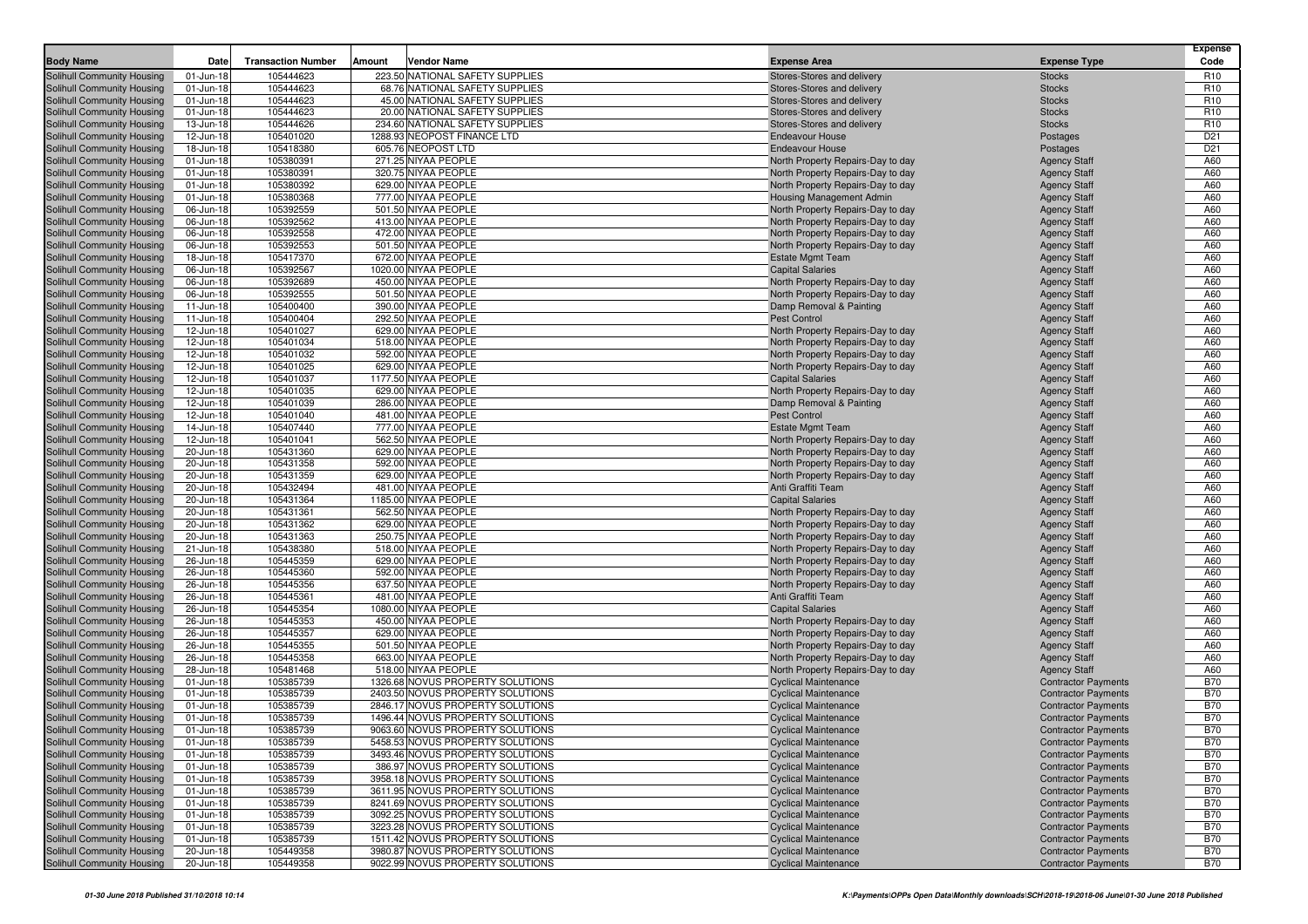| <b>Body Name</b>                                         | Date                   | <b>Transaction Number</b> | Amount  | <b>Vendor Name</b>                                                                 | <b>Expense Area</b>                                                    | <b>Expense Type</b>                                      | <b>Expense</b><br>Code   |
|----------------------------------------------------------|------------------------|---------------------------|---------|------------------------------------------------------------------------------------|------------------------------------------------------------------------|----------------------------------------------------------|--------------------------|
|                                                          |                        |                           |         |                                                                                    |                                                                        |                                                          |                          |
| <b>Solihull Community Housing</b>                        | 20-Jun-18              | 105449358                 |         | 661.22 NOVUS PROPERTY SOLUTIONS                                                    | <b>Cyclical Maintenance</b>                                            | <b>Contractor Payments</b>                               | <b>B70</b>               |
| Solihull Community Housing                               | 20-Jun-18              | 105449358                 |         | 2454.19 NOVUS PROPERTY SOLUTIONS                                                   | <b>Cyclical Maintenance</b>                                            | <b>Contractor Payments</b>                               | <b>B70</b>               |
| Solihull Community Housing                               | 20-Jun-18              | 105449358                 |         | 5099.34 NOVUS PROPERTY SOLUTIONS                                                   | <b>Cyclical Maintenance</b>                                            | <b>Contractor Payments</b>                               | <b>B70</b><br><b>B70</b> |
| Solihull Community Housing                               | 20-Jun-18              | 105449358<br>105449358    |         | 4029.39 NOVUS PROPERTY SOLUTIONS                                                   | <b>Cyclical Maintenance</b><br><b>Cyclical Maintenance</b>             | <b>Contractor Payments</b>                               | <b>B70</b>               |
| Solihull Community Housing<br>Solihull Community Housing | 20-Jun-18<br>20-Jun-18 | 105449358                 |         | 5621.81 NOVUS PROPERTY SOLUTIONS<br>7717.94 NOVUS PROPERTY SOLUTIONS               | <b>Cyclical Maintenance</b>                                            | <b>Contractor Payments</b><br><b>Contractor Payments</b> | <b>B70</b>               |
| Solihull Community Housing                               | 20-Jun-18              | 105449358                 |         | 2180.53 NOVUS PROPERTY SOLUTIONS                                                   | <b>Cyclical Maintenance</b>                                            | <b>Contractor Payments</b>                               | <b>B70</b>               |
| Solihull Community Housing                               | 20-Jun-18              | 105449358                 |         | 799.88 NOVUS PROPERTY SOLUTIONS                                                    | <b>Cyclical Maintenance</b>                                            | <b>Contractor Payments</b>                               | <b>B70</b>               |
| Solihull Community Housing                               | 20-Jun-18              | 105449358                 |         | 886.24 NOVUS PROPERTY SOLUTIONS                                                    | <b>Cyclical Maintenance</b>                                            | <b>Contractor Payments</b>                               | <b>B70</b>               |
| Solihull Community Housing                               | 20-Jun-18              | 105449358                 |         | 2199.67 NOVUS PROPERTY SOLUTIONS                                                   | <b>Cyclical Maintenance</b>                                            | <b>Contractor Payments</b>                               | <b>B70</b>               |
| Solihull Community Housing                               | 20-Jun-18              | 105449358                 |         | 3221.29 NOVUS PROPERTY SOLUTIONS                                                   | <b>Cyclical Maintenance</b>                                            | <b>Contractor Payments</b>                               | <b>B70</b>               |
| Solihull Community Housing                               | 20-Jun-18              | 105449358                 |         | 188.06 NOVUS PROPERTY SOLUTIONS                                                    | <b>Cyclical Maintenance</b>                                            | <b>Contractor Payments</b>                               | <b>B70</b>               |
| Solihull Community Housing                               | 20-Jun-18              | 105449358                 |         | 215.37 NOVUS PROPERTY SOLUTIONS                                                    | <b>Cyclical Maintenance</b>                                            | <b>Contractor Payments</b>                               | <b>B70</b>               |
| Solihull Community Housing                               | 20-Jun-18              | 105449358                 |         | 884.94 NOVUS PROPERTY SOLUTIONS                                                    | <b>Cyclical Maintenance</b>                                            | <b>Contractor Payments</b>                               | <b>B70</b>               |
| Solihull Community Housing                               | 20-Jun-18              | 105449358                 |         | 484.72 NOVUS PROPERTY SOLUTIONS                                                    | <b>Cyclical Maintenance</b>                                            | <b>Contractor Payments</b>                               | <b>B70</b>               |
| Solihull Community Housing                               | 04-Jun-18              | 105384422                 |         | 218.30 NPOWER                                                                      | <b>Private Sector Leasing</b>                                          | Gas                                                      | <b>B10</b>               |
| Solihull Community Housing                               | 04-Jun-18              | 105384422                 |         | 168.51 NPOWER                                                                      | <b>Private Sector Leasing</b>                                          | Electricity                                              | <b>B11</b>               |
| Solihull Community Housing                               | 01-Jun-18              | 105401802                 |         | 347.48 OAKLEAF COMMERCIAL SERVICES LTD                                             | North Property Repairs-Voids                                           | Voids                                                    | <b>B38</b>               |
| Solihull Community Housing                               | 01-Jun-18              | 105401805                 |         | 400.05 OAKLEAF COMMERCIAL SERVICES LTD                                             | North Property Repairs-Day to day                                      | <b>Internal Works</b>                                    | <b>B31</b>               |
| Solihull Community Housing                               | 01-Jun-18              | 105401809                 |         | 380.98 OAKLEAF COMMERCIAL SERVICES LTD                                             | North Property Repairs-Day to day                                      | <b>Internal Works</b>                                    | <b>B31</b>               |
| Solihull Community Housing                               | 06-Jun-18              | 105410395                 |         | 482.03 OAKLEAF COMMERCIAL SERVICES LTD                                             | Low Rise window Replacement                                            | <b>Contractor Payments</b>                               | <b>B70</b>               |
| Solihull Community Housing                               | 06-Jun-18              | 105410395                 | 1264.61 | OAKLEAF COMMERCIAL SERVICES LTD                                                    | Low Rise window Replacement                                            | <b>Contractor Payments</b>                               | <b>B70</b>               |
| Solihull Community Housing                               | 06-Jun-18              | 105410395                 |         | 1264.60 OAKLEAF COMMERCIAL SERVICES LTD                                            | Low Rise window Replacement                                            | <b>Contractor Payments</b>                               | <b>B70</b>               |
| Solihull Community Housing                               | 06-Jun-18              | 105410395                 |         | 1442.14 OAKLEAF COMMERCIAL SERVICES LTD                                            | Low Rise window Replacement                                            | <b>Contractor Payments</b>                               | <b>B70</b>               |
| Solihull Community Housing                               | 06-Jun-18              | 105410395                 |         | 1442.06 OAKLEAF COMMERCIAL SERVICES LTD                                            | Low Rise window Replacement                                            | <b>Contractor Payments</b>                               | <b>B70</b>               |
| Solihull Community Housing                               | 06-Jun-18              | 105410395                 |         | 482.03 OAKLEAF COMMERCIAL SERVICES LTD                                             | Low Rise window Replacement                                            | <b>Contractor Payments</b>                               | <b>B70</b>               |
| Solihull Community Housing                               | 06-Jun-18              | 105410395                 |         | 482.03 OAKLEAF COMMERCIAL SERVICES LTD                                             | Low Rise window Replacement                                            | <b>Contractor Payments</b>                               | <b>B70</b>               |
| Solihull Community Housing                               | 06-Jun-18              | 105410395                 |         | 482.03 OAKLEAF COMMERCIAL SERVICES LTD                                             | Low Rise window Replacement                                            | <b>Contractor Payments</b>                               | <b>B70</b>               |
| Solihull Community Housing                               | 06-Jun-18              | 105410395                 |         | 482.03 OAKLEAF COMMERCIAL SERVICES LTD                                             | Low Rise window Replacement                                            | <b>Contractor Payments</b>                               | <b>B70</b>               |
| Solihull Community Housing                               | 06-Jun-18              | 105410395                 |         | 1475.08 OAKLEAF COMMERCIAL SERVICES LTD                                            | Low Rise window Replacement                                            | <b>Contractor Payments</b>                               | <b>B70</b>               |
| Solihull Community Housing                               | 06-Jun-18              | 105410395                 |         | 1442.45 OAKLEAF COMMERCIAL SERVICES LTD                                            | Low Rise window Replacement                                            | <b>Contractor Payments</b>                               | <b>B70</b>               |
| Solihull Community Housing                               | 06-Jun-18              | 105410395                 |         | 1264.77 OAKLEAF COMMERCIAL SERVICES LTD                                            | Low Rise window Replacement                                            | <b>Contractor Payments</b>                               | <b>B70</b>               |
| Solihull Community Housing                               | 06-Jun-18              | 105410395                 |         | 1442.69 OAKLEAF COMMERCIAL SERVICES LTD                                            | Low Rise window Replacement                                            | <b>Contractor Payments</b>                               | <b>B70</b><br><b>B70</b> |
| Solihull Community Housing<br>Solihull Community Housing | 06-Jun-18<br>06-Jun-18 | 105410395<br>105410395    |         | 1442.73 OAKLEAF COMMERCIAL SERVICES LTD<br>1264.77 OAKLEAF COMMERCIAL SERVICES LTD | Low Rise window Replacement<br>Low Rise window Replacement             | <b>Contractor Payments</b><br><b>Contractor Payments</b> | <b>B70</b>               |
| Solihull Community Housing                               | 06-Jun-18              | 105410395                 |         | 1442.69 OAKLEAF COMMERCIAL SERVICES LTD                                            | Low Rise window Replacement                                            | <b>Contractor Payments</b>                               | <b>B70</b>               |
| Solihull Community Housing                               | 06-Jun-18              | 105410395                 |         | 1264.70 OAKLEAF COMMERCIAL SERVICES LTD                                            | Low Rise window Replacement                                            | <b>Contractor Payments</b>                               | <b>B70</b>               |
| Solihull Community Housing                               | 06-Jun-18              | 105410395                 |         | 482.03 OAKLEAF COMMERCIAL SERVICES LTD                                             | Low Rise window Replacement                                            | <b>Contractor Payments</b>                               | <b>B70</b>               |
| Solihull Community Housing                               | 06-Jun-18              | 105410395                 |         | 1442.98 OAKLEAF COMMERCIAL SERVICES LTD                                            | Low Rise window Replacement                                            | <b>Contractor Payments</b>                               | <b>B70</b>               |
| Solihull Community Housing                               | 06-Jun-18              | 105410395                 |         | 1264.74 OAKLEAF COMMERCIAL SERVICES LTD                                            | Low Rise window Replacement                                            | <b>Contractor Payments</b>                               | <b>B70</b>               |
| Solihull Community Housing                               | 06-Jun-18              | 105410395                 |         | 482.03 OAKLEAF COMMERCIAL SERVICES LTD                                             | Low Rise window Replacement                                            | <b>Contractor Payments</b>                               | <b>B70</b>               |
| Solihull Community Housing                               | 06-Jun-18              | 105410395                 |         | 1442.44 OAKLEAF COMMERCIAL SERVICES LTD                                            | Low Rise window Replacement                                            | <b>Contractor Payments</b>                               | <b>B70</b>               |
| Solihull Community Housing                               | 06-Jun-18              | 105410395                 |         | 1442.69 OAKLEAF COMMERCIAL SERVICES LTD                                            | Low Rise window Replacement                                            | <b>Contractor Payments</b>                               | <b>B70</b>               |
| Solihull Community Housing                               | 06-Jun-18              | 105410395                 |         | 1264.75 OAKLEAF COMMERCIAL SERVICES LTD                                            | Low Rise window Replacement                                            | <b>Contractor Payments</b>                               | <b>B70</b>               |
| Solihull Community Housing                               | 06-Jun-18              | 105410395                 |         | 482.03 OAKLEAF COMMERCIAL SERVICES LTD                                             | Low Rise window Replacement                                            | <b>Contractor Payments</b>                               | <b>B70</b>               |
| Solihull Community Housing                               | 06-Jun-18              | 105410395                 |         | 2277.53 OAKLEAF COMMERCIAL SERVICES LTD                                            | Low Rise window Replacement                                            | <b>Contractor Payments</b>                               | <b>B70</b>               |
| Solihull Community Housing                               | 06-Jun-18              | 105410395                 |         | 2277.51 OAKLEAF COMMERCIAL SERVICES LTD                                            | Low Rise window Replacement                                            | <b>Contractor Payments</b>                               | <b>B70</b>               |
| Solihull Community Housing                               | 06-Jun-18              | 105410395                 |         | 2451.37 OAKLEAF COMMERCIAL SERVICES LTD                                            | Low Rise window Replacement                                            | <b>Contractor Payments</b>                               | <b>B70</b>               |
| Solihull Community Housing                               | 13-Jun-18              | 105404044                 |         | 995.00 OCEAN MEDIA GROUP LTD                                                       | <b>Central Administration</b>                                          | <b>Conference Costs</b>                                  | D <sub>56</sub>          |
| Solihull Community Housing                               | 13-Jun-18              | 105404042                 |         | 245.00 OCEAN MEDIA GROUP LTD                                                       | <b>Central Administration</b>                                          | <b>Publicity</b>                                         | D93                      |
| Solihull Community Housing                               | 26-Jun-18              | 105451725                 |         | 347.50 OLIVE BRANCH KITCHEN                                                        | <b>Endeavour House</b>                                                 | <b>Catering Provisions</b>                               | D75                      |
| Solihull Community Housing                               | 01-Jun-18              | 105449945                 |         | 444.33 OPENVIEW SECURITY SOLUTIONS LTD                                             | <b>Mechanical &amp; Electrical</b>                                     | <b>Utility Related Works</b>                             | <b>B34</b>               |
| Solihull Community Housing                               | 01-Jun-18              | 105449947                 |         | 448.77 OPENVIEW SECURITY SOLUTIONS LTD                                             | <b>Mechanical &amp; Electrical</b>                                     | <b>Utility Related Works</b>                             | <b>B34</b>               |
| Solihull Community Housing                               | 11-Jun-18              | 105400941                 |         | 7136.00 OPUS STRUCTURAL SURVEYS                                                    | Structural Works - Non MST                                             | <b>Contractor Payments</b>                               | <b>B70</b>               |
| Solihull Community Housing                               | 01-Jun-18              | 105401828                 |         | 325.00 OPUS STRUCTURAL SURVEYS                                                     | <b>MST</b> -Structural Works                                           | <b>Contractor Payments</b>                               | <b>B70</b>               |
| Solihull Community Housing                               | 01-Jun-18              | 105401829                 |         | 220.00 OPUS STRUCTURAL SURVEYS                                                     | <b>MST</b> -Structural Works                                           | <b>Contractor Payments</b>                               | B70                      |
| Solihull Community Housing                               | 01-Jun-18              | 105401830                 |         | 7091.00 OPUS STRUCTURAL SURVEYS                                                    | <b>MST</b> -Structural Works                                           | <b>Contractor Payments</b>                               | <b>B70</b>               |
| Solihull Community Housing                               | 04-Jun-18              | 105401831                 |         | 325.00 OPUS STRUCTURAL SURVEYS                                                     | <b>MST</b> -Structural Works                                           | <b>Contractor Payments</b>                               | <b>B70</b>               |
| <b>Solihull Community Housing</b>                        | 04-Jun-18              | 105401832                 |         | 220.00 OPUS STRUCTURAL SURVEYS                                                     | <b>MST</b> - Structural Works                                          | <b>Contractor Payments</b>                               | <b>B70</b>               |
| Solihull Community Housing                               | 01-Jun-18              | 105401814                 |         | 240.68 ORBIS PROTECT LIMITED                                                       | North Property Repairs-Voids                                           | Voids                                                    | <b>B38</b>               |
| Solihull Community Housing                               | 01-Jun-18              | 105392643                 |         | 237.07 ORBIS PROTECT LIMITED                                                       | North Property Repairs-Voids                                           | Voids                                                    | <b>B38</b>               |
| Solihull Community Housing<br>Solihull Community Housing | 22-Jun-18<br>22-Jun-18 | 105449948<br>105449949    |         | 220.00 ORBIS PROTECT LIMITED<br>253.99 ORBIS PROTECT LIMITED                       | North Property Repairs-Day to day<br>North Property Repairs-Day to day | <b>External Structures</b><br><b>External Structures</b> | <b>B33</b><br><b>B33</b> |
| Solihull Community Housing                               | 01-Jun-18              | 105449950                 |         | 740.06 ORBIS PROTECT LIMITED                                                       | North Property Repairs-Voids                                           | Voids                                                    | <b>B38</b>               |
| Solihull Community Housing                               | 01-Jun-18              | 105439801                 |         | 296.60 ORBIS PROTECT LIMITED                                                       | North Property Repairs-Voids                                           | Voids                                                    | <b>B38</b>               |
| Solihull Community Housing                               | 01-Jun-18              | 105401821                 |         | 258.78 ORBIS PROTECT LIMITED                                                       | North Property Repairs-Voids                                           | Voids                                                    | <b>B38</b>               |
|                                                          |                        |                           |         |                                                                                    |                                                                        |                                                          |                          |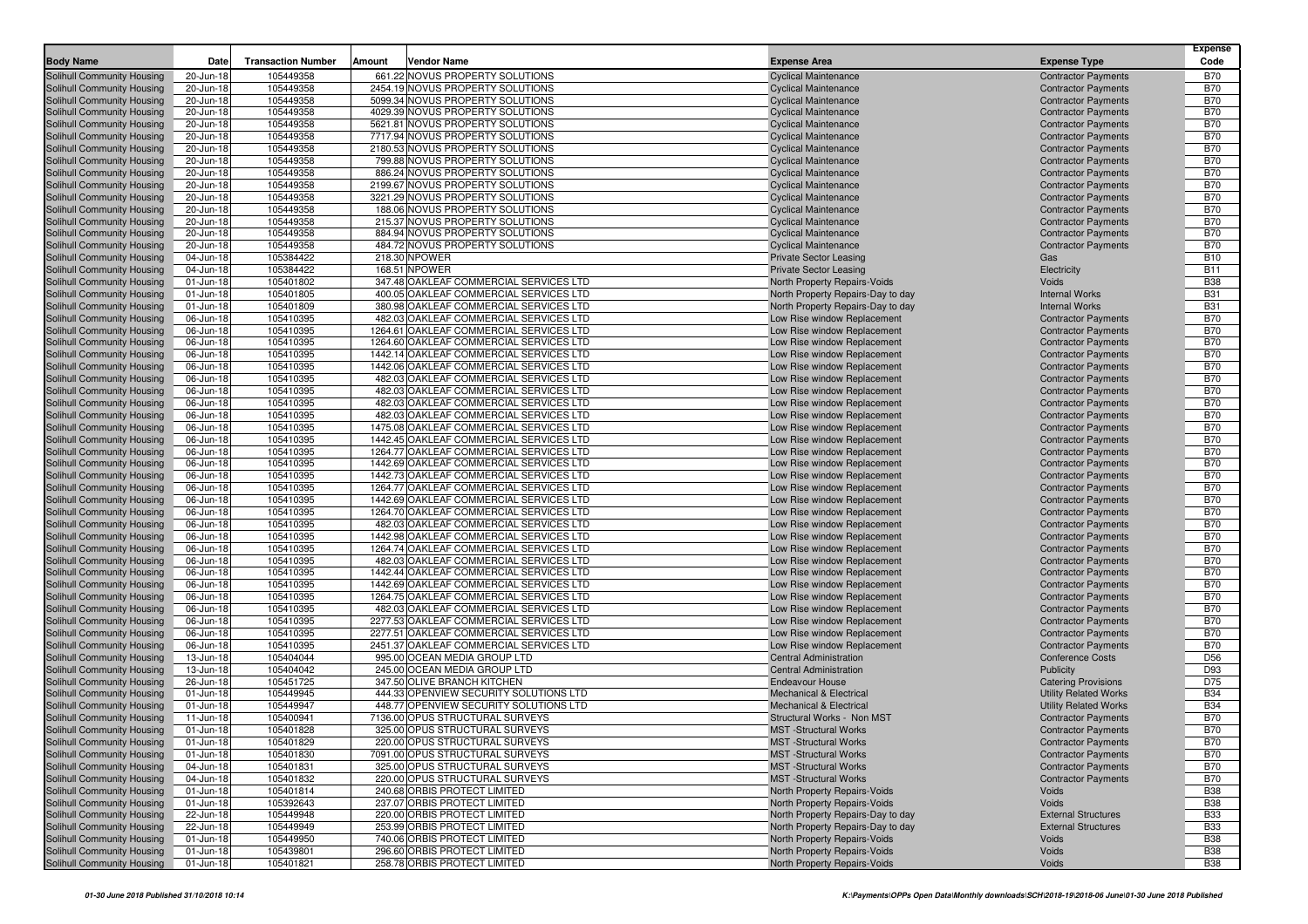| <b>Body Name</b>                                         | <b>Date</b>             | <b>Transaction Number</b> | Amount | Vendor Name                                                                                     | <b>Expense Area</b>                                                          | <b>Expense Type</b>                                          | <b>Expense</b><br>Code        |
|----------------------------------------------------------|-------------------------|---------------------------|--------|-------------------------------------------------------------------------------------------------|------------------------------------------------------------------------------|--------------------------------------------------------------|-------------------------------|
| Solihull Community Housing                               | 01-Jun-18               | 105426384                 |        | 228.70 ORBIS PROTECT LIMITED                                                                    | North Property Repairs-Voids                                                 | Voids                                                        | <b>B38</b>                    |
| Solihull Community Housing                               | 01-Jun-18               | 105401827                 |        | 514.46 ORBIS PROTECT LIMITED                                                                    | <b>North Property Repairs-Voids</b>                                          | Voids                                                        | <b>B38</b>                    |
| Solihull Community Housing                               | 01-Jun-18               | 105377295                 |        | 350.79 ORBIS PROTECT LIMITED                                                                    | North Property Repairs-Voids                                                 | Voids                                                        | <b>B38</b>                    |
| Solihull Community Housing                               | 01-Jun-18               | 105377299                 |        | 213.66 ORBIS PROTECT LIMITED                                                                    | <b>North Property Repairs-Voids</b>                                          | Voids                                                        | <b>B38</b>                    |
| Solihull Community Housing                               | 01-Jun-18               | 105377303                 |        | 439.26 ORBIS PROTECT LIMITED                                                                    | North Property Repairs-Voids                                                 | Voids                                                        | <b>B38</b>                    |
| Solihull Community Housing                               | 01-Jun-18               | 105377304                 |        | 213.66 ORBIS PROTECT LIMITED                                                                    | North Property Repairs-Voids                                                 | Voids                                                        | <b>B38</b>                    |
| Solihull Community Housing                               | 01-Jun-18               | 105377318                 |        | 234.46 ORBIS PROTECT LIMITED                                                                    | <b>North Property Repairs-Voids</b>                                          | Voids                                                        | <b>B38</b>                    |
| Solihull Community Housing                               | 12-Jun-18               | 105426386                 |        | 544.54 ORBIS PROTECT LIMITED                                                                    | North Property Repairs-Voids                                                 | Voids                                                        | <b>B38</b>                    |
| Solihull Community Housing                               | 12-Jun-18               | 105426387                 |        | 243.74 ORBIS PROTECT LIMITED                                                                    | <b>North Property Repairs-Voids</b>                                          | Voids                                                        | <b>B38</b>                    |
| Solihull Community Housing                               | 12-Jun-18               | 105426394                 |        | 290.66 ORBIS PROTECT LIMITED                                                                    | North Property Repairs-Voids                                                 | Voids                                                        | <b>B38</b>                    |
| Solihull Community Housing                               | 12-Jun-18               | 105426402                 |        | 280.40 ORBIS PROTECT LIMITED                                                                    | North Property Repairs-Voids                                                 | Voids                                                        | <b>B38</b>                    |
| Solihull Community Housing                               | 12-Jun-18               | 105426414                 |        | 348.33 ORBIS PROTECT LIMITED                                                                    | North Property Repairs-Voids                                                 | Voids                                                        | <b>B38</b>                    |
| Solihull Community Housing                               | 12-Jun-18               | 105426427                 |        | 228.18 ORBIS PROTECT LIMITED                                                                    | North Property Repairs-Voids                                                 | Voids                                                        | <b>B38</b>                    |
| Solihull Community Housing                               | 12-Jun-18               | 105426429                 |        | 244.87 ORBIS PROTECT LIMITED                                                                    | <b>North Property Repairs-Voids</b>                                          | Voids                                                        | <b>B38</b>                    |
| Solihull Community Housing                               | 14-Jun-18               | 105426442                 |        | 243.74 ORBIS PROTECT LIMITED                                                                    | North Property Repairs-Voids                                                 | Voids                                                        | <b>B38</b>                    |
| Solihull Community Housing                               | 14-Jun-18               | 105426455                 |        | 740.06 ORBIS PROTECT LIMITED                                                                    | North Property Repairs-Voids                                                 | Voids                                                        | <b>B38</b>                    |
| Solihull Community Housing                               | 14-Jun-18               | 105426456                 |        | 364.06 ORBIS PROTECT LIMITED                                                                    | <b>North Property Repairs-Voids</b>                                          | Voids                                                        | <b>B38</b>                    |
| Solihull Community Housing                               | 14-Jun-18               | 105426462                 |        | 288.86 ORBIS PROTECT LIMITED                                                                    | North Property Repairs-Voids                                                 | Voids                                                        | <b>B38</b>                    |
| Solihull Community Housing                               | 19-Jun-18               | 105449961                 |        | 656.04 ORBIS PROTECT LIMITED                                                                    | <b>North Property Repairs-Voids</b>                                          | Voids                                                        | <b>B38</b>                    |
| Solihull Community Housing                               | 19-Jun-18               | 105449962                 |        | 379.10 ORBIS PROTECT LIMITED                                                                    | North Property Repairs-Voids                                                 | Voids                                                        | <b>B38</b>                    |
| Solihull Community Housing                               | 19-Jun-18               | 105439814                 |        | 283.10 ORBIS PROTECT LIMITED                                                                    | North Property Repairs-Voids                                                 | Voids                                                        | <b>B38</b>                    |
| Solihull Community Housing                               | 26-Jun-18               | 105480460                 |        | 213.66 ORBIS PROTECT LIMITED                                                                    | North Property Repairs-Voids                                                 | Voids                                                        | <b>B38</b>                    |
| Solihull Community Housing                               | 26-Jun-18               | 105480472                 |        | 318.94 ORBIS PROTECT LIMITED                                                                    | North Property Repairs-Voids                                                 | Voids                                                        | <b>B38</b>                    |
| Solihull Community Housing                               | 04-Jun-18               | 105384429                 |        | 3366.51 ORBIS PROTECT LIMITED                                                                   | Call Centre                                                                  | Other Fees & Charges                                         | D <sub>59</sub>               |
| Solihull Community Housing                               | 01-Jun-18               | 105444634                 |        | 7370.30 PACE PETROLEUM LTD                                                                      | Stores-Stores and delivery                                                   | <b>Stocks</b>                                                | R <sub>10</sub>               |
| Solihull Community Housing                               | 11-Jun-18               | 105400423                 |        | 850.00 PARTRIDGE HOMES                                                                          | <b>Syrian Family Properties</b>                                              | Rents                                                        | <b>B22</b>                    |
| Solihull Community Housing                               | 01-Jun-18               | 105377388                 |        | 1178.00 PENNINGTON CHOICE LTD                                                                   | <b>Energy Performance Certificates</b><br><b>Mechanical &amp; Electrical</b> | Other Fees & Charges                                         | D <sub>59</sub><br><b>B34</b> |
| Solihull Community Housing<br>Solihull Community Housing | 28-Jun-18<br>06-Jun-18  | 105480611<br>105392690    |        | 4650.32 QUALITY GAS AUDIT SERVICES LTD<br>3750.84 QUALITY GAS AUDIT SERVICES LTD                | <b>Mechanical &amp; Electrical</b>                                           | <b>Utility Related Works</b><br><b>Utility Related Works</b> | <b>B34</b>                    |
| Solihull Community Housing                               | 29-Jun-18               | 105482239                 |        | 3139.29 QUALITY GAS AUDIT SERVICES LTD                                                          | <b>Mechanical &amp; Electrical</b>                                           | <b>Utility Related Works</b>                                 | <b>B34</b>                    |
| Solihull Community Housing                               | 01-Jun-18               | 105377393                 |        | 3494.60 R S MILLER ROOFING (WOLVERHAMPTON) LTD                                                  | <b>Pitched Re-roofing</b>                                                    | <b>Contractor Payments</b>                                   | <b>B70</b>                    |
| Solihull Community Housing                               | 01-Jun-18               | 105377393                 |        | 3496.00 R S MILLER ROOFING (WOLVERHAMPTON) LTD                                                  | Pitched Re-roofing                                                           | <b>Contractor Payments</b>                                   | <b>B70</b>                    |
| Solihull Community Housing                               | 01-Jun-18               | 105377393                 |        | 3663.00 R S MILLER ROOFING (WOLVERHAMPTON) LTD                                                  | <b>Pitched Re-roofing</b>                                                    | <b>Contractor Payments</b>                                   | <b>B70</b>                    |
| Solihull Community Housing                               | 01-Jun-18               | 105377393                 |        | 3663.00 R S MILLER ROOFING (WOLVERHAMPTON) LTD                                                  | <b>Pitched Re-roofing</b>                                                    | <b>Contractor Payments</b>                                   | <b>B70</b>                    |
| Solihull Community Housing                               | 01-Jun-18               | 105377393                 |        | 3663.00 R S MILLER ROOFING (WOLVERHAMPTON) LTD                                                  | Pitched Re-roofing                                                           | <b>Contractor Payments</b>                                   | <b>B70</b>                    |
| Solihull Community Housing                               | 01-Jun-18               | 105377393                 |        | 3663.00 R S MILLER ROOFING (WOLVERHAMPTON) LTD                                                  | <b>Pitched Re-roofing</b>                                                    | <b>Contractor Payments</b>                                   | <b>B70</b>                    |
| Solihull Community Housing                               | 01-Jun-18               | 105377393                 |        | 3663.00 R S MILLER ROOFING (WOLVERHAMPTON) LTD                                                  | <b>Pitched Re-roofing</b>                                                    | <b>Contractor Payments</b>                                   | <b>B70</b>                    |
| Solihull Community Housing                               | 01-Jun-18               | 105377393                 |        | 3663.00 R S MILLER ROOFING (WOLVERHAMPTON) LTD                                                  | Pitched Re-roofing                                                           | <b>Contractor Payments</b>                                   | <b>B70</b>                    |
| Solihull Community Housing                               | 01-Jun-18               | 105377393                 |        | 3381.00 R S MILLER ROOFING(WOLVERHAMPTON) LTD                                                   | <b>Pitched Re-roofing</b>                                                    | <b>Contractor Payments</b>                                   | <b>B70</b>                    |
| Solihull Community Housing                               | 01-Jun-18               | 105377393                 |        | 3381.00 R S MILLER ROOFING (WOLVERHAMPTON) LTD                                                  | Pitched Re-roofing                                                           | <b>Contractor Payments</b>                                   | <b>B70</b>                    |
| Solihull Community Housing                               | 01-Jun-18               | 105377393                 |        | 3381.00 R S MILLER ROOFING (WOLVERHAMPTON) LTD                                                  | <b>Pitched Re-roofing</b>                                                    | <b>Contractor Payments</b>                                   | <b>B70</b>                    |
| Solihull Community Housing                               | 01-Jun-18               | 105377393                 |        | 3381.00 R S MILLER ROOFING (WOLVERHAMPTON) LTD                                                  | Pitched Re-roofing                                                           | <b>Contractor Payments</b>                                   | <b>B70</b>                    |
| Solihull Community Housing                               | 01-Jun-18               | 105377393                 |        | 5155.00 R S MILLER ROOFING (WOLVERHAMPTON) LTD                                                  | <b>Pitched Re-roofing</b>                                                    | <b>Contractor Payments</b>                                   | <b>B70</b>                    |
| Solihull Community Housing                               | 01-Jun-18               | 105377393                 |        | 5155.28 R S MILLER ROOFING (WOLVERHAMPTON) LTD                                                  | <b>Pitched Re-roofing</b>                                                    | <b>Contractor Payments</b>                                   | <b>B70</b>                    |
| Solihull Community Housing                               | 01-Jun-18               | 105377393                 |        | 5155.00 R S MILLER ROOFING (WOLVERHAMPTON) LTD                                                  | Pitched Re-roofing                                                           | <b>Contractor Payments</b>                                   | <b>B70</b>                    |
| Solihull Community Housing                               | 01-Jun-18               | 105377393                 |        | 5155.28 R S MILLER ROOFING (WOLVERHAMPTON) LTD                                                  | <b>Pitched Re-roofing</b>                                                    | <b>Contractor Payments</b>                                   | <b>B70</b>                    |
| Solihull Community Housing                               | 01-Jun-18               | 105377393                 |        | 5155.28 R S MILLER ROOFING (WOLVERHAMPTON) LTD                                                  | <b>Pitched Re-roofing</b>                                                    | <b>Contractor Payments</b>                                   | <b>B70</b>                    |
| Solihull Community Housing                               | 01-Jun-18               | 105377393                 |        | 5155.00 R S MILLER ROOFING(WOLVERHAMPTON) LTD                                                   | Pitched Re-roofing                                                           | <b>Contractor Payments</b>                                   | <b>B70</b>                    |
| Solihull Community Housing                               | 01-Jun-18               | 105377393                 |        | 4555.28 R S MILLER ROOFING (WOLVERHAMPTON) LTD                                                  | <b>Pitched Re-roofing</b>                                                    | <b>Contractor Payments</b>                                   | <b>B70</b>                    |
| Solihull Community Housing                               | 01-Jun-18               | 105377393                 |        | 4555.00 R S MILLER ROOFING (WOLVERHAMPTON) LTD                                                  | Pitched Re-roofing                                                           | <b>Contractor Payments</b>                                   | <b>B70</b>                    |
| Solihull Community Housing                               | 01-Jun-18               | 105377393                 |        | 4555.28 R S MILLER ROOFING (WOLVERHAMPTON) LTD                                                  | <b>Pitched Re-roofing</b>                                                    | <b>Contractor Payments</b>                                   | <b>B70</b>                    |
| Solihull Community Housing                               | 01-Jun-18               | 105377393                 |        | 4555.00 R S MILLER ROOFING (WOLVERHAMPTON) LTD                                                  | Pitched Re-roofing                                                           | <b>Contractor Payments</b>                                   | <b>B70</b><br><b>B70</b>      |
| Solihull Community Housing<br>Solihull Community Housing | 01-Jun-18               | 105380398<br>105380398    |        | 4554.61 R S MILLER ROOFING (WOLVERHAMPTON) LTD<br>4555.03 R S MILLER ROOFING(WOLVERHAMPTON) LTD | <b>Pitched Re-roofing</b>                                                    | <b>Contractor Payments</b>                                   | <b>B70</b>                    |
| Solihull Community Housing                               | 01-Jun-18<br>01-Jun-18  | 105380398                 |        | 4555.03 R S MILLER ROOFING (WOLVERHAMPTON) LTD                                                  | <b>Pitched Re-roofing</b><br><b>Pitched Re-roofing</b>                       | <b>Contractor Payments</b><br><b>Contractor Payments</b>     | <b>B70</b>                    |
| <b>Solihull Community Housing</b>                        | 01-Jun-18               | 105380398                 |        | 4555.03 R S MILLER ROOFING (WOLVERHAMPTON) LTD                                                  | Pitched Re-roofing                                                           | <b>Contractor Payments</b>                                   | <b>B70</b>                    |
| Solihull Community Housing                               | 01-Jun-18               | 105380398                 |        | 4555.03 R S MILLER ROOFING(WOLVERHAMPTON) LTD                                                   | Pitched Re-roofing                                                           | <b>Contractor Payments</b>                                   | <b>B70</b>                    |
| Solihull Community Housing                               | 01-Jun-18               | 105380398                 |        | 4555.03 R S MILLER ROOFING (WOLVERHAMPTON) LTD                                                  | Pitched Re-roofing                                                           | <b>Contractor Payments</b>                                   | <b>B70</b>                    |
| Solihull Community Housing                               | 01-Jun-18               | 105380398                 |        | 4555.03 R S MILLER ROOFING(WOLVERHAMPTON) LTD                                                   | <b>Pitched Re-roofing</b>                                                    | <b>Contractor Payments</b>                                   | <b>B70</b>                    |
| Solihull Community Housing                               | 01-Jun-18               | 105380398                 |        | 4555.03 R S MILLER ROOFING(WOLVERHAMPTON) LTD                                                   | Pitched Re-roofing                                                           | <b>Contractor Payments</b>                                   | <b>B70</b>                    |
| <b>Solihull Community Housing</b>                        | 01-Jun-18               | 105380398                 |        | 4555.03 R S MILLER ROOFING(WOLVERHAMPTON) LTD                                                   | Pitched Re-roofing                                                           | <b>Contractor Payments</b>                                   | <b>B70</b>                    |
| Solihull Community Housing                               | 01-Jun-18               | 105380398                 |        | 4555.03 R S MILLER ROOFING(WOLVERHAMPTON) LTD                                                   | Pitched Re-roofing                                                           | <b>Contractor Payments</b>                                   | <b>B70</b>                    |
| Solihull Community Housing                               | 01-Jun-18               | 105380398                 |        | 4555.03 R S MILLER ROOFING(WOLVERHAMPTON) LTD                                                   | <b>Pitched Re-roofing</b>                                                    | <b>Contractor Payments</b>                                   | <b>B70</b>                    |
| Solihull Community Housing                               | $\overline{0}$ 1-Jun-18 | 105380398                 |        | 4555.03 R S MILLER ROOFING(WOLVERHAMPTON) LTD                                                   | Pitched Re-roofing                                                           | <b>Contractor Payments</b>                                   | <b>B70</b>                    |
| <b>Solihull Community Housing</b>                        | 01-Jun-18               | 105380398                 |        | 4555.03 R S MILLER ROOFING(WOLVERHAMPTON) LTD                                                   | Pitched Re-roofing                                                           | <b>Contractor Payments</b>                                   | <b>B70</b>                    |
| Solihull Community Housing                               | 01-Jun-18               | 105380398                 |        | 4555.03 R S MILLER ROOFING(WOLVERHAMPTON) LTD                                                   | Pitched Re-roofing                                                           | <b>Contractor Payments</b>                                   | <b>B70</b>                    |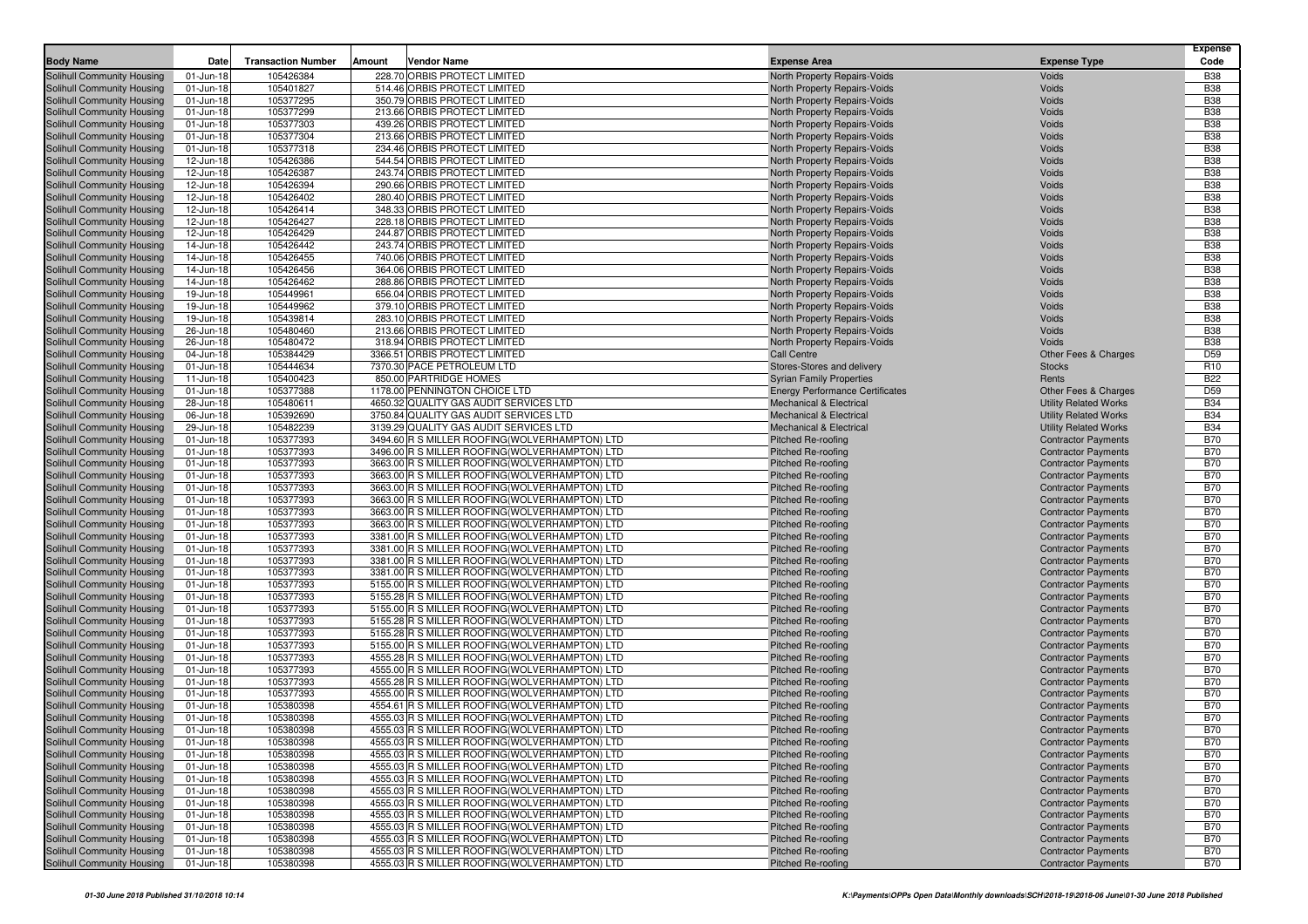| <b>Body Name</b>                                         | Date                   | <b>Transaction Number</b> | <b>Vendor Name</b><br>Amount                                                                   | <b>Expense Area</b>                                                    | <b>Expense Type</b>                                      | <b>Expense</b><br>Code             |
|----------------------------------------------------------|------------------------|---------------------------|------------------------------------------------------------------------------------------------|------------------------------------------------------------------------|----------------------------------------------------------|------------------------------------|
| <b>Solihull Community Housing</b>                        |                        | 105380398                 |                                                                                                |                                                                        |                                                          | <b>B70</b>                         |
| Solihull Community Housing                               | 01-Jun-18<br>01-Jun-18 | 105380398                 | 3381.00 R S MILLER ROOFING(WOLVERHAMPTON) LTD<br>3381.00 R S MILLER ROOFING(WOLVERHAMPTON) LTD | <b>Pitched Re-roofing</b><br><b>Pitched Re-roofing</b>                 | <b>Contractor Payments</b><br><b>Contractor Payments</b> | <b>B70</b>                         |
| <b>Solihull Community Housing</b>                        | 01-Jun-18              | 105380398                 | 3381.00 R S MILLER ROOFING(WOLVERHAMPTON) LTD                                                  | Pitched Re-roofing                                                     | <b>Contractor Payments</b>                               | <b>B70</b>                         |
| Solihull Community Housing                               | 01-Jun-18              | 105380398                 | 3381.00 R S MILLER ROOFING(WOLVERHAMPTON) LTD                                                  | <b>Pitched Re-roofing</b>                                              | <b>Contractor Payments</b>                               | <b>B70</b>                         |
| Solihull Community Housing                               | 28-Jun-18              | 105480609                 | 3136.14 REDACTED PERSONAL INFORMATION                                                          | <b>Private Sector Leasing</b>                                          | Rents                                                    | <b>B22</b>                         |
| Solihull Community Housing                               | 18-Jun-18              | 105417417                 | 650.00 REDACTED PERSONAL INFORMATION                                                           | <b>Private Sector Leasing</b>                                          | Rents                                                    | <b>B22</b>                         |
| <b>Solihull Community Housing</b>                        | 18-Jun-18              | 105417426                 | 2550.00 REDACTED PERSONAL INFORMATION                                                          | <b>Syrian Family Properties</b>                                        | Rents                                                    | <b>B22</b>                         |
| Solihull Community Housing                               | 28-Jun-18              | 105480607                 | 3900.00 REDACTED PERSONAL INFORMATION                                                          | <b>Private Sector Leasing</b>                                          | Rents                                                    | <b>B22</b>                         |
| Solihull Community Housing                               | 11-Jun-18              | 105400420                 | 3441.42 REDACTED PERSONAL INFORMATION                                                          | <b>Private Sector Leasing</b>                                          | Rents                                                    | <b>B22</b>                         |
| Solihull Community Housing                               | 13-Jun-18              | 105405392                 | 851.91 REDACTED PERSONAL INFORMATION                                                           | Movement Incentive Scheme                                              | <b>Other Building Costs</b>                              | <b>B39</b>                         |
| Solihull Community Housing                               | 13-Jun-18              | 105405204                 | 10000.00 REDACTED PERSONAL INFORMATION                                                         | Private Sector - Disabled Facilities Grants                            | <b>Contractor Payments</b>                               | <b>B70</b>                         |
| Solihull Community Housing                               | 21-Jun-18              | 105437679                 | 10000.00 REDACTED PERSONAL INFORMATION                                                         | Private Sector - Disabled Facilities Grants                            | <b>Contractor Payments</b>                               | <b>B70</b>                         |
| Solihull Community Housing                               | 21-Jun-18              | 105438426                 | 450.00 REDACTED PERSONAL INFORMATION                                                           | <b>Balance Sheet</b>                                                   | <b>Provision For Homelessness</b>                        | U20                                |
| Solihull Community Housing                               | 15-Jun-18              | 105413354                 | 3900.00 REDACTED PERSONAL INFORMATION                                                          | <b>Private Sector Leasing</b>                                          | Rents<br>Rents                                           | <b>B22</b>                         |
| Solihull Community Housing                               | 07-Jun-18              | 105394517<br>105400421    | 3432.00 REDACTED PERSONAL INFORMATION<br>3441.42 REDACTED PERSONAL INFORMATION                 | <b>Private Sector Leasing</b>                                          | Rents                                                    | <b>B22</b><br><b>B22</b>           |
| Solihull Community Housing<br>Solihull Community Housing | 11-Jun-18<br>26-Jun-18 | 105449745                 | 2000.00 REDACTED PERSONAL INFORMATION                                                          | <b>Private Sector Leasing</b><br>Movement Incentive Scheme             | <b>Other Building Costs</b>                              | <b>B39</b>                         |
| Solihull Community Housing                               | 04-Jun-18              | 105385618                 | 3432.00 REDACTED PERSONAL INFORMATION                                                          | <b>Private Sector Leasing</b>                                          | Rents                                                    | <b>B22</b>                         |
| Solihull Community Housing                               | 04-Jun-18              | 105384419                 | 338.33 REED                                                                                    | <b>Call Centre</b>                                                     | <b>Agency Staff</b>                                      | A60                                |
| Solihull Community Housing                               | 04-Jun-18              | 105384420                 | 327.30 REED                                                                                    | <b>Call Centre</b>                                                     | <b>Agency Staff</b>                                      | A60                                |
| Solihull Community Housing                               | 07-Jun-18              | 105394483                 | 426.59 REED                                                                                    | <b>Call Centre</b>                                                     | <b>Agency Staff</b>                                      | A60                                |
| Solihull Community Housing                               | 12-Jun-18              | 105402702                 | 389.82 REED                                                                                    | <b>Call Centre</b>                                                     | <b>Agency Staff</b>                                      | A60                                |
| Solihull Community Housing                               | 18-Jun-18              | 105417369                 | 419.24 REED                                                                                    | <b>Call Centre</b>                                                     | <b>Agency Staff</b>                                      | A60                                |
| Solihull Community Housing                               | 28-Jun-18              | 105480620                 | 1425.00 RESOURCING GROUP                                                                       | <b>MST Management</b>                                                  | <b>Agency Staff</b>                                      | A60                                |
| Solihull Community Housing                               | 28-Jun-18              | 105480621                 | 285.00 RESOURCING GROUP                                                                        | <b>MST Management</b>                                                  | <b>Agency Staff</b>                                      | A60                                |
| Solihull Community Housing                               | 28-Jun-18              | 105480619                 | 1425.00 RESOURCING GROUP                                                                       | <b>MST Management</b>                                                  | <b>Agency Staff</b>                                      | A60                                |
| Solihull Community Housing                               | 06-Jun-18              | 105392905                 | 1140.00 RESOURCING GROUP                                                                       | <b>MST Management</b>                                                  | <b>Agency Staff</b>                                      | A60                                |
| Solihull Community Housing                               | 13-Jun-18              | 105405412                 | 1140.00 RESOURCING GROUP                                                                       | <b>MST Management</b>                                                  | <b>Agency Staff</b>                                      | A60                                |
| Solihull Community Housing                               | 27-Jun-18              | 105479247                 | 1425.00 RESOURCING GROUP                                                                       | <b>MST Management</b>                                                  | <b>Agency Staff</b>                                      | A60                                |
| Solihull Community Housing                               | 13-Jun-18              | 105405214                 | 1207.50 RG+P                                                                                   | New Build - Coleshill Heath School Extra Care                          | <b>Contractor Payments</b>                               | <b>B70</b>                         |
| Solihull Community Housing                               | 13-Jun-18              | 105405216                 | 3000.00 RG+P                                                                                   | New Build - Coleshill Heath School Extra Care                          | <b>Contractor Payments</b>                               | <b>B70</b>                         |
| Solihull Community Housing                               | 05-Jun-18              | 105387418                 | 1474.04 ROYAL MAIL                                                                             | <b>Endeavour House</b><br><b>Endeavour House</b>                       | Postages                                                 | D <sub>21</sub>                    |
| Solihull Community Housing                               | 13-Jun-18<br>21-Jun-18 | 105405218<br>105437978    | 1211.31 ROYAL MAIL<br>1139.37 ROYAL MAIL                                                       | <b>Endeavour House</b>                                                 | Postages<br>Postages                                     | D <sub>21</sub><br>D <sub>21</sub> |
| Solihull Community Housing<br>Solihull Community Housing | 25-Jun-18              | 105443836                 | 10525.00 RSM UK TAX & ACCOUNTING LTD                                                           | <b>SMBC Support Services</b>                                           | <b>Audit Fees</b>                                        | D <sub>51</sub>                    |
| Solihull Community Housing                               | 21-Jun-18              | 105437953                 | 424.44 SELLICK PARTNERSHIP LTD                                                                 | <b>Estate Mgmt Team</b>                                                | <b>Agency Staff</b>                                      | A60                                |
| Solihull Community Housing                               | 21-Jun-18              | 105437951                 | 668.88 SELLICK PARTNERSHIP LTD                                                                 | <b>Estate Mgmt Team</b>                                                | <b>Agency Staff</b>                                      | A60                                |
| Solihull Community Housing                               | 25-Jun-18              | 105443472                 | 682.56 SELLICK PARTNERSHIP LTD                                                                 | Money Advice Team                                                      | <b>Agency Staff</b>                                      | A60                                |
| Solihull Community Housing                               | 25-Jun-18              | 105444560                 | 3038.31 SF PROPERTIES                                                                          | <b>Private Sector Leasing</b>                                          | Rents                                                    | <b>B22</b>                         |
| Solihull Community Housing                               | 06-Jun-18              | 105392843                 | 10000.00 SOLIHULL MBC                                                                          | <b>Completion of Star Survey</b>                                       | <b>Grants &amp; Subscriptions</b>                        | D92                                |
| Solihull Community Housing                               | 20-Jun-18              | 105434811                 | 3967.73 SOLIHULL MBC                                                                           | Payroll - Payable to SMBC                                              | Creditor: Solihull MBC                                   | <b>S09</b>                         |
| Solihull Community Housing                               | 04-Jun-18              | 105385617                 | 750.00 SOLIHULL UNITED REFORMED CHURCH                                                         | <b>Syrian Family Properties</b>                                        | Rents                                                    | <b>B22</b>                         |
| Solihull Community Housing                               | 29-Jun-18              | 105482242                 | 525.00 SURVEY SOLUTIONS                                                                        | <b>Feasibility Works</b>                                               | <b>Contractor Payments</b>                               | <b>B70</b>                         |
| Solihull Community Housing                               | 21-Jun-18              | 105437412                 | 228.12 TOTAL GAS & POWER LTD                                                                   | <b>Endeavour House</b>                                                 | Gas                                                      | <b>B10</b>                         |
| Solihull Community Housing                               | 21-Jun-18              | 105437412                 | 1775.74 TOTAL GAS & POWER LTD                                                                  | Safe and Sound General                                                 | Gas                                                      | <b>B10</b>                         |
| Solihull Community Housing                               | 21-Jun-18              | 105437412                 | 25.14 TOTAL GAS & POWER LTD                                                                    | <b>Crabtree Hall</b>                                                   | Gas                                                      | <b>B10</b>                         |
| Solihull Community Housing<br>Solihull Community Housing | 21-Jun-18              | 105437412                 | 33.26 TOTAL GAS & POWER LTD                                                                    | Whar Hall Farm Community Hall                                          | Gas<br>Gas                                               | <b>B10</b><br><b>B10</b>           |
| Solihull Community Housing                               | 21-Jun-18<br>21-Jun-18 | 105437412<br>105437412    | 79.33 TOTAL GAS & POWER LTD<br>36.42 TOTAL GAS & POWER LTD                                     | Homelessness<br><b>Frontline Offices</b>                               | Gas                                                      | <b>B10</b>                         |
| <b>Solihull Community Housing</b>                        | 21-Jun-18              | 105437412                 | 160.82 TOTAL GAS & POWER LTD                                                                   | Business Support - MST Back Office Support                             | Gas                                                      | <b>B10</b>                         |
| Solihull Community Housing                               | 22-Jun-18              | 105439605                 | 1403.92 TOTAL GAS & POWER LTD                                                                  | <b>Endeavour House</b>                                                 | Electricity                                              | <b>B11</b>                         |
| Solihull Community Housing                               | 22-Jun-18              | 105439605                 | 47.09 TOTAL GAS & POWER LTD                                                                    | 137-139 Warwick Rd (Social Rent)                                       | Electricity                                              | <b>B11</b>                         |
| Solihull Community Housing                               | 22-Jun-18              | 105439605                 | 583.51 TOTAL GAS & POWER LTD                                                                   | <b>CCTV</b>                                                            | Electricity                                              | <b>B11</b>                         |
| Solihull Community Housing                               | 22-Jun-18              | 105439605                 | 409.39 TOTAL GAS & POWER LTD                                                                   | <b>Biomass System</b>                                                  | Electricity                                              | <b>B11</b>                         |
| Solihull Community Housing                               | 22-Jun-18              | 105439605                 | 620.66 TOTAL GAS & POWER LTD                                                                   | <b>Ipswich House</b>                                                   | Electricity                                              | <b>B11</b>                         |
| Solihull Community Housing                               | 22-Jun-18              | 105439605                 | 25489.32 TOTAL GAS & POWER LTD                                                                 | Low Rise (inc. Safe & Sound)                                           | Electricity                                              | <b>B11</b>                         |
| Solihull Community Housing                               | 22-Jun-18              | 105439605                 | 251.58 TOTAL GAS & POWER LTD                                                                   | Lakeside                                                               | Electricity                                              | <b>B11</b>                         |
| Solihull Community Housing                               | 22-Jun-18              | 105439605                 | 96.68 TOTAL GAS & POWER LTD                                                                    | <b>Auckland Hall</b>                                                   | Electricity                                              | <b>B11</b>                         |
| Solihull Community Housing                               | 22-Jun-18              | 105439605                 | 46.81 TOTAL GAS & POWER LTD                                                                    | <b>Crabtree Hall</b>                                                   | Electricity                                              | <b>B11</b>                         |
| Solihull Community Housing                               | 22-Jun-18              | 105439605                 | 42.84 TOTAL GAS & POWER LTD                                                                    | Whar Hall Farm Community Hall                                          | Electricity                                              | <b>B11</b>                         |
| Solihull Community Housing                               | 22-Jun-18              | 105439605                 | 839.20 TOTAL GAS & POWER LTD                                                                   | Homelessness                                                           | Electricity                                              | <b>B11</b>                         |
| Solihull Community Housing                               | 22-Jun-18              | 105439605                 | 861.58 TOTAL GAS & POWER LTD<br>105.06 TOTAL GAS & POWER LTD                                   | <b>Frontline Offices</b>                                               | Electricity                                              | <b>B11</b>                         |
| Solihull Community Housing<br>Solihull Community Housing | 22-Jun-18<br>22-Jun-18 | 105439605<br>105439605    | 1152.68 TOTAL GAS & POWER LTD                                                                  | <b>Cesspool Emptying</b><br>Business Support - MST Back Office Support | Electricity<br>Electricity                               | <b>B11</b><br><b>B11</b>           |
| Solihull Community Housing                               | 18-Jun-18              | 105417419                 | 825.00 TOUCHWOOD LETTINGS                                                                      | <b>Syrian Family Properties</b>                                        | Rents                                                    | <b>B22</b>                         |
| Solihull Community Housing                               | 01-Jun-18              | 105439820                 | 393.56 TYRER BUILDING CONTRACTORS                                                              | <b>MST</b> -Structural Works                                           | <b>Contractor Payments</b>                               | <b>B70</b>                         |
|                                                          |                        |                           |                                                                                                |                                                                        |                                                          |                                    |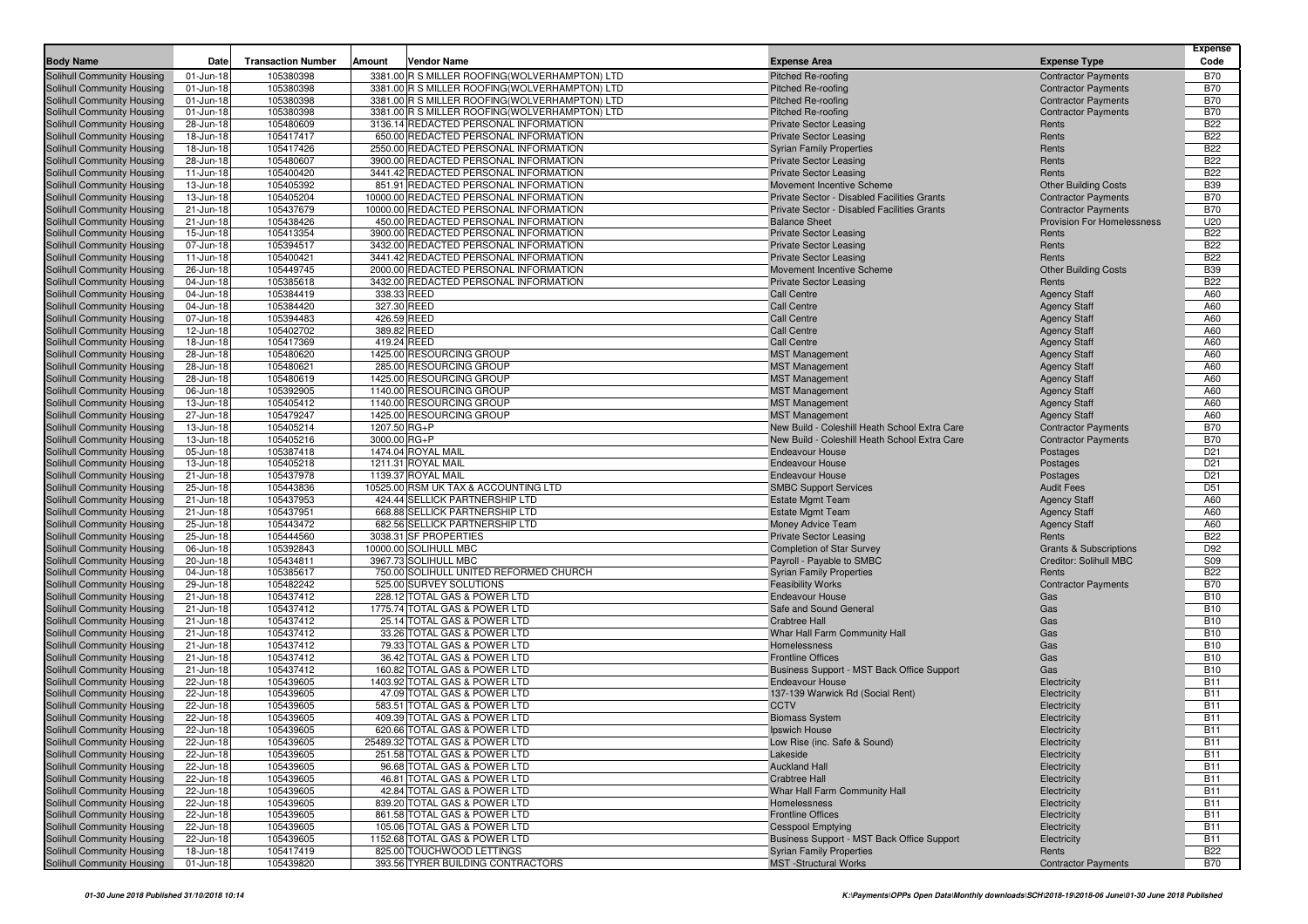| <b>Body Name</b>                                         | Date                   | <b>Transaction Number</b> | <b>Vendor Name</b><br>Amount                                       | <b>Expense Area</b>                                                    | <b>Expense Type</b>                                      | Expense<br>Code          |
|----------------------------------------------------------|------------------------|---------------------------|--------------------------------------------------------------------|------------------------------------------------------------------------|----------------------------------------------------------|--------------------------|
| Solihull Community Housing                               | 01-Jun-18              | 105401843                 | 3510.80 TYRER BUILDING CONTRACTORS                                 | <b>Kitchens</b>                                                        | <b>Contractor Payments</b>                               | <b>B70</b>               |
| Solihull Community Housing                               | 01-Jun-18              | 105439821                 | 4836.36 TYRER BUILDING CONTRACTORS                                 | <b>MST</b> - Structural Works                                          | <b>Contractor Payments</b>                               | <b>B70</b>               |
| Solihull Community Housing                               | 01-Jun-18              | 105439822                 | 366.82 TYRER BUILDING CONTRACTORS                                  | <b>MST</b> -Structural Works                                           | <b>Contractor Payments</b>                               | <b>B70</b>               |
| Solihull Community Housing                               | 01-Jun-18              | 105401844                 | 3702.27 TYRER BUILDING CONTRACTORS                                 | Kitchens                                                               | <b>Contractor Payments</b>                               | <b>B70</b>               |
| Solihull Community Housing                               | 01-Jun-18              | 105401845                 | 2669.13 TYRER BUILDING CONTRACTORS                                 | <b>Kitchens</b>                                                        | <b>Contractor Payments</b>                               | <b>B70</b>               |
| Solihull Community Housing                               | 01-Jun-18              | 105401846                 | 7357.19 TYRER BUILDING CONTRACTORS                                 | <b>MST</b> -Structural Works                                           | <b>Contractor Payments</b>                               | <b>B70</b>               |
| Solihull Community Housing                               | 01-Jun-18              | 105401847                 | 6623.29 TYRER BUILDING CONTRACTORS                                 | <b>MST</b> -Structural Works                                           | <b>Contractor Payments</b>                               | <b>B70</b>               |
| Solihull Community Housing                               | 13-Jun-18              | 105439823                 | 3338.30 TYRER BUILDING CONTRACTORS                                 | <b>MST</b> -Structural Works                                           | <b>Contractor Payments</b>                               | <b>B70</b>               |
| Solihull Community Housing                               | 01-Jun-18              | 105380396                 | 2970.87 UNITED LIVING                                              | Public Sector - Major Adaptations                                      | <b>Contractor Payments</b>                               | <b>B70</b>               |
| Solihull Community Housing                               | 01-Jun-18              | 105380396                 | 2396.56 UNITED LIVING                                              | Public Sector - Major Adaptations                                      | <b>Contractor Payments</b>                               | <b>B70</b>               |
| Solihull Community Housing                               | 01-Jun-18              | 105380396                 | 1958.74 UNITED LIVING                                              | Public Sector - Major Adaptations                                      | <b>Contractor Payments</b>                               | <b>B70</b>               |
| Solihull Community Housing                               | 01-Jun-18              | 105380396                 | 3085.85 UNITED LIVING                                              | Public Sector - Major Adaptations                                      | <b>Contractor Payments</b>                               | <b>B70</b>               |
| Solihull Community Housing                               | 01-Jun-18              | 105380396                 | 2777.84 UNITED LIVING<br>7294.52 UNITED LIVING                     | Public Sector - Major Adaptations                                      | <b>Contractor Payments</b>                               | <b>B70</b><br><b>B70</b> |
| Solihull Community Housing<br>Solihull Community Housing | 01-Jun-18<br>01-Jun-18 | 105380396<br>105380396    | 2834.93 UNITED LIVING                                              | Public Sector - Major Adaptations<br>Public Sector - Major Adaptations | <b>Contractor Payments</b><br><b>Contractor Payments</b> | <b>B70</b>               |
| Solihull Community Housing                               | 01-Jun-18              | 105380396                 | 2940.48 UNITED LIVING                                              | Public Sector - Major Adaptations                                      | <b>Contractor Payments</b>                               | <b>B70</b>               |
| Solihull Community Housing                               | 01-Jun-18              | 105380396                 | 1392.45 UNITED LIVING                                              | Public Sector - Major Adaptations                                      | <b>Contractor Payments</b>                               | <b>B70</b>               |
| Solihull Community Housing                               | 01-Jun-18              | 105380396                 | 2692.92 UNITED LIVING                                              | Private Sector - Disabled Facilities Grants                            | <b>Contractor Payments</b>                               | <b>B70</b>               |
| Solihull Community Housing                               | 01-Jun-18              | 105380396                 | 2452.72 UNITED LIVING                                              | Private Sector - Disabled Facilities Grants                            | <b>Contractor Payments</b>                               | <b>B70</b>               |
| Solihull Community Housing                               | 01-Jun-18              | 105380396                 | 2795.28 UNITED LIVING                                              | Private Sector - Disabled Facilities Grants                            | <b>Contractor Payments</b>                               | <b>B70</b>               |
| Solihull Community Housing                               | 01-Jun-18              | 105380396                 | 2959.85 UNITED LIVING                                              | Kitchens                                                               | <b>Contractor Payments</b>                               | <b>B70</b>               |
| Solihull Community Housing                               | 01-Jun-18              | 105380396                 | 2959.85 UNITED LIVING                                              | Kitchens                                                               | <b>Contractor Payments</b>                               | <b>B70</b>               |
| Solihull Community Housing                               | 01-Jun-18              | 105380396                 | 3020.87 UNITED LIVING                                              | Kitchens                                                               | <b>Contractor Payments</b>                               | <b>B70</b>               |
| Solihull Community Housing                               | 01-Jun-18              | 105380396                 | 2641.11 UNITED LIVING                                              | Kitchens                                                               | <b>Contractor Payments</b>                               | <b>B70</b>               |
| Solihull Community Housing                               | 01-Jun-18              | 105380396                 | 2641.11 UNITED LIVING                                              | Kitchens                                                               | <b>Contractor Payments</b>                               | <b>B70</b>               |
| Solihull Community Housing                               | 01-Jun-18              | 105380396                 | 1851.54 UNITED LIVING                                              | Kitchens                                                               | <b>Contractor Payments</b>                               | <b>B70</b>               |
| Solihull Community Housing                               | 01-Jun-18              | 105380396                 | 2641.11 UNITED LIVING                                              | Kitchens                                                               | <b>Contractor Payments</b>                               | <b>B70</b>               |
| Solihull Community Housing                               | 13-Jun-18              | 105405438                 | 637.50 VENN GROUP                                                  | North Property Repairs-Day to day                                      | <b>Agency Staff</b>                                      | A60                      |
| Solihull Community Housing                               | 26-Jun-18              | 105451722                 | 1128.07 WATER PLUS LTD                                             | Business Support - MST Back Office Support                             | Water                                                    | <b>B12</b>               |
| Solihull Community Housing                               | 15-Jun-18              | 105418433                 | 21743.96 WATES CONSTRUCTION LTD                                    | Low Rise - Envelope Programme                                          | <b>Contractor Payments</b>                               | <b>B70</b>               |
| Solihull Community Housing                               | 15-Jun-18              | 105418434                 | 29731.61 WATES CONSTRUCTION LTD                                    | Low Rise - Envelope Programme                                          | <b>Contractor Payments</b>                               | <b>B70</b>               |
| Solihull Community Housing                               | 15-Jun-18              | 105418435                 | 18387.42 WATES CONSTRUCTION LTD                                    | Low Rise - Envelope Programme                                          | <b>Contractor Payments</b>                               | <b>B70</b><br><b>B70</b> |
| Solihull Community Housing<br>Solihull Community Housing | 15-Jun-18<br>15-Jun-18 | 105418436<br>105418437    | 30479.66 WATES CONSTRUCTION LTD<br>18886.09 WATES CONSTRUCTION LTD | Low Rise - Envelope Programme<br>Low Rise - Envelope Programme         | <b>Contractor Payments</b><br><b>Contractor Payments</b> | <b>B70</b>               |
| Solihull Community Housing                               | 15-Jun-18              | 105418438                 | 29731.61 WATES CONSTRUCTION LTD                                    | Low Rise - Envelope Programme                                          | <b>Contractor Payments</b>                               | <b>B70</b>               |
| Solihull Community Housing                               | 15-Jun-18              | 105418439                 | 19486.37 WATES CONSTRUCTION LTD                                    | Low Rise - Envelope Programme                                          | <b>Contractor Payments</b>                               | <b>B70</b>               |
| Solihull Community Housing                               | 15-Jun-18              | 105418440                 | 30489.65 WATES CONSTRUCTION LTD                                    | Low Rise - Envelope Programme                                          | <b>Contractor Payments</b>                               | <b>B70</b>               |
| Solihull Community Housing                               | 15-Jun-18              | 105418441                 | 19009.87 WATES CONSTRUCTION LTD                                    | Low Rise - Envelope Programme                                          | <b>Contractor Payments</b>                               | <b>B70</b>               |
| Solihull Community Housing                               | 15-Jun-18              | 105418442                 | 29731.61 WATES CONSTRUCTION LTD                                    | Low Rise - Envelope Programme                                          | <b>Contractor Payments</b>                               | <b>B70</b>               |
| Solihull Community Housing                               | 15-Jun-18              | 105418443                 | 18373.61 WATES CONSTRUCTION LTD                                    | Low Rise - Envelope Programme                                          | <b>Contractor Payments</b>                               | <b>B70</b>               |
| Solihull Community Housing                               | 15-Jun-18              | 105418444                 | 29731.61 WATES CONSTRUCTION LTD                                    | Low Rise - Envelope Programme                                          | <b>Contractor Payments</b>                               | <b>B70</b>               |
| Solihull Community Housing                               | 15-Jun-18              | 105418445                 | 17167.87 WATES CONSTRUCTION LTD                                    | Low Rise - Envelope Programme                                          | <b>Contractor Payments</b>                               | <b>B70</b>               |
| Solihull Community Housing                               | 15-Jun-18              | 105418446                 | 31241.65 WATES CONSTRUCTION LTD                                    | Low Rise - Envelope Programme                                          | <b>Contractor Payments</b>                               | <b>B70</b>               |
| Solihull Community Housing                               | 15-Jun-18              | 105418447                 | 23491.99 WATES CONSTRUCTION LTD                                    | Low Rise - Envelope Programme                                          | <b>Contractor Payments</b>                               | <b>B70</b>               |
| Solihull Community Housing                               | 15-Jun-18              | 105418448                 | 28490.56 WATES CONSTRUCTION LTD                                    | Low Rise - Envelope Programme                                          | <b>Contractor Payments</b>                               | <b>B70</b>               |
| Solihull Community Housing                               | 15-Jun-18              | 105418449                 | 28438.29 WATES CONSTRUCTION LTD                                    | Low Rise - Envelope Programme                                          | <b>Contractor Payments</b>                               | <b>B70</b>               |
| Solihull Community Housing                               | 15-Jun-18              | 105418450                 | 28108.11 WATES CONSTRUCTION LTD                                    | Low Rise - Envelope Programme                                          | <b>Contractor Payments</b>                               | <b>B70</b>               |
| Solihull Community Housing                               | 15-Jun-18              | 105418451<br>105418452    | 26533.38 WATES CONSTRUCTION LTD<br>28120.61 WATES CONSTRUCTION LTD | Low Rise - Envelope Programme                                          | <b>Contractor Payments</b>                               | <b>B70</b><br><b>B70</b> |
| Solihull Community Housing                               | 15-Jun-18<br>15-Jun-18 | 105418453                 | 28108.11 WATES CONSTRUCTION LTD                                    | Low Rise - Envelope Programme                                          | <b>Contractor Payments</b><br><b>Contractor Payments</b> | <b>B70</b>               |
| Solihull Community Housing<br>Solihull Community Housing | 15-Jun-18              | 105418454                 | 28438.29 WATES CONSTRUCTION LTD                                    | Low Rise - Envelope Programme<br>Low Rise - Envelope Programme         | <b>Contractor Payments</b>                               | <b>B70</b>               |
| Solihull Community Housing                               | 15-Jun-18              | 105418455                 | 28116.06 WATES CONSTRUCTION LTD                                    | Low Rise - Envelope Programme                                          | <b>Contractor Payments</b>                               | <b>B70</b>               |
| Solihull Community Housing                               | 15-Jun-18              | 105418456                 | 1097.78 WATES CONSTRUCTION LTD                                     | Low Rise - Envelope Programme                                          | <b>Contractor Payments</b>                               | <b>B70</b>               |
| Solihull Community Housing                               | 15-Jun-18              | 105418457                 | 4252.50 WATES CONSTRUCTION LTD                                     | Low Rise - Envelope Programme                                          | <b>Contractor Payments</b>                               | <b>B70</b>               |
| Solihull Community Housing                               | 25-Jun-18              | 105481476                 | 21523.91 WATES CONSTRUCTION LTD                                    | Low Rise - Envelope Programme                                          | <b>Contractor Payments</b>                               | <b>B70</b>               |
| Solihull Community Housing                               | 25-Jun-18              | 105481477                 | 25088.61 WATES CONSTRUCTION LTD                                    | Low Rise - Envelope Programme                                          | <b>Contractor Payments</b>                               | B70                      |
| Solihull Community Housing                               | 25-Jun-18              | 105481478                 | 21883.58 WATES CONSTRUCTION LTD                                    | Low Rise - Envelope Programme                                          | <b>Contractor Payments</b>                               | <b>B70</b>               |
| Solihull Community Housing                               | 25-Jun-18              | 105481479                 | 17242.19 WATES CONSTRUCTION LTD                                    | Low Rise - Envelope Programme                                          | <b>Contractor Payments</b>                               | <b>B70</b>               |
| Solihull Community Housing                               | 25-Jun-18              | 105481480                 | 23233.01 WATES CONSTRUCTION LTD                                    | Low Rise - Envelope Programme                                          | <b>Contractor Payments</b>                               | <b>B70</b>               |
| Solihull Community Housing                               | 25-Jun-18              | 105481481                 | 21529.45 WATES CONSTRUCTION LTD                                    | Low Rise - Envelope Programme                                          | <b>Contractor Payments</b>                               | <b>B70</b>               |
| Solihull Community Housing                               | 25-Jun-18              | 105481482                 | 22105.16 WATES CONSTRUCTION LTD                                    | Low Rise - Envelope Programme                                          | <b>Contractor Payments</b>                               | <b>B70</b>               |
| Solihull Community Housing                               | 25-Jun-18              | 105481483                 | 25650.84 WATES CONSTRUCTION LTD                                    | Low Rise - Envelope Programme                                          | <b>Contractor Payments</b>                               | <b>B70</b>               |
| Solihull Community Housing                               | 13-Jun-18              | 105480448                 | 620.00 WESSEX LIFT CO LTD                                          | <b>Public Sector - Major Adaptations</b>                               | <b>Contractor Payments</b>                               | <b>B70</b>               |
| Solihull Community Housing                               | 14-Jun-18              | 105407462                 | 43368.34 WETTONS CLEANING SERVICES LTD                             | Low Rise (inc. Safe & Sound)                                           | Cleaning                                                 | <b>B50</b>               |
| Solihull Community Housing                               | 14-Jun-18              | 105407462                 | 13617.70 WETTONS CLEANING SERVICES LTD                             | Low Rise (inc. Safe & Sound)                                           | Cleaning                                                 | <b>B50</b>               |
| Solihull Community Housing                               | 04-Jun-18              | 105384417                 | 57021.04 WETTONS CLEANING SERVICES LTD                             | Low Rise (inc. Safe & Sound)                                           | Cleaning                                                 | <b>B50</b>               |